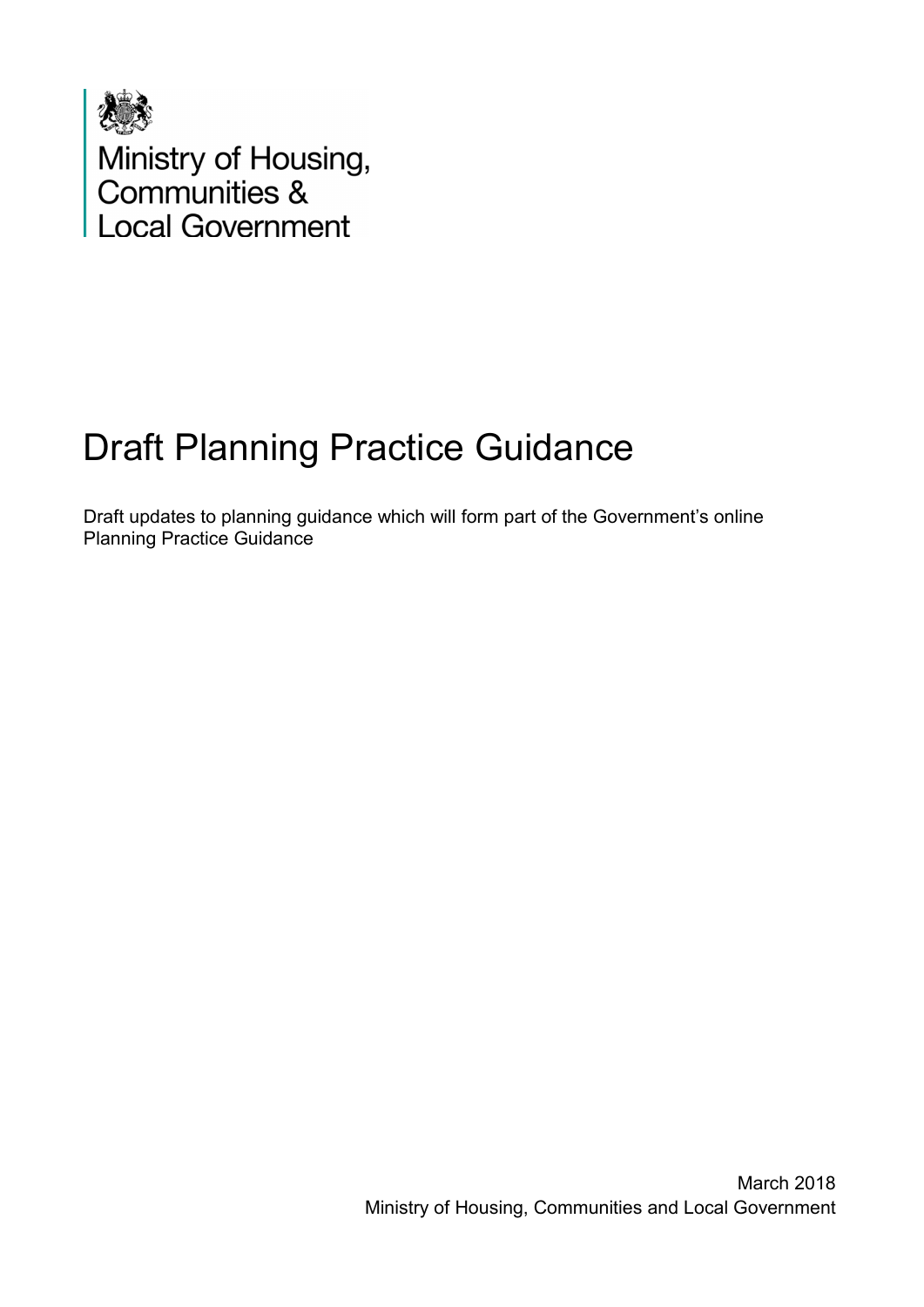

*© Crown copyright, 2018*

*Copyright in the typographical arrangement rests with the Crown.*

You may re-use this information (not including logos) free of charge in any format or medium, under the terms of the Open Government Licence. To view this licence visit <http://www.nationalarchives.gov.uk/doc/open-government-licence/version/3/>

This document/publication is also available on our website at [www.gov.uk/mhclg](http://www.gov.uk/mhclg)

If you have any enquiries regarding this document/publication, complete the form at <http://forms.communities.gov.uk/> or write to us at:

Ministry of Housing, Communities and Local Government Fry Building 2 Marsham Street London SW1P 4DF Telephone: 030 3444 0000

For all our latest news and updates follow us on Twitter:<https://twitter.com/mhclg>

March 2018

ISBN: 978-1-4098-5214-8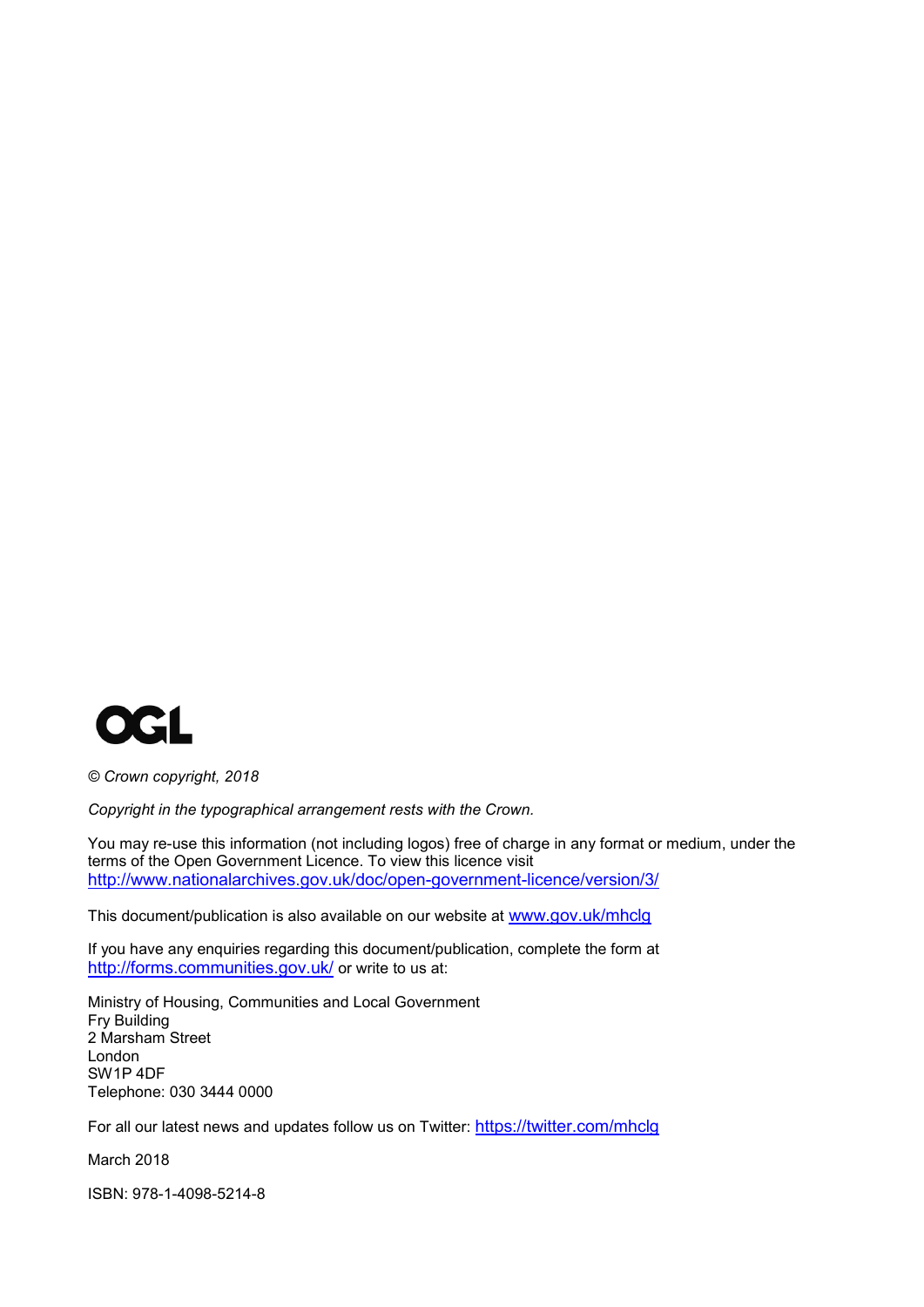# **Contents**

| <b>Viability</b>                     | 4  |
|--------------------------------------|----|
| <b>Housing Delivery</b>              | 13 |
| <b>Local Housing Need Assessment</b> | 24 |
| <b>Neighbourhood Plans</b>           | 33 |
| <b>Plan-making</b>                   | 37 |
| <b>Build to rent</b>                 | 52 |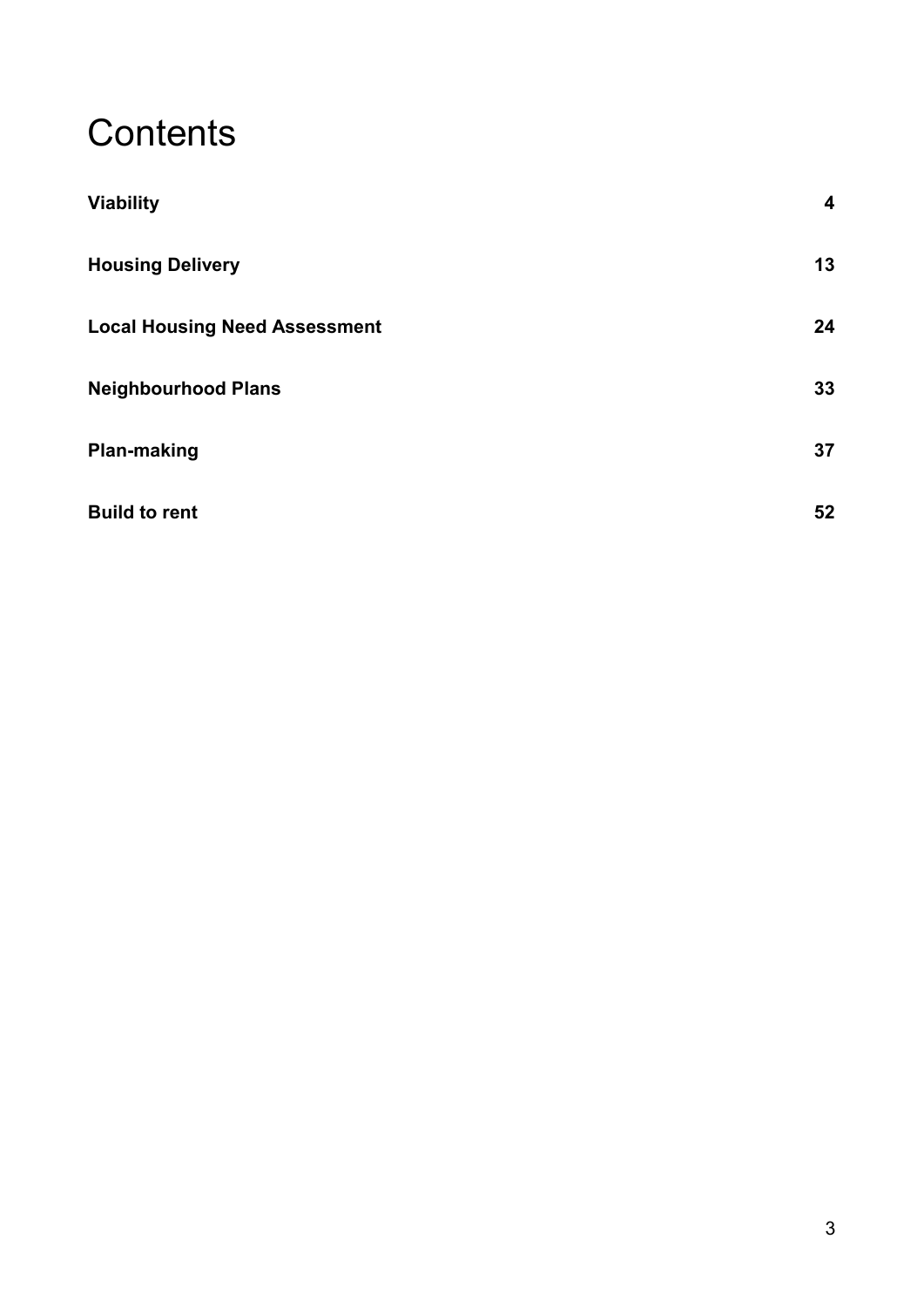# <span id="page-3-0"></span>Viability

# **Viability - An overview**

Viability assessment is a process of assessing whether a site is financially viable, by looking at whether the value generated by a development is more than the cost of developing it.

This National Planning Guidance sets out the Government's recommended approach to viability assessment for planning. The approach supports transparency in the viability assessment process so that it is clear what policy requirements will inform planning decisions including the contributions that will be expected from developers. It will support accountability for communities by enabling them to understand the outcomes of viability assessment and see what infrastructure and affordable housing has been delivered through developer contributions.

Plans should set out policy requirements for the contributions expected from different types of development and, where necessary, from different sites. In particular this should set out policy requirements for the level and types of affordable housing, and for supporting infrastructure including (but not limited to) education, transport, health, green infrastructure, and digital infrastructure.

The National Planning Policy Framework says that plans should be prepared positively in a way that is aspirational but deliverable. This means that policies should be realistic and the total cumulative cost of all relevant policies should not be of a scale that will make development unviable.

Policy requirements, particularly for affordable housing, should be set at a level that allows for sites allocated in the plan to be delivered without the use of further viability assessment at the decision making stage. The use of viability assessment at the decision making stage should not be necessary. Where proposals for development accord with all the relevant policies in an up-to-date development plan no viability assessment should be required to accompany the application. Plans should however set out circumstances in which viability assessment at the decision making stage may be required.

Any viability assessment should be supported by evidence informed by engagement with developers, landowners, infrastructure and affordable housing providers. Any viability assessment should follow the Government's recommended approach to assessing key factors as set out in National Planning Guidance and be proportionate, simple, transparent and publicly available.

# **How does this National Planning Guidance relate to sector-led guidance on viability assessment?**

A range of other sector led guidance on viability is widely available which practitioners may wish to refer to. The National Planning Policy Framework, supported by this National Planning Guidance, sets out the Government's recommended approach to viability assessment for planning.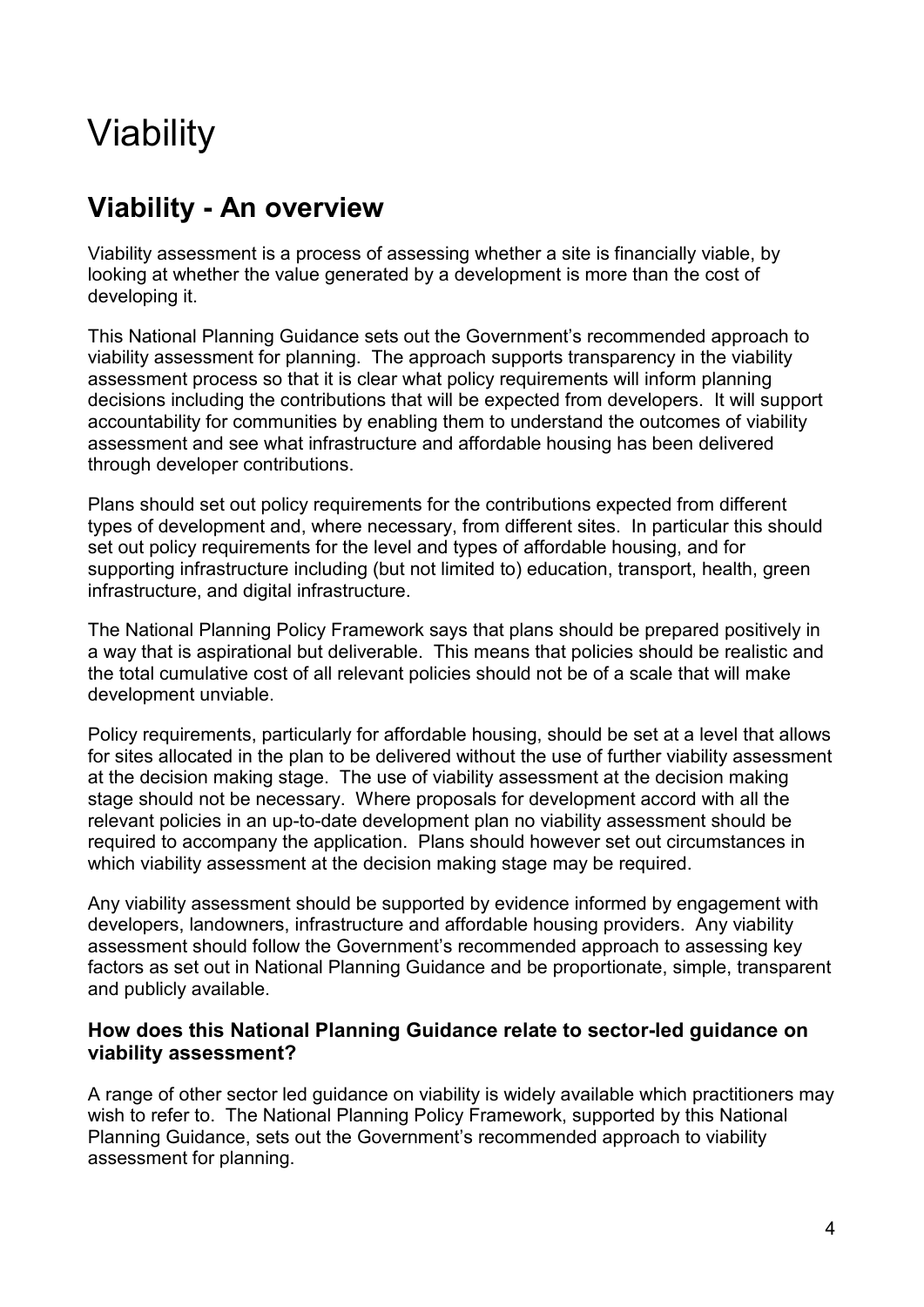# **Does this National Planning Guidance apply to viability assessment for the purposes of setting a Community Infrastructure Levy (CIL) charge?**

[Community Infrastructure Levy \(CIL\)](https://www.gov.uk/guidance/community-infrastructure-levy) came into force in April 2010 and allows local authorities in England and Wales, and the Mayor of London, to raise funds from new development to help fund infrastructure. [Section 106 of the Town and Country Planning](http://www.legislation.gov.uk/ukpga/1990/8/section/106)  [Act 1990](http://www.legislation.gov.uk/ukpga/1990/8/section/106) enables a local planning authority to seek agreement from developers to enter into [planning obligations](https://www.gov.uk/guidance/planning-obligations) to provide affordable housing and infrastructure to mitigate the impact of development. The principles for assessing viability apply to both Community Infrastructure Levy and section 106 planning obligations. The Community Infrastructure Levy has separate guidance on viability and charge setting and this should also be referred to. Above all, consistency between the approach to viability assessment for plan making, decision making, section 106 planning obligations and CIL is required.

# Viability and plan making

# **How should viability be assessed in plan making?**

The role for viability assessment is primarily at the plan making stage. Drafting of plan policies should be iterative and informed by engagement with landowners, developers, infrastructure and affordable housing providers. Plans should be informed by evidence of infrastructure and affordable housing need and an assessment of viability that takes into account all relevant policies, local, and national standards including for developer contributions. Viability assessment should not compromise the quality of development but should ensure that policies are realistic and the total cumulative cost of all relevant policies is not of a scale that that will make development unviable.

# **Should every site be assessed for viability in plan making?**

To assess the viability of proposed site allocations site typologies may be used to assess viability in plan making. A typology approach is where sites are grouped by shared characteristics such as the location, current and proposed use (including whether brownfield or greenfield), or size of site. The characteristics used to group sites should reflect the nature of sites proposed for allocation in the plan.

Average costs and values can be used to make assumptions about how the viability of each type of site would be affected by all relevant policies. Comparing data from comparable case study sites will help ensure that the assumptions of costs and values are realistic and broadly accurate. In using comparable data having regard to outliers (very high or very low values that skew the average) is important to provide an accurate base from which to apply typologies.

A masterplan approach can be helpful in creating sustainable locations, identifying cumulative infrastructure requirements of development across the area and assessing the impact on scheme viability.

#### **How should strategic sites be assessed for viability in plan making?**

It is important to consider the specific circumstances of strategic sites. Plan makers can undertake individual site specific viability assessment for sites that are critical to delivering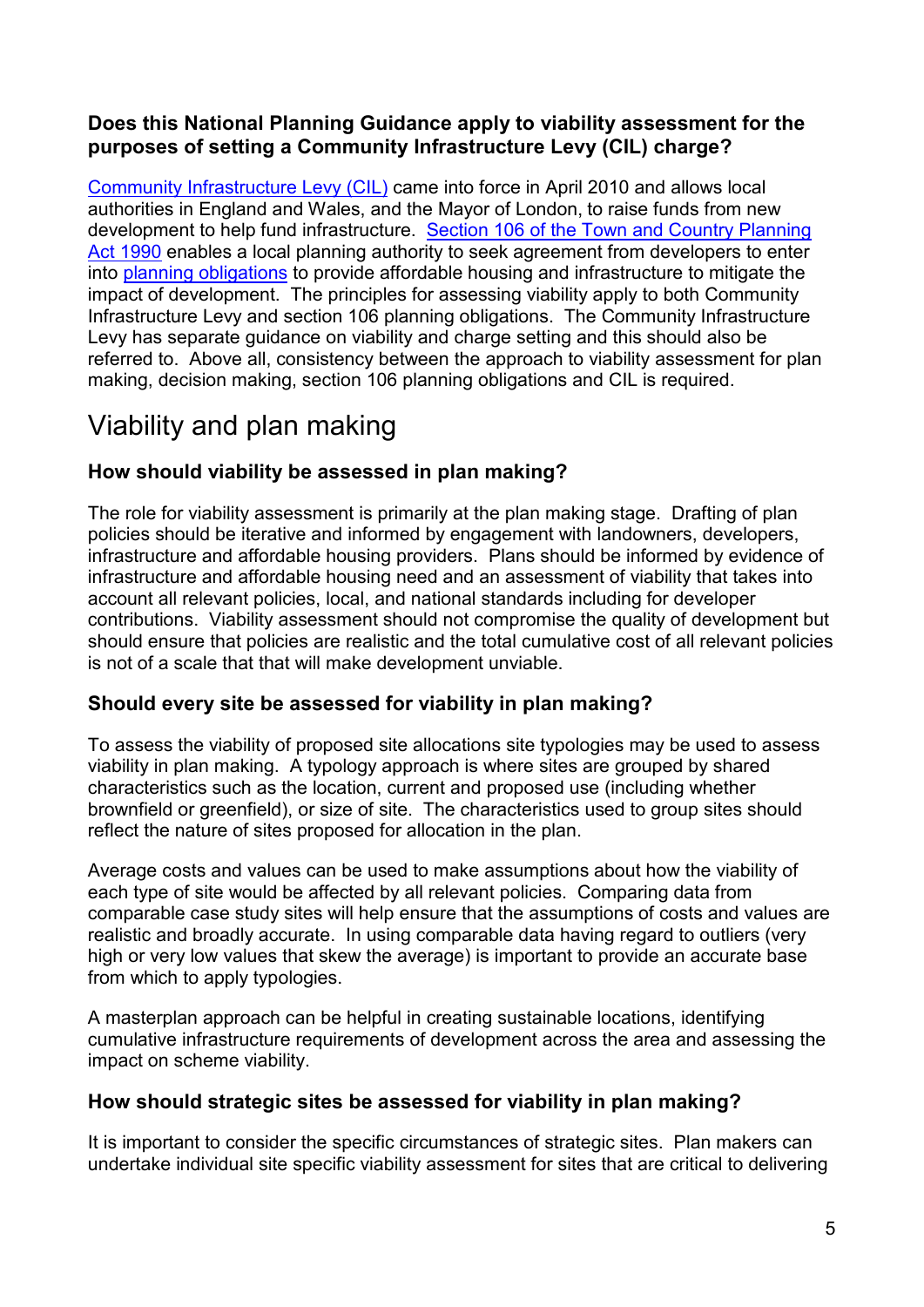the strategic priorities of the plan, which could include, for example, large sites, sites that provide a significant proportion of planned supply, sites that enable or unlock other development sites or sites within priority regeneration areas.

# **How should site promoters engage in viability assessment in plan making?**

Plan makers should engage with landowners, developers, infrastructure and affordable housing providers to secure evidence on costs and values to inform viability assessment at the plan making stage. In the absence of this evidence the site should not be allocated. Plan makers should indicate in plans where further evidence and viability assessment may be required.

It is important for developers and other parties buying (or interested in buying) land to have regard to the total cumulative cost of all relevant policies when agreeing a price for the land. The price paid for land is not a relevant justification for failing to accord with relevant policies in the plan.

# Viability and decision making

# **What should plans say about viability assessment at the decision making stage?**

Plans should set out defined circumstances in which viability assessment at the decision making stage and when the use of review mechanisms may be required. This could include, for example, where development is proposed on unallocated sites; where further information on infrastructure costs is required; where particular types of development are proposed which may significantly vary from standard models of development for sale (for example build to rent); or where a significant change in economic conditions since plan adoption results in a significant difference in costs and values.

# <span id="page-5-0"></span>**Should viability be assessed in decision making?**

As set out in the [draft revised] National Planning Policy Framework the use of viability assessment at the decision making stage should not be necessary. Proposals for development should accord with the relevant policies in an up-to-date development plan and where they do no viability assessment should be required to accompany the application.

Plans should identify circumstances where further viability assessment may be required at the decision making stage. Where viability assessment is submitted to accompany a planning application this should be based upon and refer back to the viability assessment that informed the plan; and the applicant should provide evidence of what has changed since then. Any viability assessment should reflect the Government's recommended approach to defining key inputs as set out in National Planning Guidance.

# **How can review mechanisms be used to amend developer contributions during the lifetime of a project?**

It is important that local authorities are sufficiently flexible to prevent planned development being stalled in the context of significant changes in costs and values that occur after a plan is adopted. Including policies in plans that set out when and how review mechanisms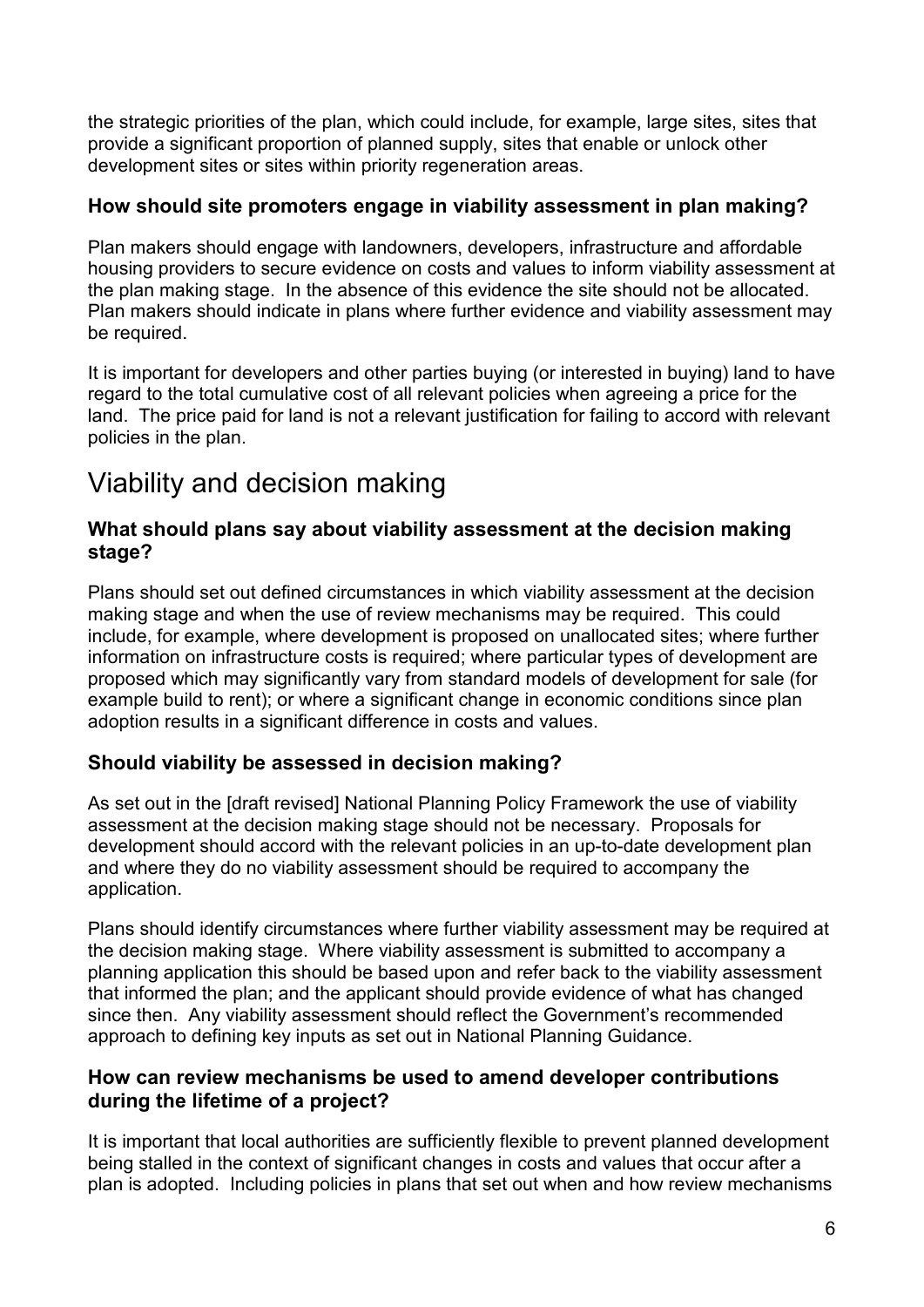may be included in section 106 agreements will help to provide more certainty through economic cycles.

For all development where review mechanisms are appropriate they can be used to amend developer contributions to help to account for significant changes in costs and values over the lifetime of a development. Review mechanisms can be used to reapportion or change the timing of contributions towards different items of infrastructure and affordable housing. This can help to deliver sites that would otherwise stall as a result of significant changes in costs and values of the lifetime of a development.

As the potential risk to developers is already accounted for in the assumptions for developer return in viability, realisation of risk does not necessitate further viability assessment or trigger a review mechanism.

#### **How can review mechanisms be used to apportion any significant increase in the gross development value of a development?**

For large or multi-phased development review mechanisms can be used to capture increases in scheme value that occur over the lifetime of a development.

Plans which set out how any significant increase in the overall value of a large or multiphased development identified through review mechanisms will be apportioned between the local authority (for example for infrastructure and affordable housing) and the developer will provide more certainty for delivering supporting infrastructure.

# Standardised inputs to viability assessment

# **How should gross development value be defined for the purpose of viability assessment?**

Gross development value is an assessment of the value of development. For residential development, this may be total sales and/or capitalised net rental income from developments. Grant and other external sources of funding should be considered. For commercial development broad assessment of value in line with industry practice may be necessary.

For broad area-wide or site typology assessment at the plan making stage, average figures can be used, with adjustment to take into account land use, form, scale, location, rents and yields, having regard to outliers in the data. For housing, historic information about delivery rates can be informative.

For viability assessment of a specific site or development, market evidence (rather than average figures) from the actual site or from comparable existing developments can be used and adjusted to take into account variations in use, form, scale, location, rents and yields, having regard to outliers.

#### **How should costs be defined for the purpose of viability assessment?**

Assessment of costs should be based on evidence which is reflective of local market conditions. As far as possible, costs should be identified at the plan making stage. Local authorities should identify where costs are unknown and identify where further viability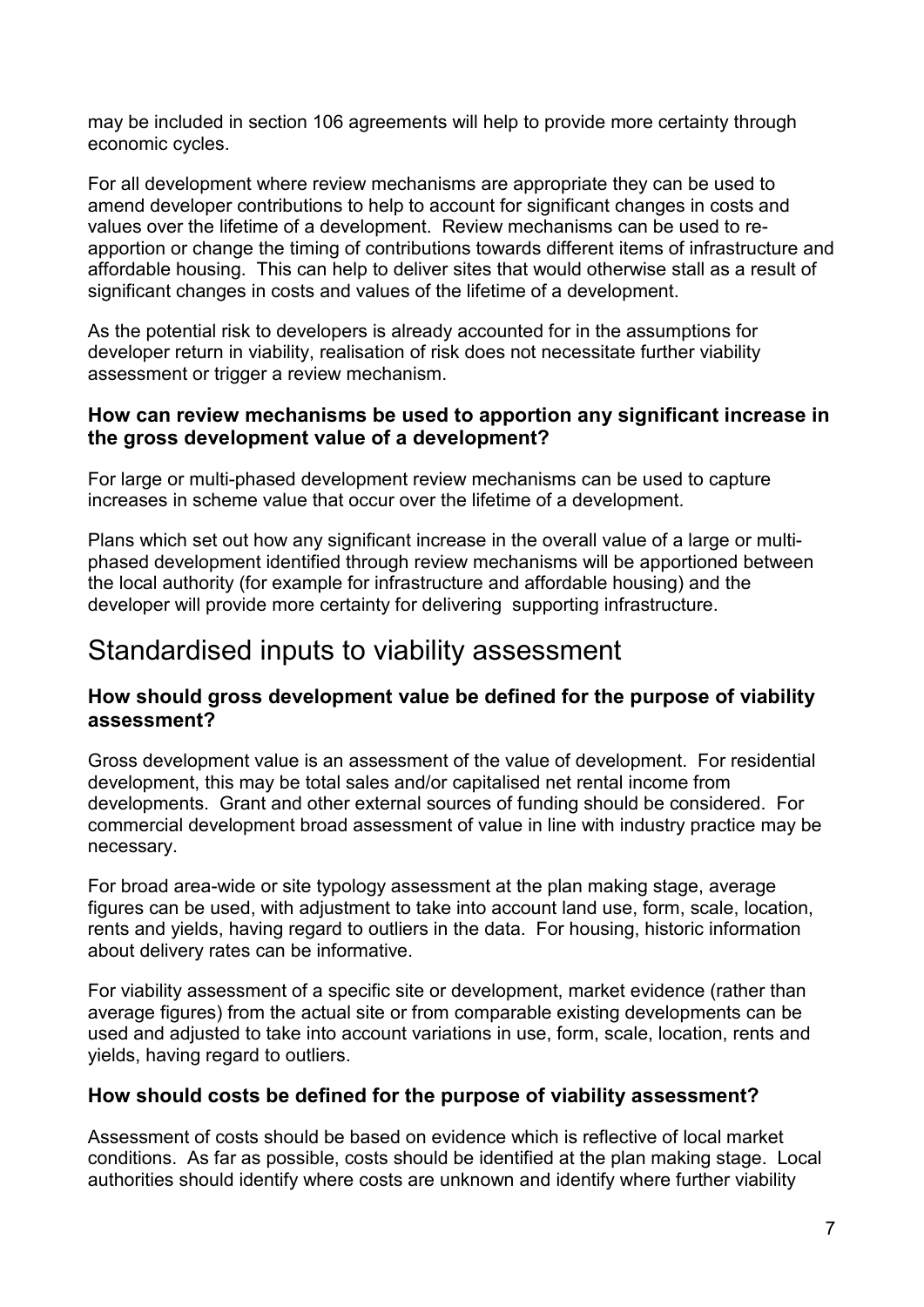assessment will be required to accompany a planning application at the decision making stage as a result.

Costs include:

- build costs based on appropriate data, for example that of the Building Cost Information Service;
- abnormal costs, including those associated with treatment for contaminated sites or listed buildings, or costs associated with brownfield, phased or complex sites. These costs should be taken into account when defining benchmark land value;
- site-specific infrastructure costs, which might include access roads, sustainable drainage systems, green infrastructure, connection to utilities and decentralised energy. These costs should be taken into account when defining benchmark land value;
- the total cost of all relevant policy requirements including contributions towards affordable housing and infrastructure, Community Infrastructure Levy charges, and any other relevant policies or standards. These costs should be taken into account when defining benchmark land value;
- general finance costs including those incurred through loans;
- professional, project management, sales, marketing and legal costs incorporating organisational overheads. Any professional site fees should also be taken into account when defining benchmark land value; and
- explicit reference to project contingency costs should be included in circumstances where scheme specific assessment is deemed necessary, with a justification for contingency relative to project risk and developers return.

# **How should land value be defined for the purpose of viability assessment?**

To define land value for any viability assessment, a benchmark land value should be calculated on the basis of the [existing use value \(EUV\)](#page-8-0) of the land, plus a premium for the landowner. The premium for the landowner should reflect the minimum price at which it is considered a rational landowner would be willing to sell their land. This approach is often called 'Existing Use Value Plus' (EUV+).

In order to establish benchmark land value, plan makers, landowners, developers, infrastructure and affordable housing providers should engage with and provide robust and open evidence to inform this process.

In all cases, benchmark land value should:

- fully reflect the total cost of all relevant policy requirements including planning obligations and, where applicable, any Community Infrastructure Levy charge;
- fully reflect the total cost of abnormal costs; site-specific infrastructure costs; and professional site fees;
- allow for a premium to landowners (including equity resulting from those building their own homes); and
- be informed by comparable market evidence of current uses, costs and values wherever possible. Where recent market transactions are used to inform assessment of benchmark land value there should be evidence that these transactions were based on policy compliant development. This is so that previous prices based on non-policy compliant developments are not used to inflate values over time.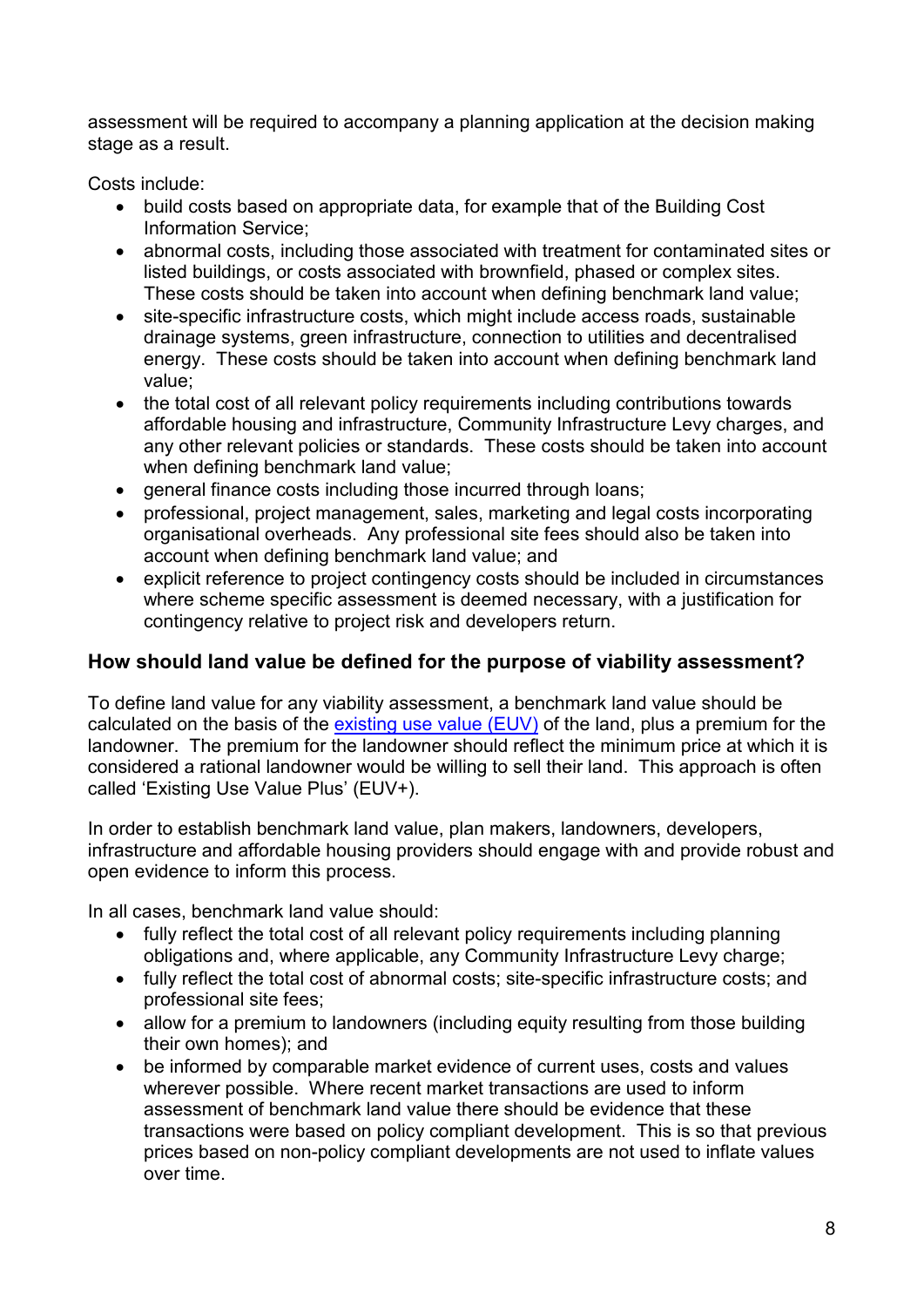# <span id="page-8-0"></span>**What is meant by existing use value in viability assessment?**

Existing use value (EUV) is the first component of calculating a benchmark land value. EUV is the value of the land in its existing use together with the right to implement any development for which there are extant planning consents, including realistic deemed consents, but without regard to other possible uses that require planning consent, technical consent or unrealistic permitted development. Existing use value is not the price paid and should disregard hope value. Existing use values will vary depending on the type of site and development types.

# **How should Existing Use Value be established for viability assessment?**

[Existing use value \(EUV\)](#page-8-0) for the purpose of assessing the viability of plans should be determined by plan makers in consultation with developers and landowners. When undertaking any viability assessment EUV can be established by assessing the value of the specific site or type of site using published sources of information such as agricultural or industrial land values, or if appropriate capitalised rental levels at an appropriate yield. Sources of data can include (but are not limited to): land registry records of transactions; real estate licensed software packages; real estate market reports; real estate research; estate agent websites; property auction results; valuation office agency; public sector estate/property teams' locally held evidence.

Determining the existing use value of the land should be based on the assumption that no future planning consents will be obtained, but including the value of any consented use.

#### **How should the premium to the landowner be defined for viability assessment?**

An appropriate premium to the landowner above [existing use value \(EUV\)](#page-8-0) should be determined by plan makers in consultation with developers and landowners for the purpose of assessing the viability of plans.

When undertaking any viability assessment, an appropriate minimum premium to the landowner can be established by looking at data from comparable sites of the same site type that have recently been granted planning consent in accordance with relevant policies. The EUV of those comparable sites should then be established.

The price paid for those comparable sites should then be established, having regard to outliers in market transactions, the quality of land, expectations of local landowners and different site scales. This evidence of the price paid on top of existing use value should then be used to inform a judgement on an appropriate minimum premium to the landowner.

Proposed development that accords with all the relevant policies in an up-to-date plan should be assumed to be viable, without need for adjustment to benchmark land values established in the plan making viability assessment. Where a viability assessment does accompany a planning application the price paid for land is not relevant justification for failing to accord with relevant policies in the plan.

#### **How should a return to developers be defined for the purpose of viability assessment?**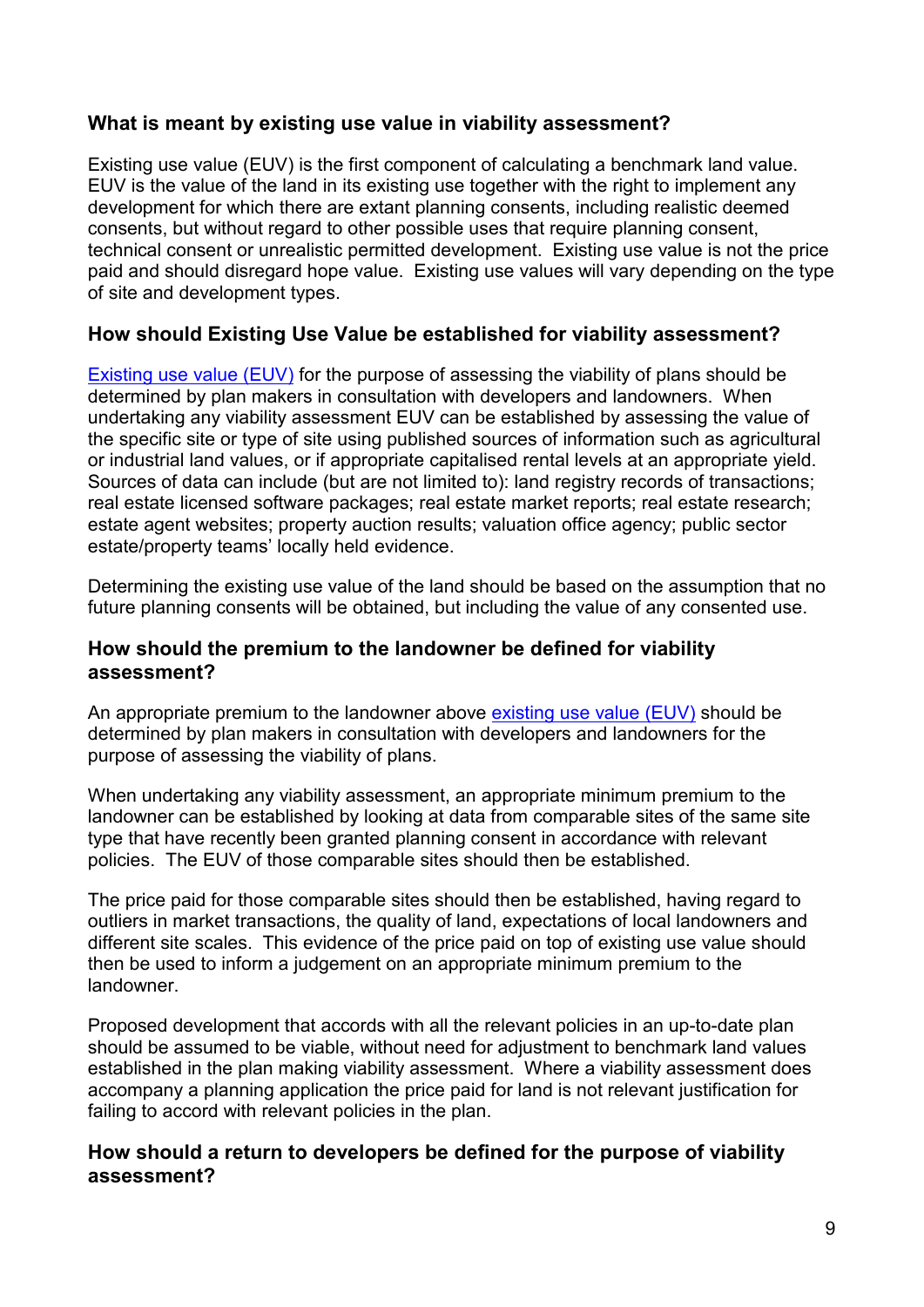For the purpose of plan making an assumption of 20% of Gross Development Value (GDV) may be considered a suitable return to developers in order to establish viability of the plan policies. A lower figure of 6% of GDV may be more appropriate in consideration of delivery of affordable housing in circumstances where this guarantees an end sale at a known value and reduces the risk. Alternative figures may be appropriate for different development types e.g. build to rent. Plan makers may choose to apply alternative figures where there is evidence to support this according to the type, scale and risk profile of planned development.

Where proposals for development accord with all the relevant policies in an up-to-date development plan no viability assessment should be required to accompany the application. Where a viability assessment is submitted to accompany a planning application this should be based upon and refer back to the viability assessment that informed the plan; and the applicant should provide evidence of what has changed since then. Potential risk is accounted for in the assumed return for developers at the plan making stage. It is the role of developers, not plan makers or decision makers, to mitigate these risks. The cost of complying with policy requirements should be accounted for in benchmark land value.

# **How does viability assessment apply to the build to rent sector?**

The economics of build to rent schemes differ from build for sale as they depend on a long term income stream. For build to rent it is expected that the normal form of affordable housing provision will be affordable private rent. Where plan makers wish to set affordable private rent proportions or discount levels at a level differing from national planning policy and guidance, this can be justified through a viability assessment at the plan making stage. Developers will be expected to comply with build to rent policy requirements.

However, for individual schemes, developers may propose alternatives to the policy, such as variations to the discount and proportions of affordable private rent units across a development, and the ability to review the value of a scheme (rent levels) over the duration of its life. Plan makers can set out in plans where review mechanisms will be used for build to rent schemes.

Scheme level viability assessment may be improved through the inclusion of two sets of figures, one based on a build to rent scheme and another for an alternative build for sale scheme. This would enable authorities to compare and understand the differences, and agree any necessary adjustments to the affordable private rent contribution.

# Accountability

# **How should a viability assessment be presented and published to ensure accountability?**

Complexity and variance is inherent in viability assessment. In order to improve clarity and accountability it is an expectation that any viability assessment is prepared with professional integrity by a suitably qualified practitioner and presented in accordance with this National Planning Guidance.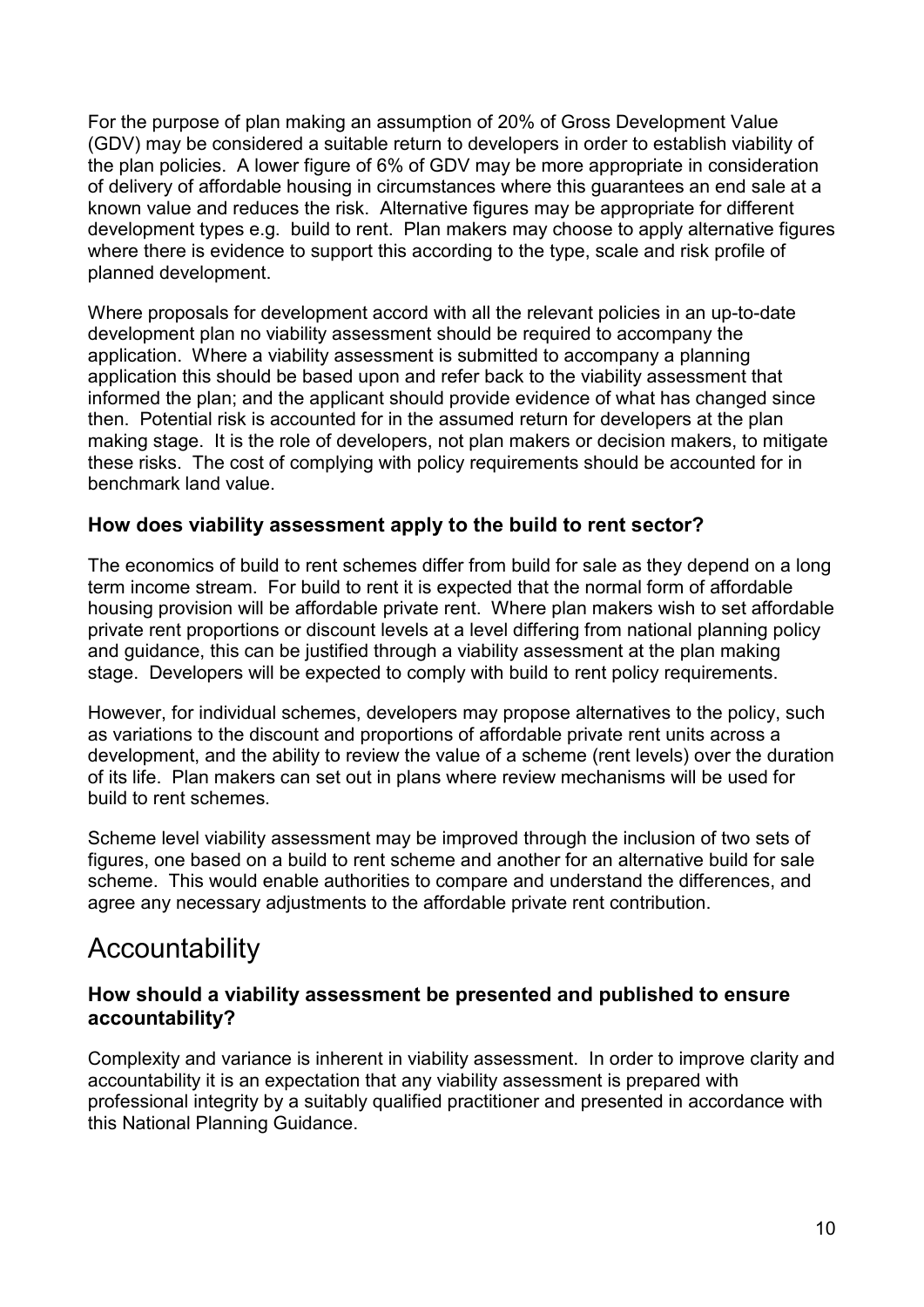The inputs and findings of any viability assessment should be set out in a way that aids clear interpretation and interrogation by decision makers. Reports and findings should clearly state what assumptions about costs and values (including gross development value, benchmark land value, developer's return and costs) have been made. At the decision making stage, any deviation from the figures used in the viability assessment of the plan should be explained and supported by evidence.

# **Should a viability assessment be publicly available?**

Any viability assessment should be prepared on the basis that it will be made publicly available other than in exceptional circumstances. Circumstances where it is deemed that specific details of an assessment should be redacted or withheld should be clearly set out to the satisfaction of the decision maker. Information used in viability assessment is not usually specific to that developer and thereby need not contain commercially sensitive data.

An executive summary prepared using the template [template under development] will present the data and findings of a viability assessment more clearly so that the process is accountable. The executive summary template sets out key data and findings which can be published on the planning register alongside other documentation accompanying the application. As a minimum, the Government recommends that the executive summary sets out the gross development value, benchmark land value, costs and return to developer. Where a viability assessment is submitted to accompany a planning application, the executive summary should refer back to the viability assessment that informed the plan and summarise what has changed since then. It should also set out the proposed developer contributions and how this compares with policy requirements.

# **Why should local authorities monitor and report on developer contributions?**

It is important that developers are accountable to communities and that communities are able to easily see where contributions towards infrastructure and affordable housing have been secured and spent.

#### **How should section 106 agreements be published?**

Local authorities are required to keep a copy of any planning obligation together with details of any modification or discharge of the planning obligation and make these publicly available on their planning register.

Government recommends that each section 106 agreement includes an executive summary prepared using the standard template [template under development]. The Government recommends that the executive summary sets out details of the development and site, and what is to be provided by each planning obligation, including any trigger points or deadlines for contributions.

Local authorities are expected to use all of the funding they receive through planning obligations in accordance with the terms of the individual planning obligation agreement. This will ensure that new developments are acceptable in planning terms; benefit local communities and support the provision of local infrastructure.

#### **How should developer contributions be monitored?**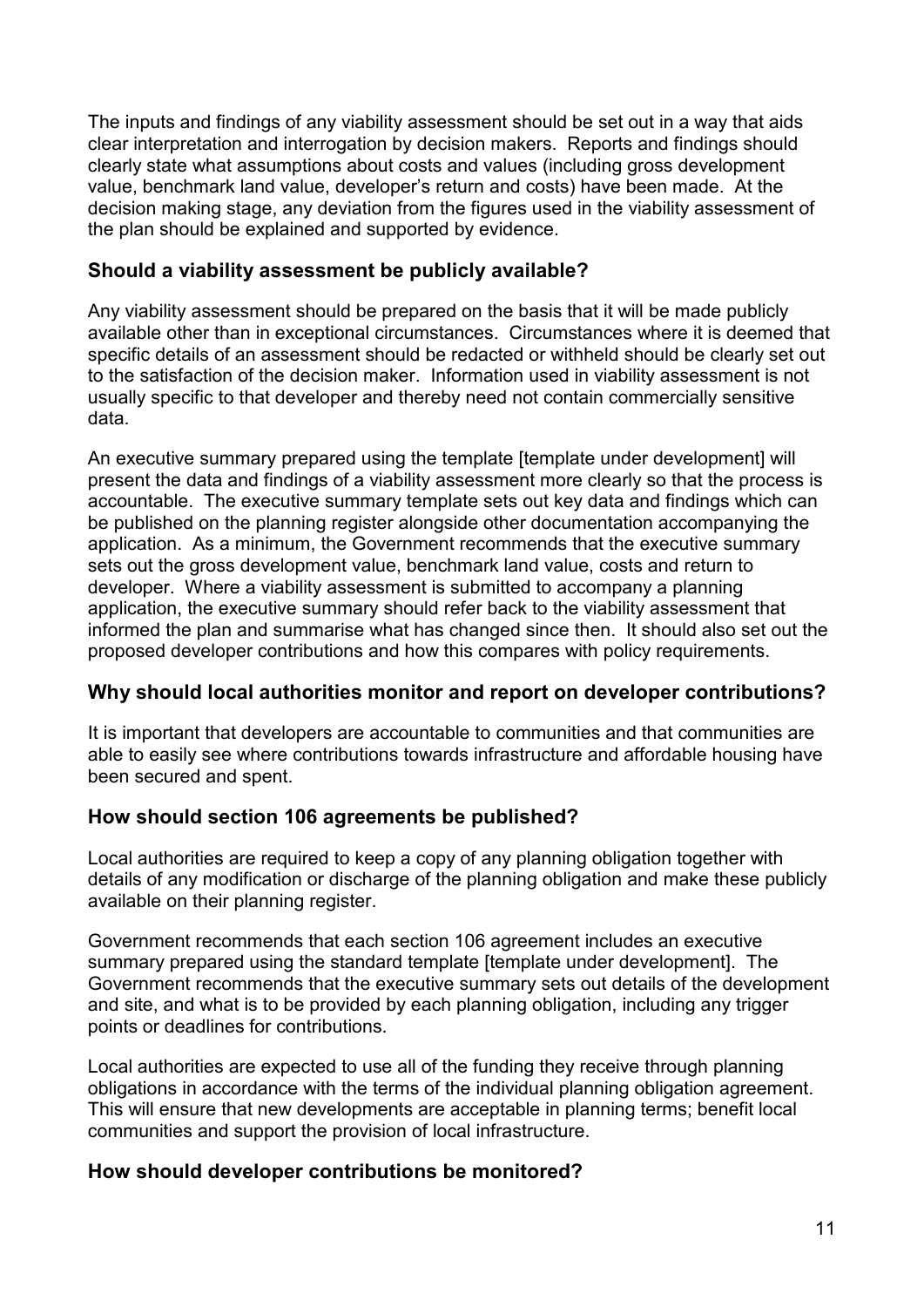Using the executive summary of each section 106 agreement, Government recommends that local authorities record the details of each planning obligation using the standard open data monitoring tool [tool under development].

# **How should developer contributions be reported?**

Local authorities charging CIL must report on the levy as prescribed under [regulation 62 of](http://www.legislation.gov.uk/uksi/2010/948/regulation/62/made)  [the Community Infrastructure Regulations 2010](http://www.legislation.gov.uk/uksi/2010/948/regulation/62/made) (as amended). Parish and town councils must also report on CIL receipts passed to them from the charging authority through the neighbourhood portion of the levy, as prescribed in regulation 62A.

Using data on CIL and planning obligations, the Government recommends that local authorities prepare an infrastructure funding statement using the standard template in an open data format [template under development] that sets out infrastructure requirements, and for both CIL and section 106 planning obligations, anticipated funding from developer contributions, and the choices local authorities have made about how these contributions will be used.

The infrastructure funding statement should be reviewed annually to report on the amount of funding received via developer contributions and how this funding has been used. The infrastructure funding statement should include information on, but is not limited to, affordable housing, education, health, transport, green infrastructure and digital infrastructure. The infrastructure funding statement should be published annually online and submitted to MHCLG. Local authorities can also report this data in annual monitoring reports, using an open data format where possible.

# **How can local authorities fund monitoring of developer contributions?**

Local authorities can use their existing administrative systems to monitor developer contributions. Government recommends that local authorities use the open data monitoring and reporting templates [templates under development]. This monitoring will complement and enhance the existing CIL monitoring regimes of authorities in order that local communities are better informed of the infrastructure and affordable housing that is being delivered alongside a new development and the timescales for delivery.

#### **How should monitoring and reporting inform plan reviews?**

The information in the infrastructure funding statement should feed back into reviews of plans to ensure that policy requirements for developer contributions remain realistic.

#### **How should local authorities and applicants promote the benefits of development to communities?**

Local authorities and applicants are encouraged to work together with applicants to better promote and publicise the infrastructure that has been delivered through developer contributions. This could be through the use of on-site signage, local authority websites, or development-specific websites, for example.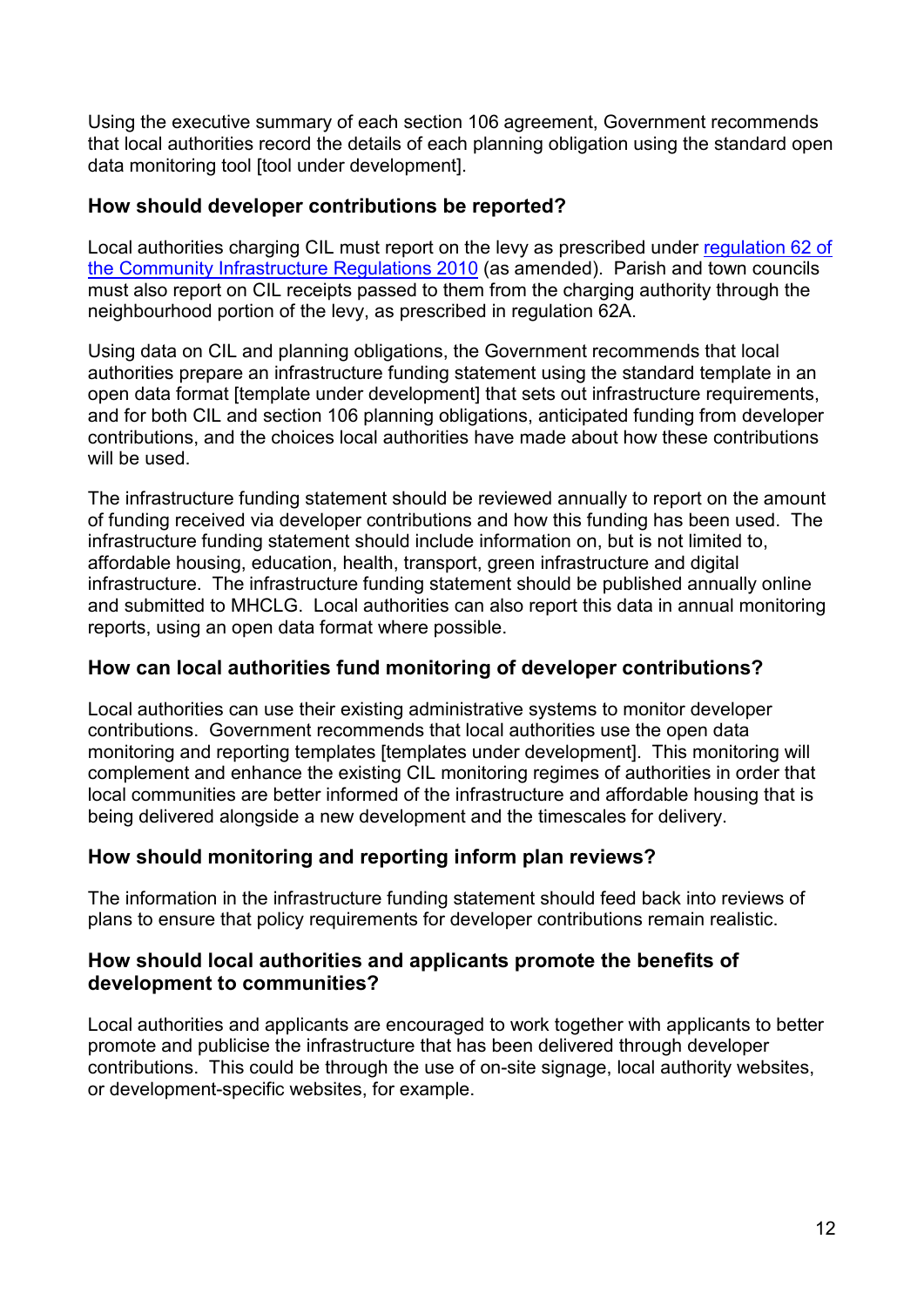# <span id="page-12-0"></span>Housing Delivery

# Five year land supply

# **What is a five year land supply?**

The National Planning Policy Framework sets out that plan makers should maintain a supply of specific deliverable sites sufficient to provide five years' worth of housing against their housing requirements. Therefore local planning authorities should have an identified five year housing land supply at all points during the plan period. This can include a five year land supply identified through an annual position statement.

# **Why do authorities need to demonstrate a five year land supply?**

The five year land supply indicates there are sufficient sites to meet the plan requirements for the next five years and that these sites are deliverable now. If an area cannot demonstrate a five year land supply the presumption in favour of sustainable development will apply to enable the development of additional sites to meet the plan requirement. An authority will need to be able to demonstrate a five year land supply at any point to deal with applications and appeals. A five year supply of deliverable housing sites, with the appropriate buffer, can be demonstrated where it has been established in a recently adopted plan, or in a subsequent annual position statement

# **What is the starting point for the five year land supply?**

Housing requirement figures in local and strategic plans should be used as the starting point for calculating the five year land supply. Where the plan is more than five years old and the housing figure needs revising, the starting point will be local housing need using the standard method.

#### **How can shortfalls in housing completions against planned requirements be addressed?**

A shortfall will occur when completions fall below the housing requirement in the plan over a relevant time period. The level of deficit or shortfall should be calculated from the base date of the adopted plan and should be added to the plan requirements for the next five year period.

Shortfalls may be calculated:

- from the base date of the plan, where less than five years have elapsed since adoption;
- from the base date of the plan if a published review of a plan has established the requirement figure is still appropriate; or
- using the Local Housing Need figure from the introduction of the standard methodology where more than five years have elapsed since adoption and a revised plan has not been adopted.

#### **What counts as a completion?**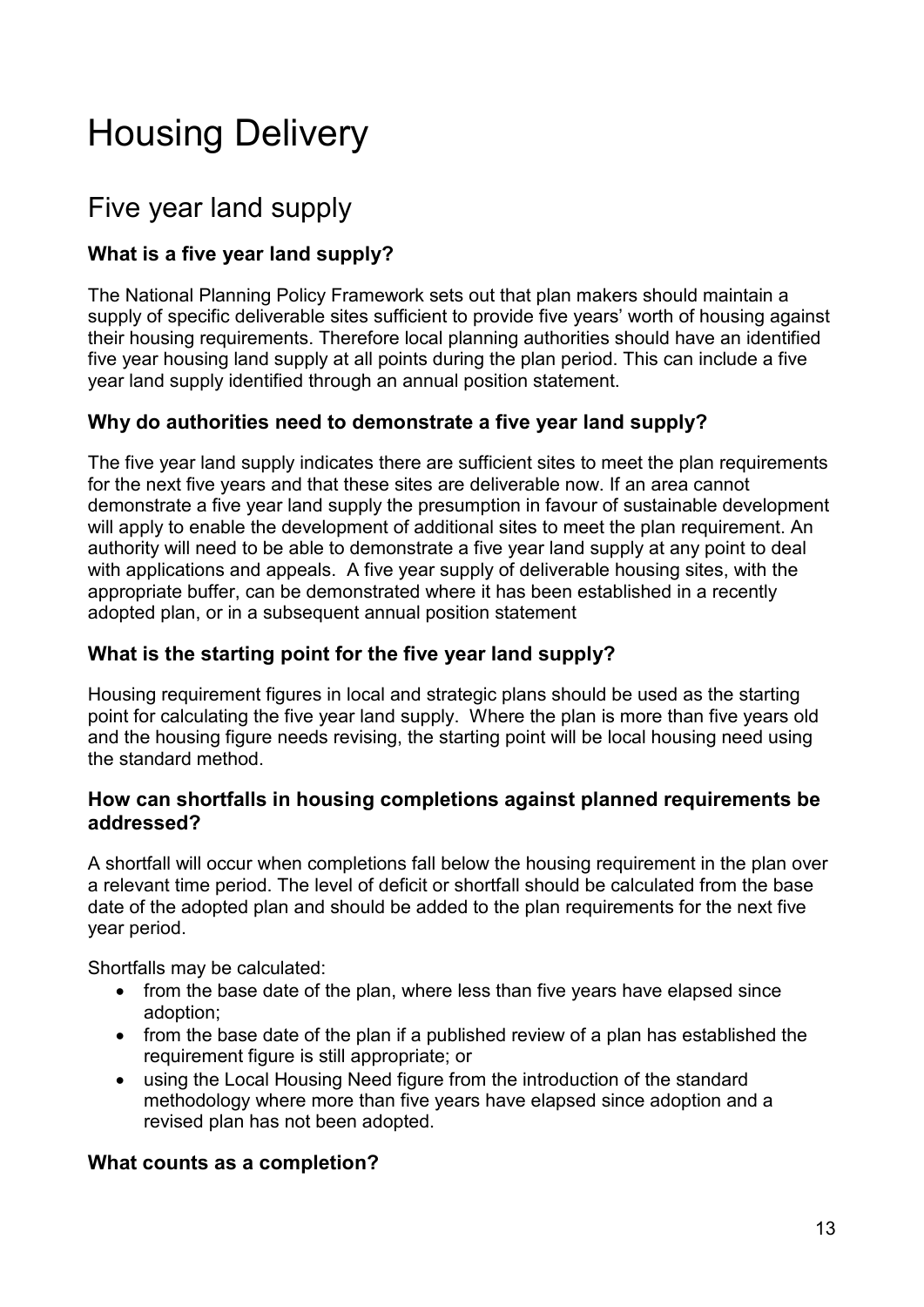For the purposes of calculating five year land supply, housing completions include conversions, changes of use and demolitions and redevelopments. Completions should be net figures, so should offset any demolitions.

#### **How should authorities count bringing empty homes back into use?**

To be included as a contribution to completions it would be for the authority to ensure that empty homes had not already been counted as part of the existing stock of dwellings to avoid double counting.

# **How should authorities count student housing completions?**

All student accommodation, whether it consists of communal halls of residence or selfcontained dwellings, and whether or not it is on campus, can be included towards the housing requirement, based on the amount of accommodation it releases in the housing market. Local authorities should take steps to avoid double-counting. Authorities should use the published ratios based on census data and apply this both to communal establishments and to multi bedroom self-contained student flats. Studio flats in mixed developments designed for students, graduates or young professionals should be counted as individual completions. A studio flat is defined as a one-room apartment with kitchen facilities and a separate bathroom that fully functions as an independent dwelling.

# **How should authorities count older people's housing completions?**

Local planning authorities will need to count housing provided for older people, including residential institutions in Use Class C2, against their housing requirement. The published ratios based on census data should be applied to residential institutions to derive an appropriate number of completions.

# **Can previous over-supply of housing be considered when determining the objectively assessed need for housing?**

Where areas deliver more completions than the plan requirement or local housing need. the additional supply can be used to reduce or address shortfalls against requirements from previous years.

# **How quickly should past shortfalls be addressed?**

Local planning authorities should deal with deficits or shortfalls against planned requirements within the first five years of the plan period. If an area wishes to deal with past under delivery over a longer period, then this should be established as part of the plan making and examination process rather than on a case by case basis on appeal.

Where local planning authorities are unable to address past shortfalls over a five year period due to the scale of shortfalls they may need to reconsider their approach.

# **Where should buffers be added?**

To ensure that there is a realistic prospect of achieving the planned level of housing supply, plan makers should bring forward additional sites from later in the plan period, over and above the level indicated by the plan requirement, and any shortfall or where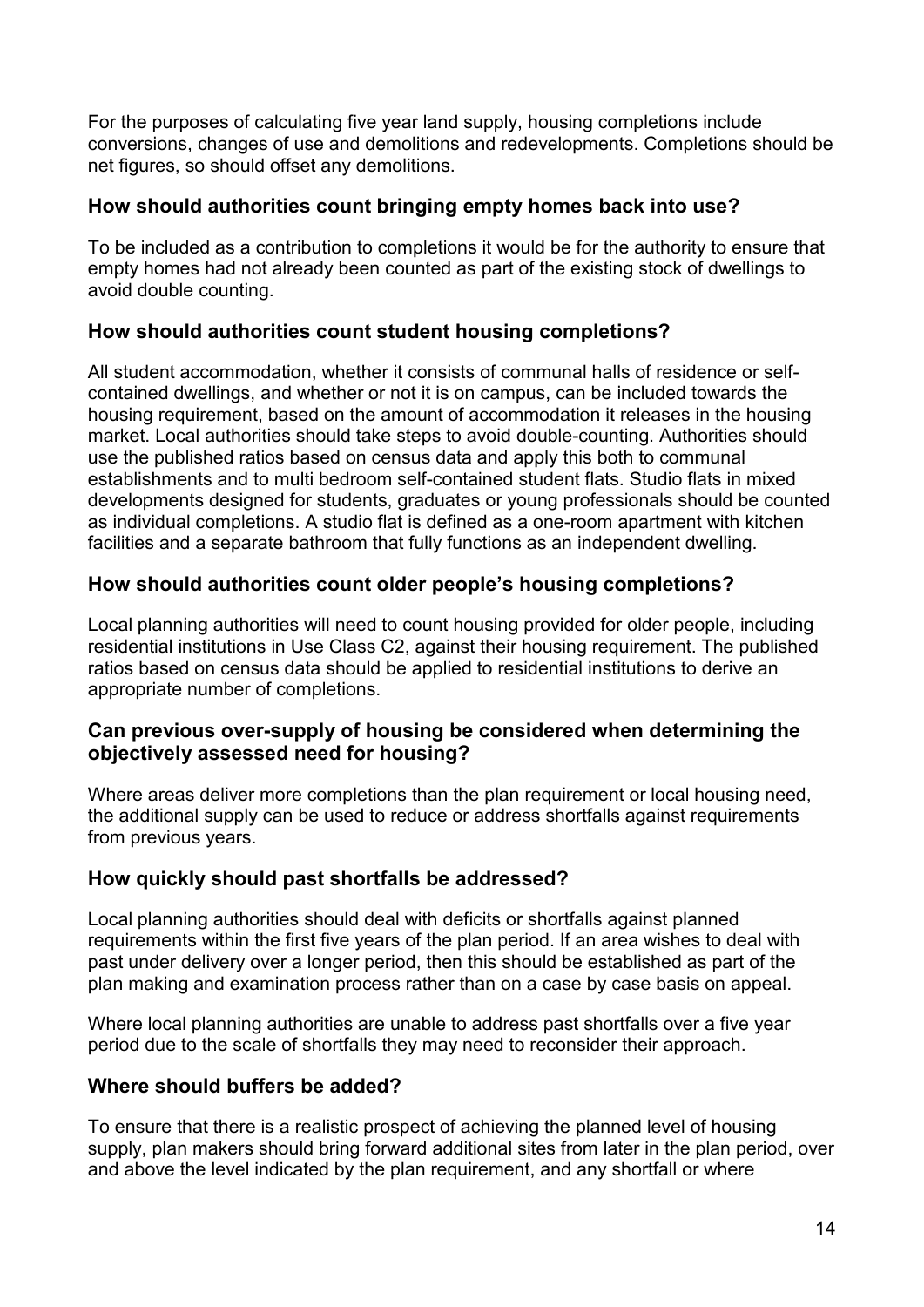applicable the local housing need figure. These additional sites will provide additional flexibility and more certainty that authorities will be able to deliver the plan requirement.

Paragraph 74 of the National Planning Policy Framework sets out the buffers, which should be added at the end of the five year land supply calculations. The buffers are not cumulative, meaning that an authority should add either a 5%, 10% or 20% buffer, as appropriate. Authorities seeking to demonstrate a confirmed five [year supply of specific](#page-15-0)  [deliverable housing sites](#page-15-0) will need to apply either a 10% or 20% buffer, as appropriate.

#### **What is the starting point for five year housing land supply calculations in National Parks and Development Corporations?**

For annual assessments, housing requirements in local and strategic plans that are less than five years old will be the starting point in all areas.

Where plans are more than five years old in National Parks and the Broads Authority, the most appropriate locally derived housing requirement figure from an existing or emerging local plan may be used. To ensure sufficient weight can be attached to requirements in emerging plans, these will need to have reached submission stage.

Where Mayoral Development Corporations (MDCs) have plan making powers and there is no plan that is less than five years old, emerging plan requirements may be used in the same way. For Development Corporations which do not have, or do not exercise, plan making powers the requirement will be set in the relevant strategic plans and monitored by the local authority.

#### **How should all local planning authorities review their five year land supply annually?**

All local authorities should ensure that they carry out their annual assessment of their five year land supply in a robust and timely fashion, based on up-to-date and sound evidence, taking into account the anticipated trajectory of housing delivery, consideration of associated risks and an assessment of the local delivery record. Where they are seeking to confirm their land supply once in a given year their assessment will need to be in the form of an [annual position statement.](#page-17-0)

The examination of development plan documents which allocate housing sites will include the consideration of the deliverability of sites to meet a five year supply, in a way that cannot be replicated in the course of determining individual applications and appeals where only the applicant's/appellant's evidence is likely to be presented to contest an authority's position.

Local authorities may need to develop a range of assumptions and benchmarks to help to inform and test assessments. Assumptions can include lapse/non implementation rates in permissions, lead in times and build rates and these assumptions and yardsticks can be used to test delivery information or can be used where there is no information available from site owners/developers to inform the assessment. Assumptions should be based on clear evidence, consulted upon with developer groups and regularly reviewed and tested against actual performance on comparable sites. Tables of assumptions should be clear and transparent and available as part of assessments.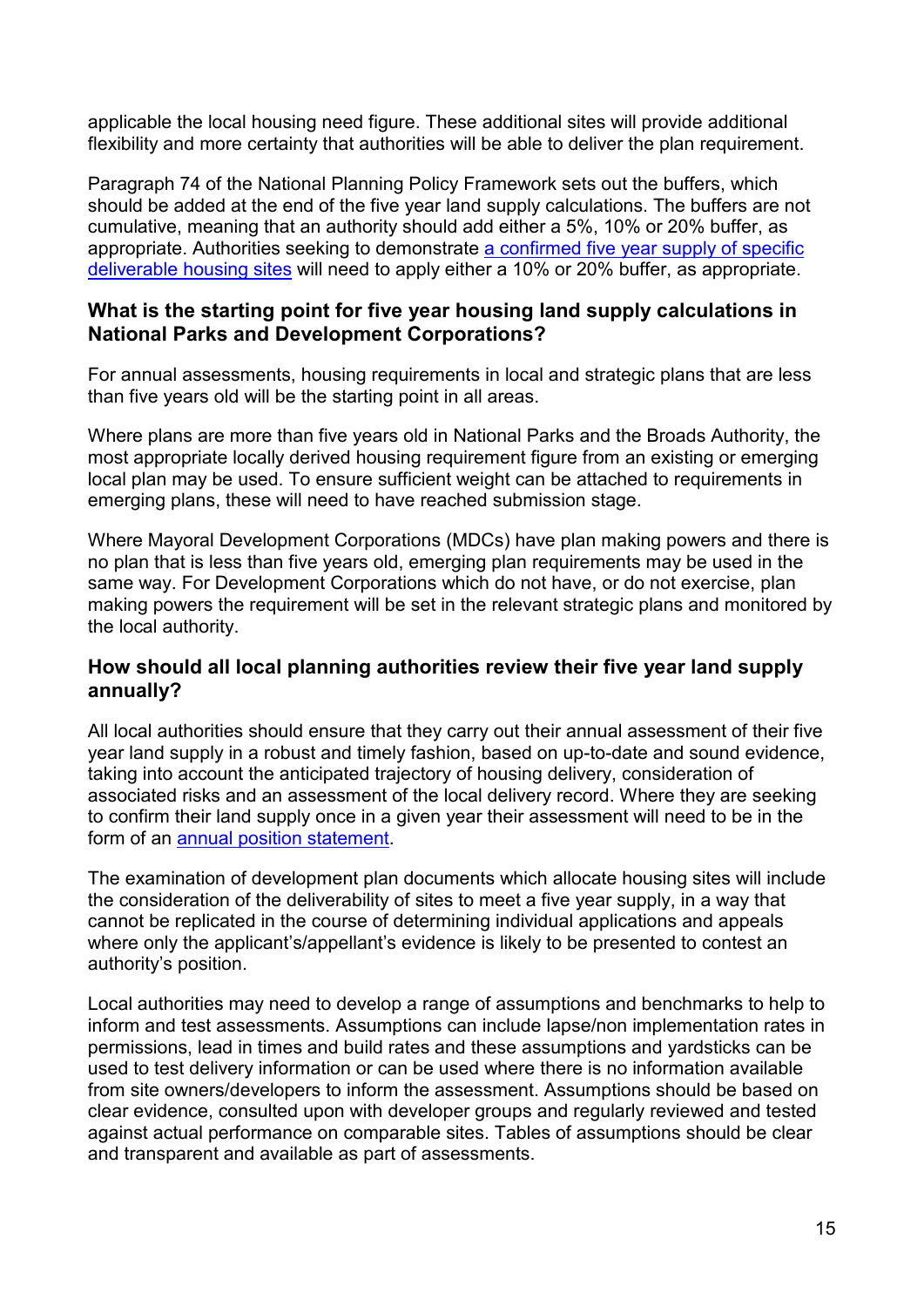Local planning authorities may also need to use past evidence of delivery in their local markets, by types and sizes of developers and types of sites, to test and inform assessments. This approach will ensure the assessment of delivery of sites will be as robust as possible.

# <span id="page-15-0"></span>**What information will annual reviews of five year land supply, including annual position statements, need to include?**

Assessments need to be realistic and made publicly available in an accessible format as soon as they have been completed. Assessments will be expected to include information on:

- sites with detailed planning permission- details of numbers of homes under construction and completed each year; and where delivery has not progressed as expected, a commentary indicating the reasons for delays to commencement on site or slow build out rates;
- small sites- details of current planning status and record of completions and homes under construction by site;
- sites with outline consent or allocated in adopted plans or with permission in principle identified on Part 2 of brownfield registers – information about current planning status, timescales and progress towards detailed permission;
- permissions granted for windfall development by year and how this compares with the windfall allowance;
- details of demolitions and planned demolitions which will have an impact on net completions;
- total net completions from plan base date by year (broken down into types of development e.g. affordable housing); and
- the five year land supply calculation clearly indicating buffers and shortfalls and number of years of supply.

# **What constitutes a 'deliverable site' in the context of housing policy?**

As set out in the glossary to the National Planning Policy Framework, to be considered deliverable, sites for housing should be available now, offer a suitable location for development now, and be achievable with a realistic prospect that housing will be delivered on the site within five years. Small sites, and sites with detailed planning permission, should be considered deliverable until permission expires, unless there is clear evidence that homes will not be delivered within five years (e.g. they are no longer viable, there is no longer a demand for the type of units or sites have long term phasing plans). Sites with outline planning permission, permission in principle, allocated in the development plan or identified on a brownfield register should only be considered deliverable where there is clear evidence that housing completions will begin on site within five years.

#### **How can authorities demonstrate deliverability as part of plan preparation?**

In order to demonstrate five years' worth of deliverable housing sites, plan makers will need to provide robust, up to date evidence to support plan preparation. Their judgements on deliverability will need to be clearly and transparently set out. Plan makers may also consider how they can involve people with an interest in delivery in assessing the deliverability of sites. They may develop benchmarks and assumptions based on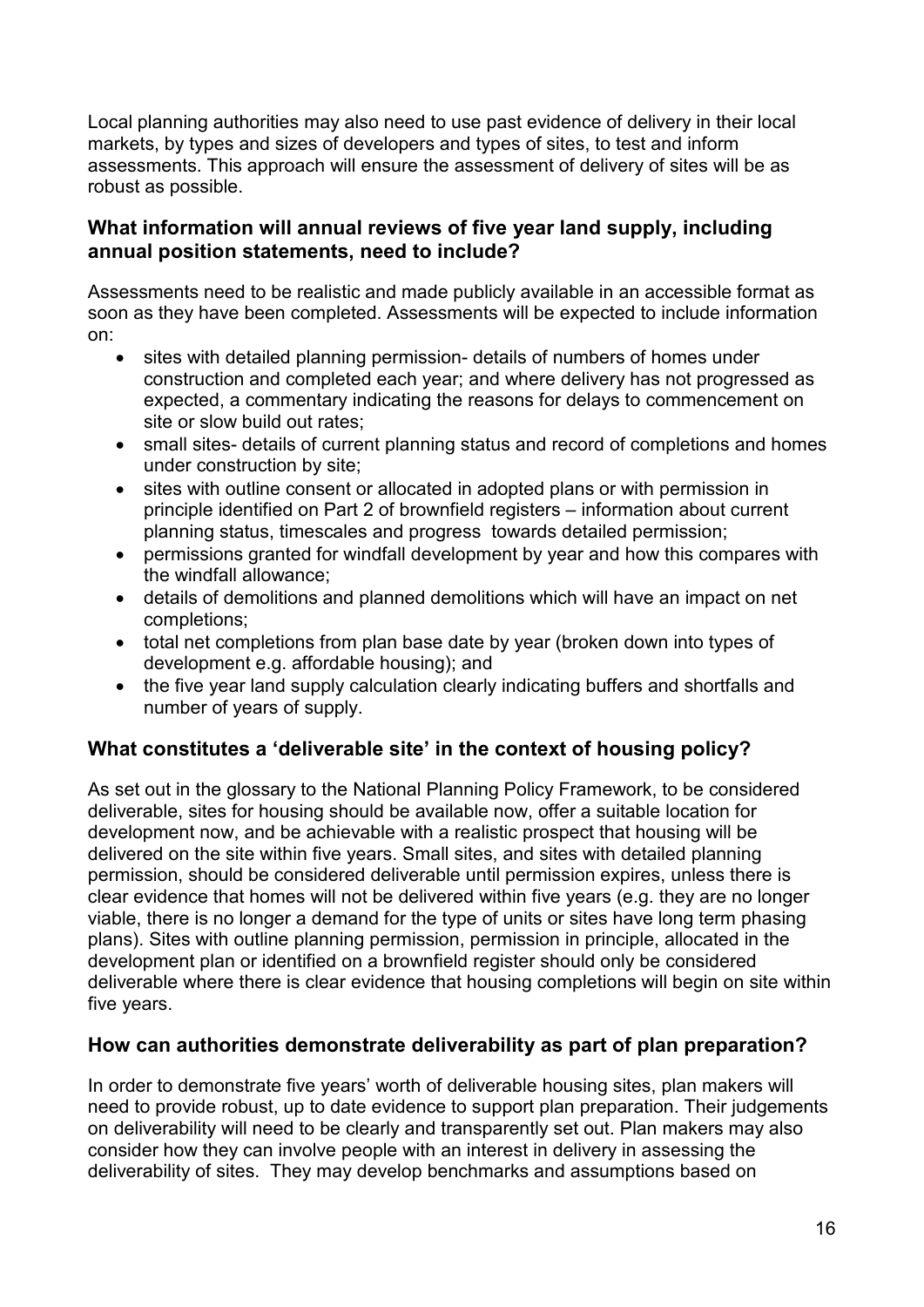evidence of past trends for development lead in times and build out rates. Testing these assumptions with developers and using them to inform assessments of deliverability can also make deliverability assessments more robust.

Where relevant, plan makers will need to consider the recommendations from any action plans prepared as a result of past under delivery (as measured by the [Housing Delivery](#page-19-0)  [Test\)](#page-19-0), and build in relevant measures to improve the assessment of deliverability.

For areas opting to confirm their five year land supply as part of their plan process guidance is [provided in the 'Demonstrating a confirmed five year land supply' section.](#page-17-0)

#### **What happens in areas with stepped rather than annual average requirements?**

As an alternative to using an annual average requirement, plan makers are able, where justified, to reflect their plan trajectory more closely by using a series of stepped requirements.

A stepped requirement may be necessary where there is to be a significant change in the level of housing requirements between the emerging and previous adopted plan and/or where strategic sites are likely to be delivered later in the plan period. Plan makers will need to set out evidence to support using stepped requirement figures at the plan making and examination stage, and not seek to unnecessarily delay meeting identified development needs.

Stepped trajectories will need to ensure that plan requirements are met fully within the plan period.

Where plan makers have reflected the plan trajectory with stepped rather than average annual requirements, the five year land supply will be measured against the specific stepped requirements for the particular five year period.

# **What happens in areas with requirements set out as a range?**

Where plan makers have successfully argued through plan making and examination for a requirement set out as a range, the five year land supply will be measured against the lower end of the range; but only where this reflects local housing need plus – where relevant – any need they have agreed to take from other areas as evidence by a statement of common ground.

# **How will areas with joint plans be monitored for the purposes of a five year land supply and the Housing Delivery Test?**

Areas which have or are involved in the production of joint plans will have the option to monitor their five year land supply and Housing Delivery Test over the whole of the joint planning area or on a single authority basis. This will be established through the plan making process and the approach to be taken will need to be set out in the plan. For joint plans less than five years old in November 2018 this will be made clear in the Authority Monitoring Report.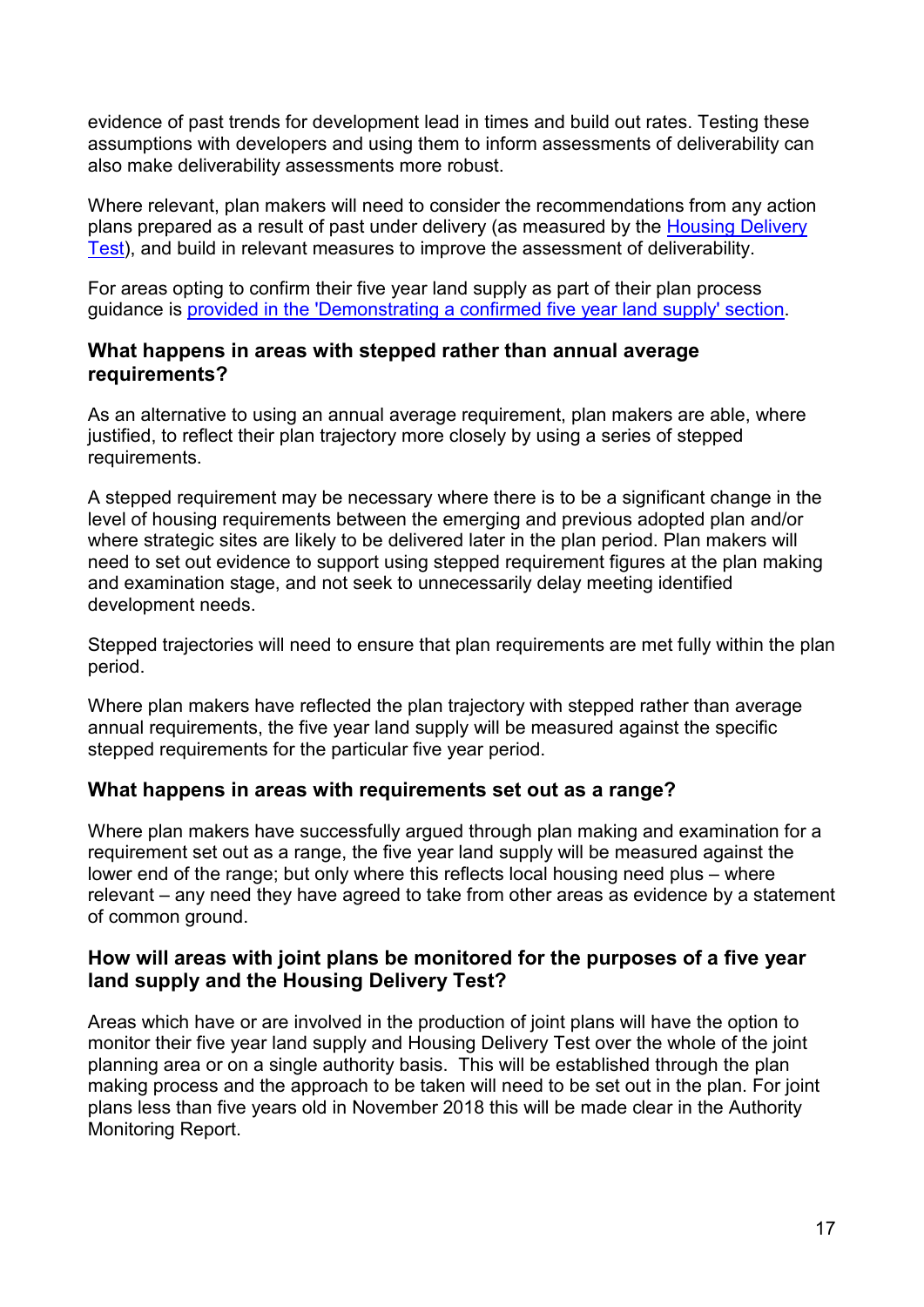Where the five year land supply and Housing Delivery Test is to be measured on a single authority basis, annual housing requirement figures for the joint planning area will need to be apportioned to each area in the plan. If the area is monitored jointly, any consequences will also apply jointly.

# **When and for how long does the Housing Delivery Test indicate the 20% land supply buffer should apply?**

For local planning authorities where delivery is under 85% of their identified housing requirement, the buffer will be increased to 20%, with immediate effect from the publication of Housing Delivery Test results, to ensure a realistic prospect of achieving the planned housing requirement.

The 20% buffer will continue to apply until the Housing Delivery Test shows that delivery exceeds 85% of the local planning authority's identified housing requirement. Demonstrating a confirmed five year land supply

# **How can local authorities demonstrate a confirmed five year land supply in a given year?**

All local authorities should be able to demonstrate a five year land supply. The National Planning Policy Framework gives local planning authorities the opportunity to demonstrate a confirmed five year supply of specific deliverable housing sites, as part of the plan examination and then annually following adoption (if the plan is up to date), through the preparation of an annual land supply position statement.

In order to ensure that the five year land supply is sufficiently flexible and robust to be demonstrated once in a given year, a minimum 10% buffer should be added to the housing requirement to account for fluctuations in the market over the year. Where the Housing Delivery Test indicates that delivery has fallen below 85% of the requirement, a 20% buffer should be added instead.

If plan makers choose to confirm their five year supply as part the preparation of development plan document they will need to ensure they have carried out a sufficiently robust assessment of the deliverability of sites as this will be considered in detail as part of the examination of the plan. The Inspector's Report will provide recommendations in relation to the land supply and will enable the authority, where the authority accept the recommendations, to confirm that they have demonstrated a five year land supply in a recently adopted plan. This will enable areas to prepare an annual position statement at the next possible opportunity and continue to demonstrate a five year supply once in a given year.

# <span id="page-17-0"></span>**How is five year land supply confirmed through an annual position statement?**

Where a local planning authority subsequently chooses to confirm their five year land supply position in a given year through an annual position statement, they will need to advise the Planning Inspectorate of their intention by 1 April each year. To ensure the robustness of the assessment of the deliverability of sites, the local planning authority is advised to carry out an engagement process to inform the preparation of the annual position statement.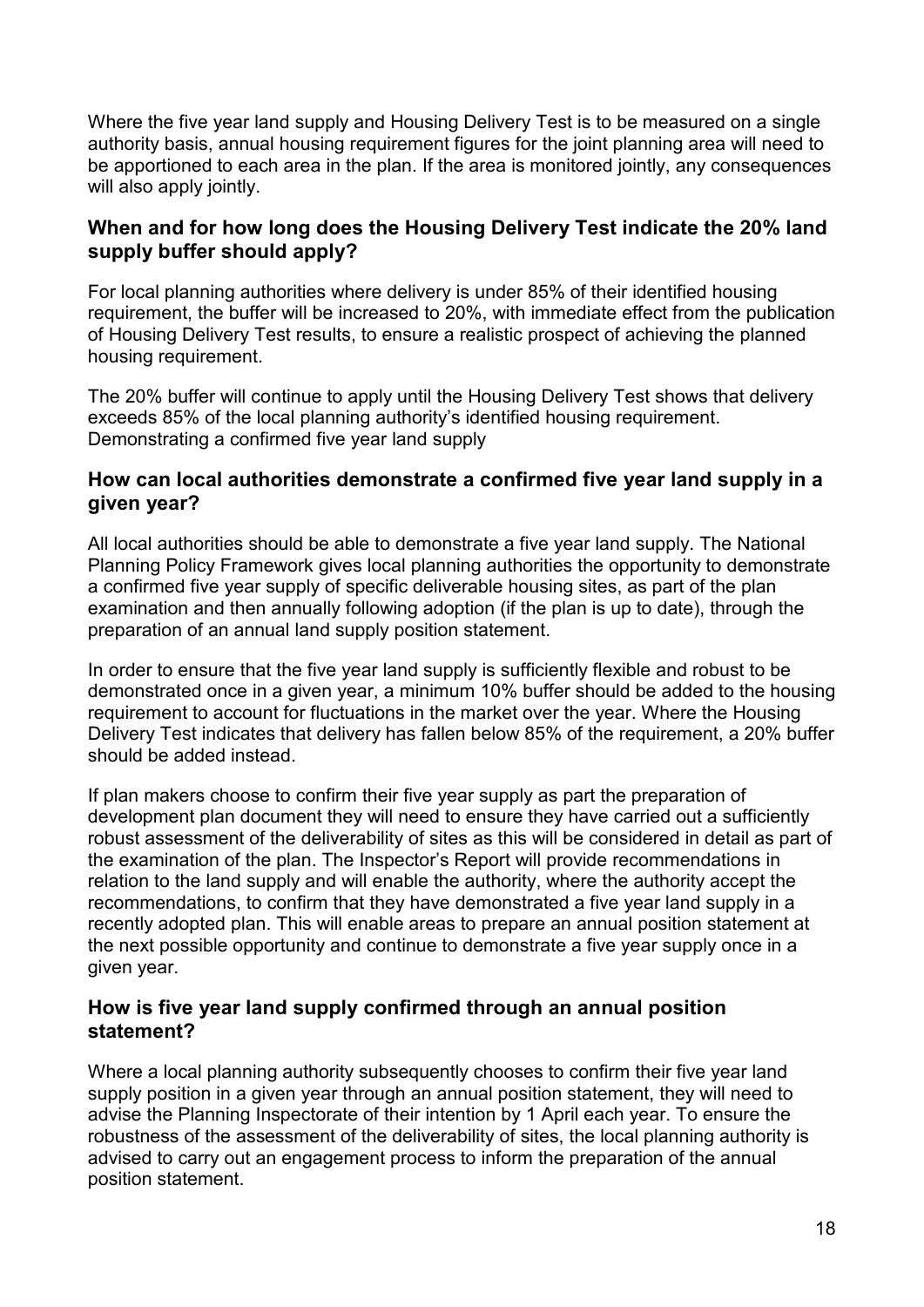# **What engagement should the authority undertake?**

All local planning authorities should engage with stakeholders who have an impact on delivery of sites. The aim of the engagement is to provide challenge and ultimately seek as much agreement as possible on the potential level of delivery on sites which contribute to the five year land supply. Those authorities who are seeking to demonstrate a confirmed five year land supply will need to produce an engagement statement and submit this to the Planning Inspectorate, including:

- an overview of the process of engagement with site owners/applicants, developers and other stakeholders and a schedule of site based data resulting from this;
- the conclusions which have been reached about the overall five year land supply position; and
- the conclusions which have been reached on each site by the stakeholder group, identifying specifically any disputed sites where consensus on likely delivery has not been reached, as well as an indication of the impact of any disputed sites on the number of years of supply.

# **Who should the authority engage with?**

It is for the local planning authority to decide which stakeholders to involve, however representatives should include, but not be limited to:

- small and large developers:
- land promoters;
- private and public land owners;
- infrastructure providers (such as utility providers, highways, etc);
- upper tier authorities (County Councils) in non-unitary areas;
- neighbouring authorities with adjourning or cross-boundary sites.

# **How should sites without planning permission be included?**

Where there are sites without the benefit of planning permission more detailed commentary and evidence should be provided, in line with the definition of deliverable, to include:

- any progress being made towards the submission of an application;
- any progress with site assessment work; and
- any relevant information about site viability, ownership constraints or infrastructure provision which has informed the conclusions about likely deliverability.

# **What happens where there is disagreement about sites?**

All local planning authorities should seek as much agreement as possible on the potential level of delivery on sites which contribute to the five year land supply. For those seeking to demonstrate a confirmed five year land supply, where agreement on delivery of a particular site has not been reached through the engagement process, the Planning Inspectorate will consider the evidence provided by both the local authority and stakeholders in the engagement statement and annual position statement and make recommendations about likely site delivery in relation to those sites in dispute. The authority should identify this in their submission to the Planning Inspectorate, providing evidence of their position and the position of other stakeholders.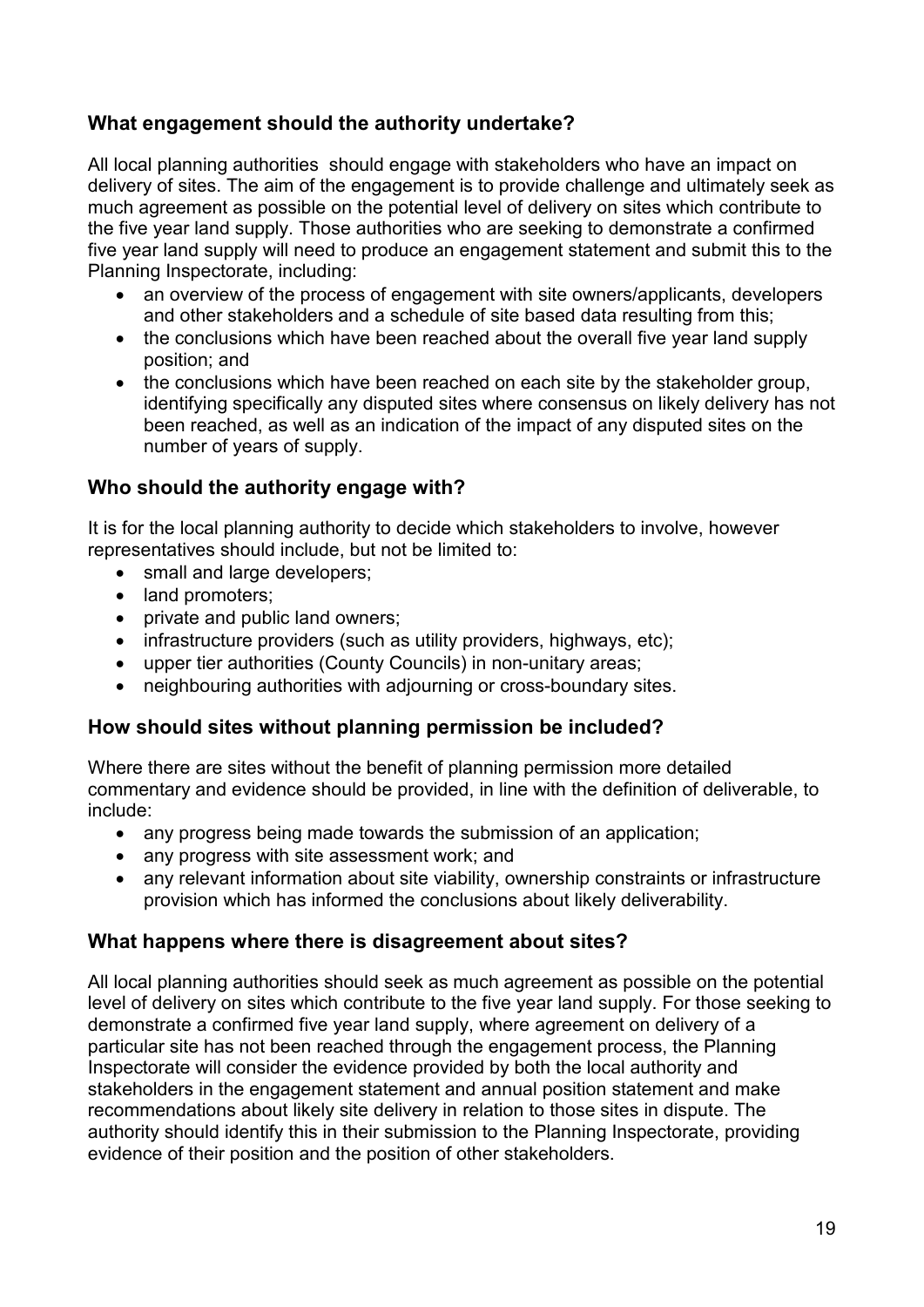# **What can an authority do once the Planning Inspectorate has provided recommendations?**

For those seeking to demonstrate a confirmed five year land supply, if they can still demonstrate a five year land supply with a minimum 10% buffer once they have considered and accepted the recommendations of the Planning Inspectorate they will benefit from being able to demonstrate a five year land supply until the preparation of their next annual assessment. The local authority will need to publish their draft annual position statement, the recommendations of the Planning Inspectorate and their decision on the recommendations indicating whether they are in a position to confirm their five year land supply position for a one year period.

# **How can those with an interest in delivery such as land owners and developers be involved in five year housing land annual assessments?**

To ensure that annual assessments of five year land supply are realistic and robust, authorities will need to maintain regular contact with site owners, applicants and developers (representing both small and large companies) to ascertain their intentions for delivery of sites. Local planning authorities may also need to involve those with an impact on site delivery to test delivery assessments and to help identify where delivery constraints or market conditions may lead to delays. Local planning authorities may wish to set up an assessment and delivery group which could contribute towards Housing and Economic Land Availability Assessments, annual five year land supply assessments and [Housing](#page-20-0)  [Delivery Test action plans](#page-20-0) for delivery of housing. Delivery groups can assist authorities to not only identify any delivery issues but also help to find solutions to address them.

# <span id="page-19-0"></span>Housing Delivery Test

# **How is the Housing Delivery Test calculated?**

The methodology for calculating the Housing Delivery Test measurement is set out in the **[Housing Delivery Test Measurement Rule Book.](https://www.gov.uk/government/uploads/system/uploads/attachment_data/file/685292/Housing_Delivery_Test_Measurement_Rule_Book.pdf)** 

# **When will the Housing Delivery Test results be published?**

The Secretary of State will publish annually the Housing Delivery Test result for each local planning authority in England in November.

# **What happens if delivery of the entire identified housing requirement in a local planning authority is not met?**

If delivery of housing falls below the housing requirement, then certain consequences will apply, with immediate effect from the publication of Housing Delivery Test results, depending on the level of delivery:

- The publication of an action plan if housing delivery falls below 95%;
- A 20% buffer on a local planning authority's five-year land supply if housing delivery falls below 85%; and
- The presumption in favour of sustainable development if housing delivery falls below 75%, once transitional arrangements have ended.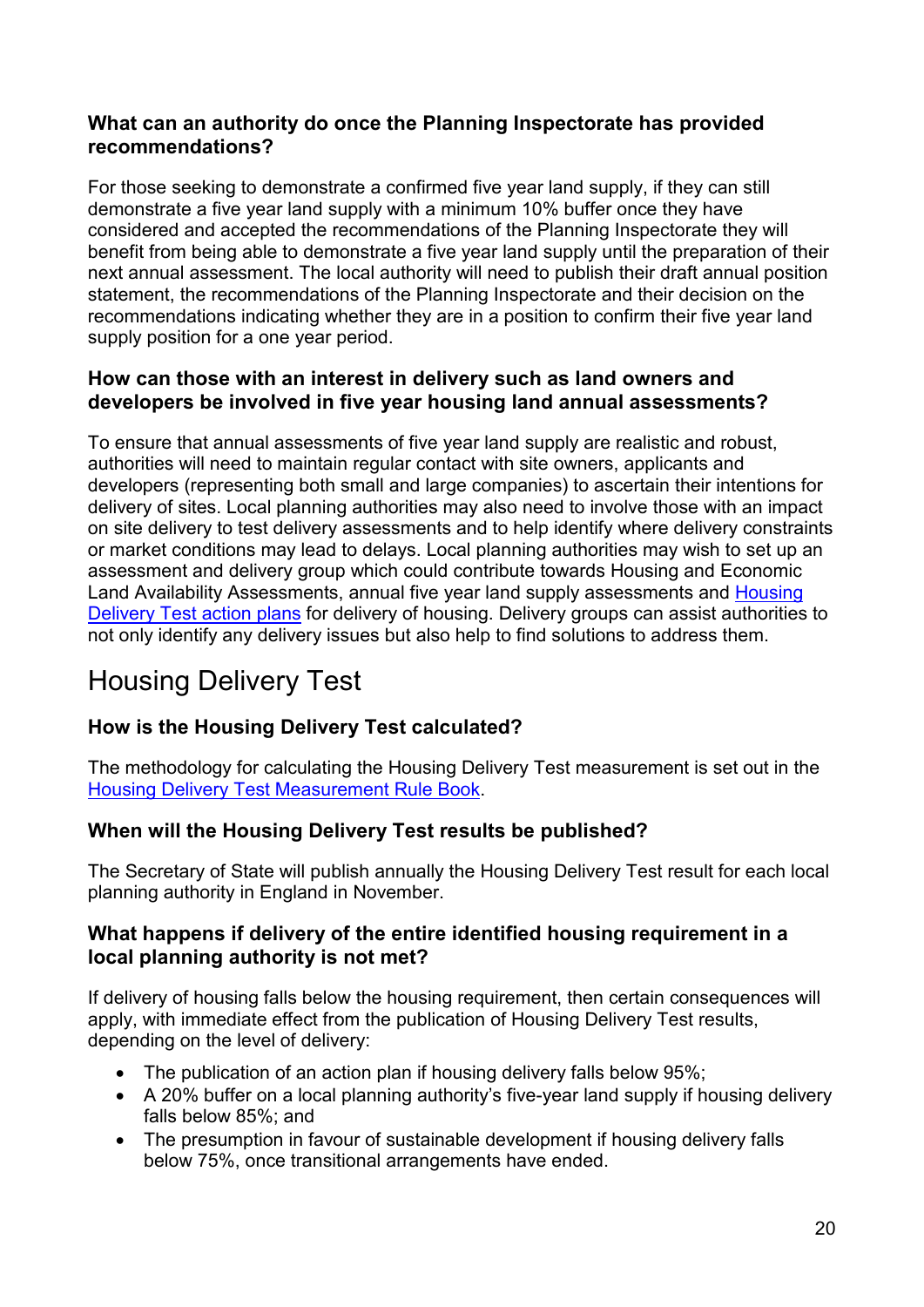The consequences will apply until subsequent Housing Delivery Test results demonstrate that delivery exceeds the required rate of delivery in the following year.

# **How will Housing Delivery Test consequences apply to areas with a joint plan?**

Housing Delivery Test consequences will apply to all local planning authorities with a joint plan collectively if the housing figure used to measure against the delivery test is the joint housing requirement, and will apply individually if the housing figure used is the apportioned one.

# **How will Housing Delivery Test consequences apply to areas covered by a spatial development strategy?**

Housing Delivery Test consequences will apply to local planning authorities covered by a spatial development strategy individually, as triggered by the level of under-delivery of each.

# **At what rate of delivery does the presumption in favour of sustainable development apply?**

If a plan-making authority's delivery rate falls below the number of homes required then the presumption in favour of sustainable development will apply in the following circumstances:

- From the day following the publication of the 2018 Housing Delivery Test result, the presumption will apply if housing delivery falls below 25%;
- From the day following the publication of the 2019 Housing Delivery Test result, the presumption will apply if housing delivery falls below 45%;
- From the day following the publication of the 2020 Housing Delivery Test result, the presumption will apply if housing delivery falls below 75%.

The presumption in favour of sustainable development will remain in place until subsequent Housing Delivery Test results demonstrate that delivery exceeds the required rate of delivery in the following year.

# <span id="page-20-0"></span>**What is an action plan?**

The action plan is a document produced by the local planning authority to reflect challenges and identify actions to address under-delivery against the housing requirement in the area. The document's purpose is to detail the reasons for under-delivery and the steps the authority intends to take in mitigation and drive up delivery in the area. A good action plan will identify ways to reduce the risk of further under-delivery and set out the case for measures to maintain or improve levels of delivery.

# **Who can produce an action plan?**

Local planning authorities, in collaboration with key stakeholders, where delivery is below 95% of their housing requirement, as set out in an up to date plan, are expected to produce an action plan. This will apply for each year of under-delivery.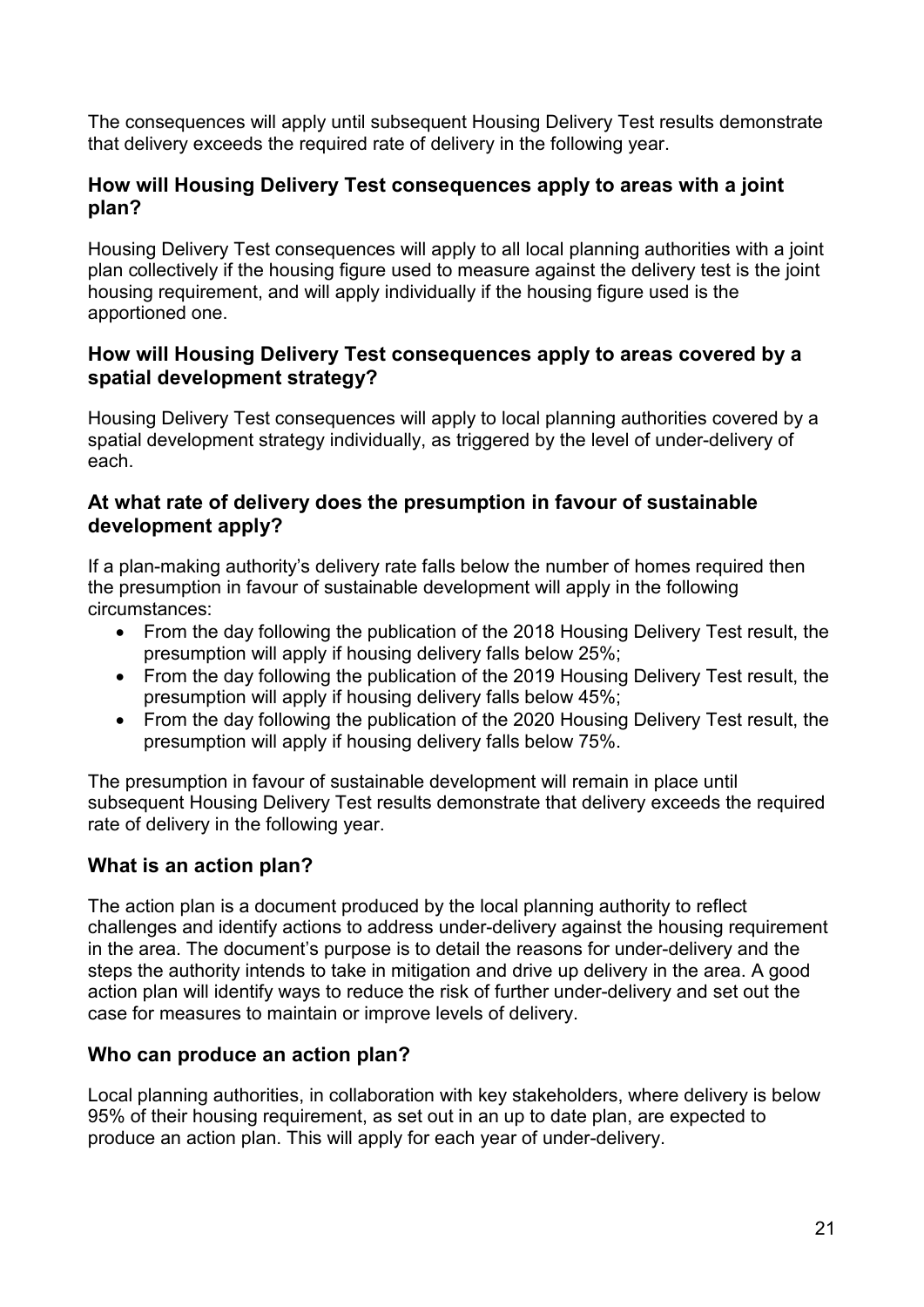Local planning authorities where delivery meets, or exceeds, 95% of their housing requirement may wish to produce an action plan as a matter of good practice or to identify processes to exceed housing targets in order to demonstrate best practice.

Although the Housing Delivery Test does not apply to National Park Authorities and development corporations without all plan making and decision taking functions, if the identified housing need is not met for these areas we would encourage the use of an action plan to help identify causes of under-delivery and actions to address these.

# **Who can be involved in the creation of the action plan?**

The action plan needs to be produced by the local planning authority, involving relevant stakeholders in the process. It is for the local planning authority to decide which stakeholders to involve in the formation of the document, however representatives of those with an impact on the rate of delivery in the area should be included, such as, but not limited to:

- Small and large developers;
- Land promoters:
- Private and public land owners;
- Infrastructure providers (such as utility providers, highways, etc);
- Upper tier authorities (County Councils) in non-unitary areas;
- Neighbouring authorities with adjourning or cross-boundary sites.

#### **What aspects could local planning authorities review as part of the action plan?**

In drafting the Action Plan, the local planning authority may wish to include an analysis of under-delivery considering:

- The information and issues identified in the Authority Monitoring Report;
- How the five year land supply, including brownfield, public sector land and small sites, is currently meeting housing needs;
- Barriers to delivery on sites that are part of the five year land supply (such as precommencement conditions, lengthy S106 negotiations, land banking, statutory consultees, affordable housing, scheme viability, provision of infrastructure and utilities etc.);
- The local planning authority's level of engagement with key stakeholders (for example, landowners, developers, utility providers and statutory consultees), to identify more land and encourage the increase of pace of delivery;
- Issues that could be addressed at a strategic level, both within the authority, with neighbouring authorities and upper tier authority where applicable (for example infrastructure, transport, etc.);
- Whether proactive pre-planning application discussions are taking place to speed up determination periods;
- Whether enough planning permissions are being granted to meet the required levels of housing and whether they are being determined within the statutory time limits;
- Barriers to earlier building commencement after planning permission is granted and assess whether sites with planning permission are delivered within the allotted time;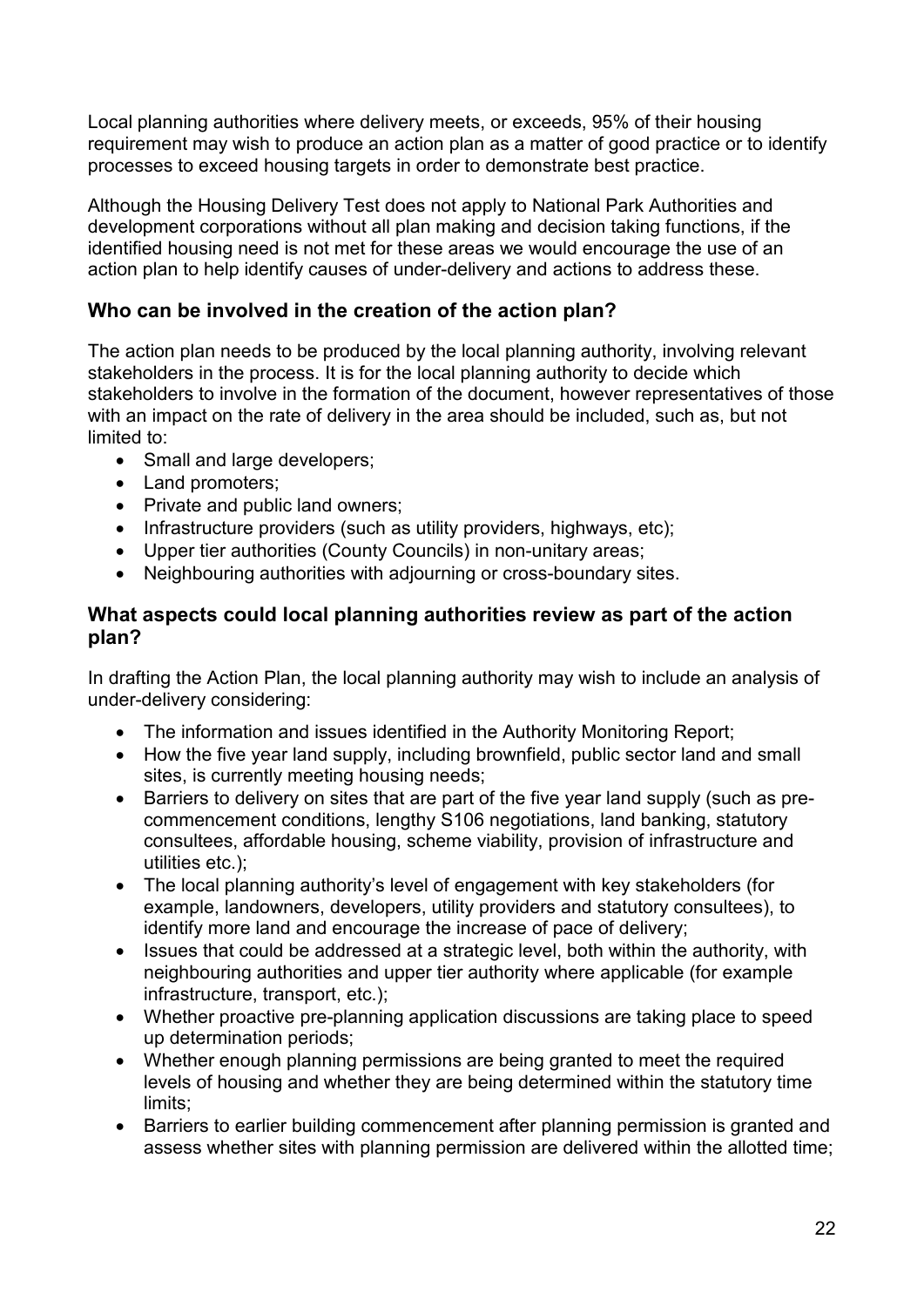• Whether the mix of sites identified for development is proving effective in delivering the anticipated rate of delivery.

# **What actions could local planning authorities consider as part of the action plan?**

Local planning authorities will need to identify actions to boost delivery, this could include:

- Revisiting the Strategic Housing Land Availability Assessment (SHLAA)/ Housing and Economic Land Availability Assessment (HELAA) to identify sites or broad areas which may be suitable for housing development, available and achievable, including public sector land and brownfield land;
- Working with developers to see whether more outlets can be provided on site, or whether sites can be subdivided;
- Offering more pre-application discussions to ensure issues are identified early;
- Consider the use of Planning Performance Agreements;
- Carrying out a new Call for Sites, as part of plan revision;
- Utilising public land for development (for example, selling off Council assets);
- Revising policies in their development plan in order to allocate sites for housing, revise existing policies which are acting as a barrier to delivery, or set out policies which could pro-actively address under-delivery, or accelerating production of an emerging plan which may include such policies;
- Reviewing the impact of any existing Article 4 directions for the change of use from non-residential uses to residential use;
- Engaging regularly with key stakeholders to obtain up-to-date information on the build out of current sites, identify any barriers, and discuss how these can be addressed;
- Determining the possibility of prioritising certain applications, simplifying conditions, phasing condition discharge on approved sites, and reviewing standardised conditions;
- Ensuring that evidence on a particular site is informed by an understanding of viability;
- Considering using compulsory purchase powers to unlock suitable housing sites;
- Using Brownfield Registers to grant permission in principle to previously developed land;
- Encourage the development of small sites and higher densities on all sites

# **What is the time-frame for an action plan?**

To ensure the document is of optimal impact, local planning authorities should publish an action plan within six months of the publication of the Housing Delivery Test result.

# **Will an action plan require formal public consultation?**

The action plan needs to be a publicly accessible document. The decision to consult on an action plan is at the discretion of the local planning authority. Local planning authorities should be mindful of the need to both produce and implement the document's proposals in a timely fashion.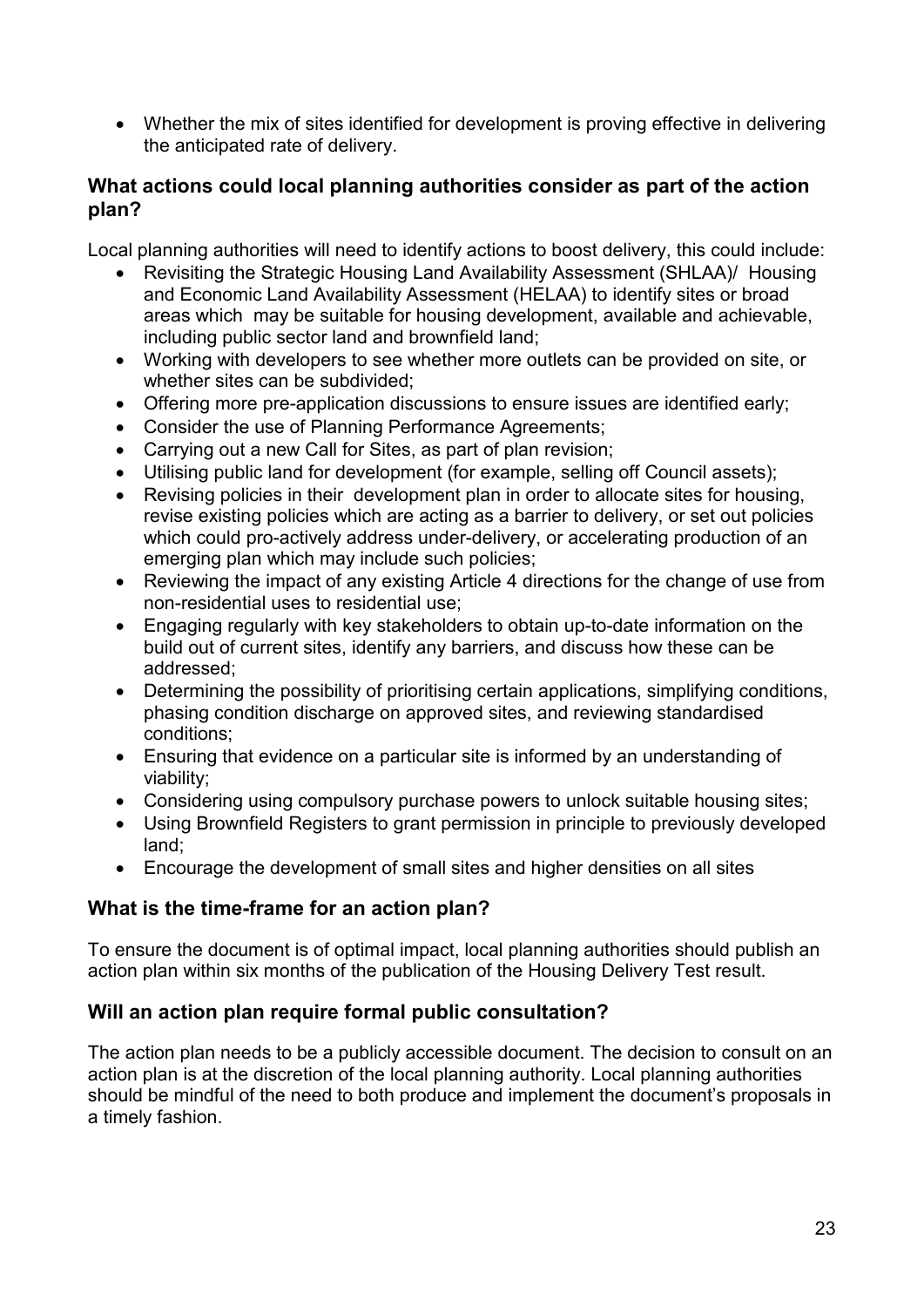# <span id="page-23-0"></span>Local Housing Need Assessment

# The approach to assessing need

# **What is the purpose of the guidance?**

This guidance supports plan-making authorities in assessing and evidencing development needs for housing (both market and affordable) including the local housing need assessment as set out in the National Planning Policy Framework. [Neighbourhood](https://www.gov.uk/guidance/neighbourhood-planning--2)  [planning guidance](https://www.gov.uk/guidance/neighbourhood-planning--2) sets out how this can be considered when preparing neighbourhood plans.

# **What approach should be used?**

The National Planning Policy Framework expects strategic plan-making authorities to follow the standard approach for assessing local housing need set out below, unless there are exceptional circumstances that justify an alternative. The standard approach relies on publicly available and robust data.

#### **STEP 1 - SETTING THE BASELINE**

National [Household projections,](https://www.gov.uk/government/collections/household-projections) for the area of the local authority, provide the starting point.

The household projections are produced by applying projected household representative rates to the population projections published by the Office for National Statistics. Projected household representative rates are based on trends observed in Census and Labour Force Survey data.

The household projections are trend based, meaning that they provide the household levels and structures that would result if the assumptions based on previous demographic trends in the population and rates of household formation were to be realised in practice. They do not attempt to predict the impact that future government policies, changing economic circumstances or other factors might have on demographic behaviour.

The most recent official projections need to be used to calculate the average annual household growth over a 10 year period.

#### **STEP 2 - AN ADJUSTMENT TO TAKE ACCOUNT OF MARKET SIGNALS**

An important consideration in assessing an appropriate level of housing is the affordability of homes, which means that projected household growth needs to be adjusted to take account of market signals.

Median affordability ratios, published by the Office for National Statistics at a local authority level, should be used for adjusting household projections. The affordability ratios compare the median house prices to median workplace earnings. Plan-making authorities should use the most recent year for which data is available.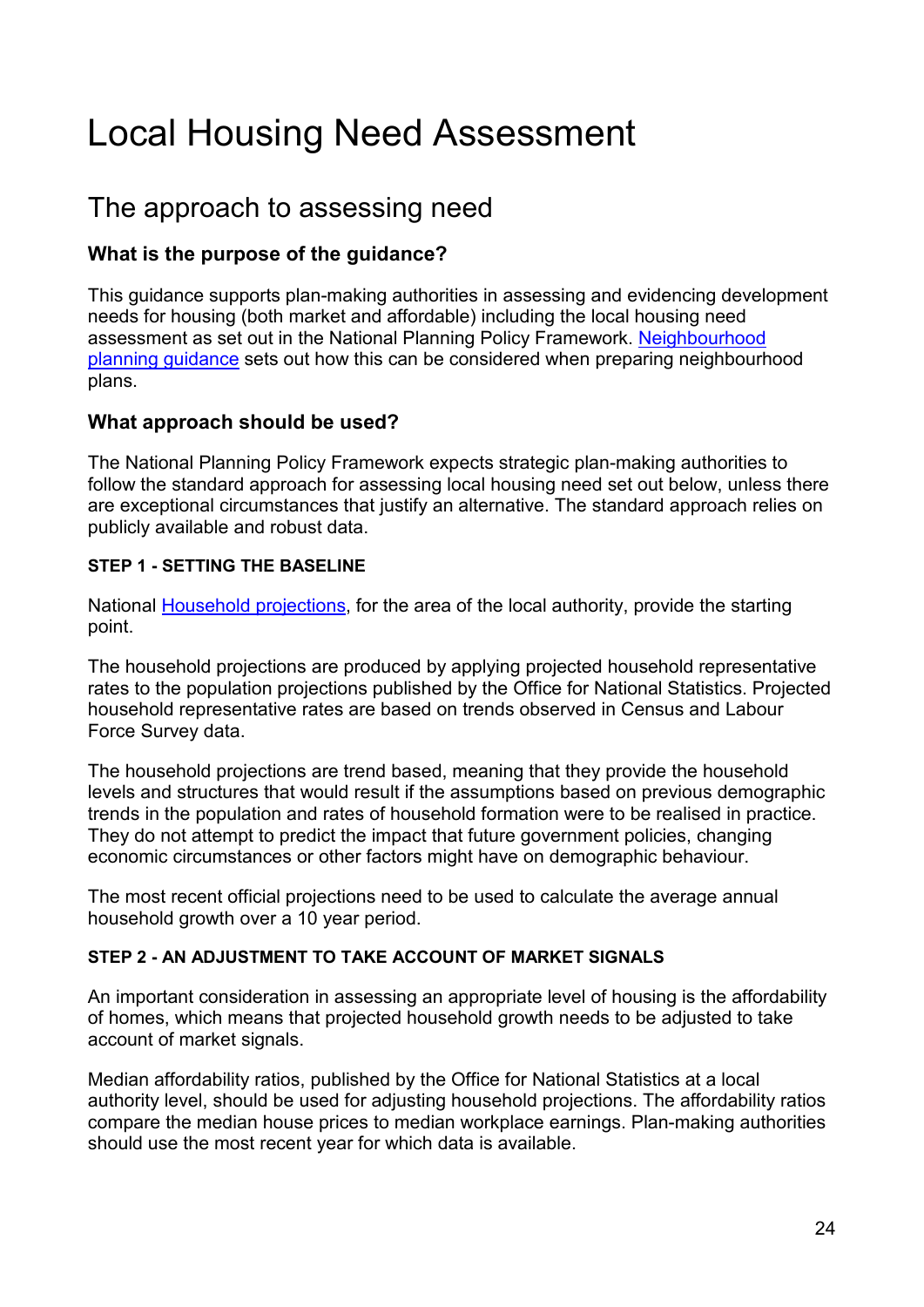Each 1% increase in the ratio of house prices to earnings above 4 results in a quarter of a per cent increase in need above projected household growth. The precise formula is as follows:

$$
Adjustment factor = \left(\frac{Local\;affordability\; ratio\; -4}{4}\right)x\;0.25
$$

The local housing need figure is therefore as follows:

Local housing need = (1+adjustment factor) x projected household growth

So, for example, an area with a projected household growth of 132 a year would have an annual need of:

- 132 if average house prices were 4 times local average earnings
- 165 if average houses prices were 8 times local average earnings
- 198 if average house prices were 12 times local average earnings

#### **STEP 3 - CAPPING THE LEVEL OF ANY INCREASE**

The market adjustment could lead to a significant increase in the local housing need in some parts of the country. To help ensure the method is deliverable, a cap on the local housing need may be applied. The appropriate cap will depend on the current status of the plan in each authority as follows:

- a. for those authorities that have reviewed their plan (including a review of local housing need) or adopted their plan in the last five years, a cap may be applied to their new annual local housing need figure at 40% above the average annual requirement figure currently set out in their plan; or
- b. for those authorities that have not reviewed their plan (including a review of local housing need) or adopted their plan in the last five years, a cap may be applied to their new annual local housing need figure at 40% above whichever is higher of the projected household growth for their area over the 10 years (using Office for National Statistics' household projections), or the annual housing requirement figure set out in their most recent plan if one exists.

# **Can plan-making authorities apply constraints to the assessment of development needs?**

Plan-making authorities should not apply constraints to the overall assessment of need. Limitations including supply of land, capacity of housing markets, viability, infrastructure, Green Belt or environmental designations, are considerations when assessing how to meet need. These types of considerations are not relevant to assessing the scale of that need.

#### **How can plan-making authorities apply the method to the plan period?**

The method can be applied to the whole plan period. However, local planning authorities are required to review their plans every five years. This will ensure that plans are based on the most up-to-date and accurate available projections.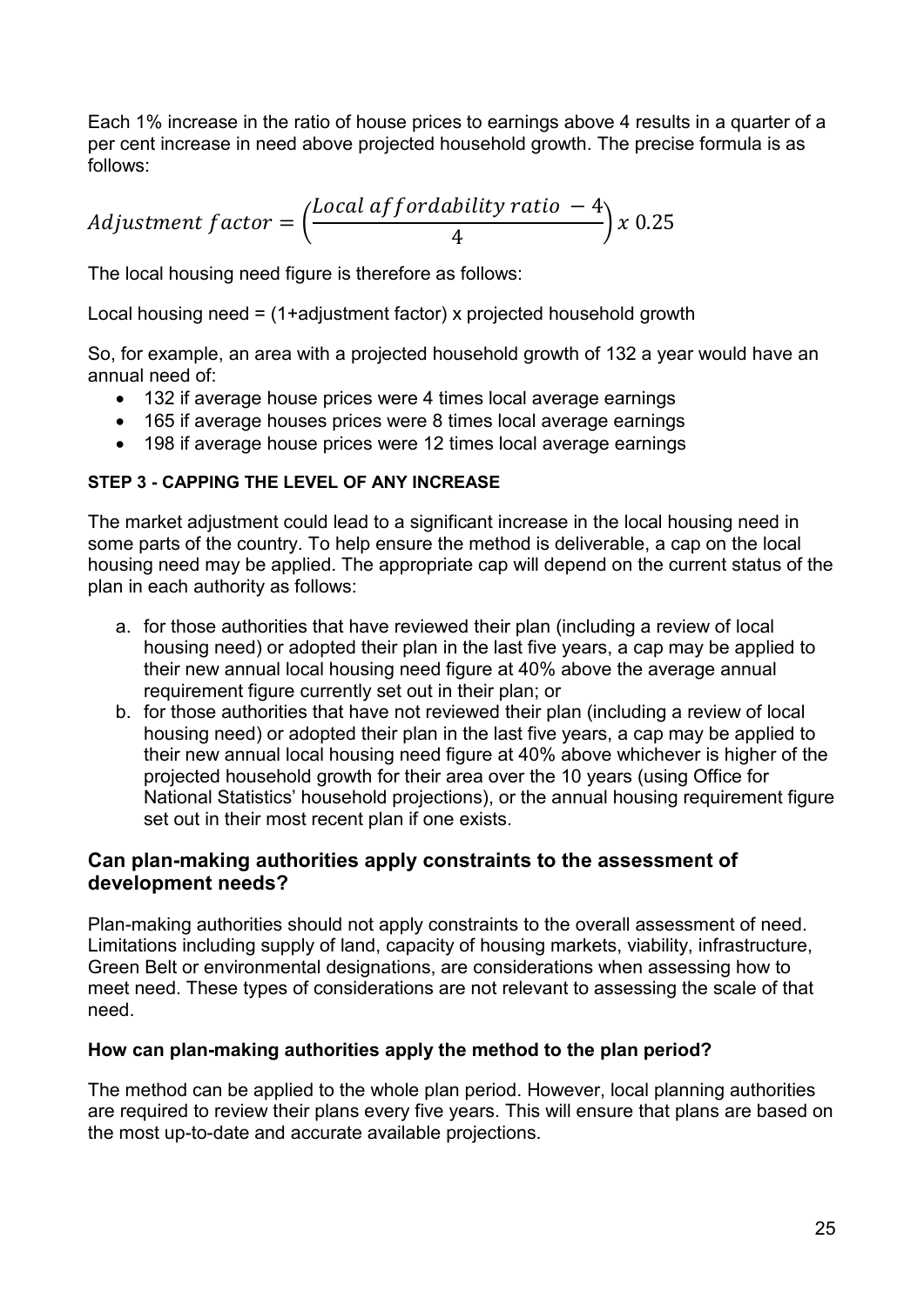# Deviation from the standard method

# **Can identified need be higher than the number identified by the standard method?**

There may be circumstances where it is justifiable to identify need above the need figure identified by the standard method. The need figure generated by the standard method should be considered as the minimum starting point in establishing a need figure for the purposes of plan production. The method relies on past growth trends and therefore does not include specific uplift to account for factors that could affect those trends in the future. Where it is likely that additional growth (above historic trends identified by household projections) will occur over the plan period, an appropriate uplift may be applied to produce a higher need figure that reflects that anticipated growth. Circumstances where an uplift will be appropriate include, but are not limited to; where growth strategies are in place, strategic level infrastructure improvements are planned, funding is in place to promote and facilitate growth (i.e. Housing Deals, Housing Infrastructure Fund). In these circumstances, the local housing need figure can be reflected as a range, with the lower end of the range being as a minimum the figure calculated using the standard method. Where an alternative approach identifies a need above the local housing need assessment method, the approach will be considered sound, unless there are compelling reasons to indicate otherwise.

#### **Can identified need be lower than the number identified by the standard method?**

Plan-making authorities should use the standard method for assessing local housing need unless there are exceptional circumstances to justify an alternative approach. Any deviation which results in a lower housing need figure than the standard approach will be subject to the tests of soundness and will be tested thoroughly by the Planning Inspectorate at examination. The plan-making authority will need to make sure that the evidence base is robust and based on realistic assumptions, and that they have clearly set out how they have demonstrated joint working with other plan-making authorities. In such circumstances, the Planning Inspector will take the number from the standard method as a reference point in considering the alternative method.

# **Can plan-making authorities use a different method?**

Plan-making authorities who wish to depart from the standard approach should have compelling circumstances, which are properly justified and will be subject to examination.

However, where plan–making authorities do not align with local authority boundaries, such as National Parks and the Broads Authority, available data does not allow local housing needs to be calculated using the standard method set out above. Such authorities may continue to identify a housing need figure locally, but in doing so have regard to the best available information on anticipated changes in households as well as local affordability levels.

# Implementation of the approach

# **When should plan-making authorities draw down their number?**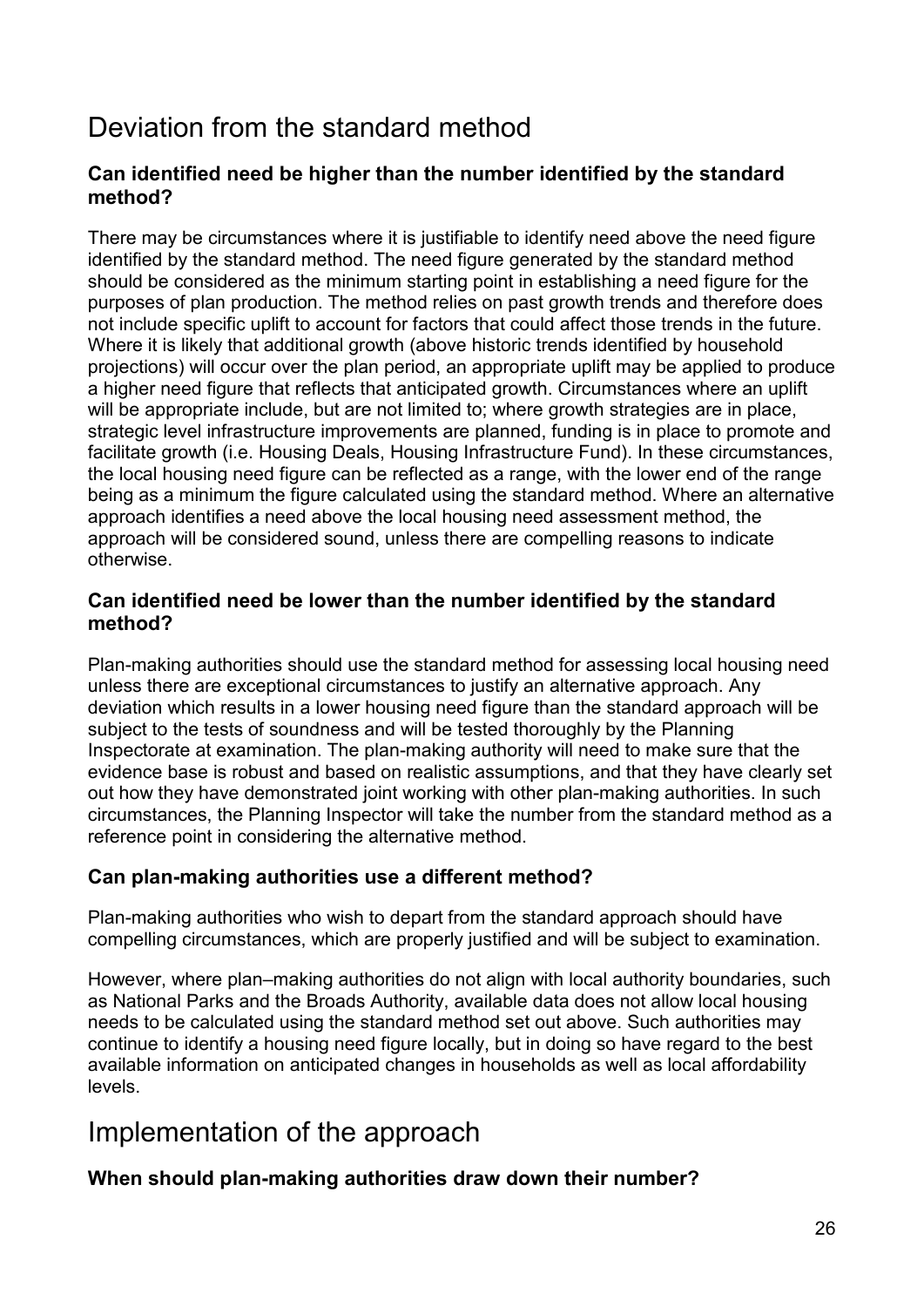Plan-making authorities will need to draw down their local housing need figure at the start of the process for preparing their plans. This number should be kept under review and needs to reflect their current local housing need figure when the plan is submitted for examination.

# **How often are the projections and affordability ratios updated?**

The Government's official population and household projections are generally updated every two years to take account of the latest demographic trends.

Affordability ratios are published every year (usually in March)

# **For how long can an estimate of local housing need be relied upon?**

Local housing need established through the standard method may be relied upon for a period of two years from the time that a plan is submitted to the Planning Inspectorate for examination.

#### **Can plan-making authorities take account of past under delivery of new homes in preparing plans?**

When using the standard method it is not necessary to factor in previous levels of under supply into the calculation of local housing need, since any such under delivery will be reflected in the affordability adjustment.

Where an alterative approach is taken, past under delivery should be taken into account.

#### **How should local housing need be calculated where plans cover more than one area?**

Local housing need assessments may cover more than one area, in particular where plans are being produced jointly, or where Spatial Development Strategies are prepared by elected Mayors with statutory plan making functions.

In such cases the housing need for the defined area should be at least the sum of the local housing need for each local planning authority within the area. It will be for the relevant planning authorities or elected Mayor to distribute this total housing need figure across the plan area.

Where a Spatial development strategy has been published, local planning authorities should use the local housing need figure in the Spatial development strategy and should not seek to re-visit their local housing need figure when preparing new local plans.

#### **In what circumstances should strategic policies relevant to housing be reviewed earlier than every five years?**

If the local housing need figure for an area is higher than that identified in the relevant plan, for example if the previous need figure was subject to a cap or the plan was adopted or submitted prior to the implementation of the standard method, a review of the strategic policies relevant to local housing may be needed earlier than every five years in order to ensure all identified need is planned for as early as possible. Where neighbouring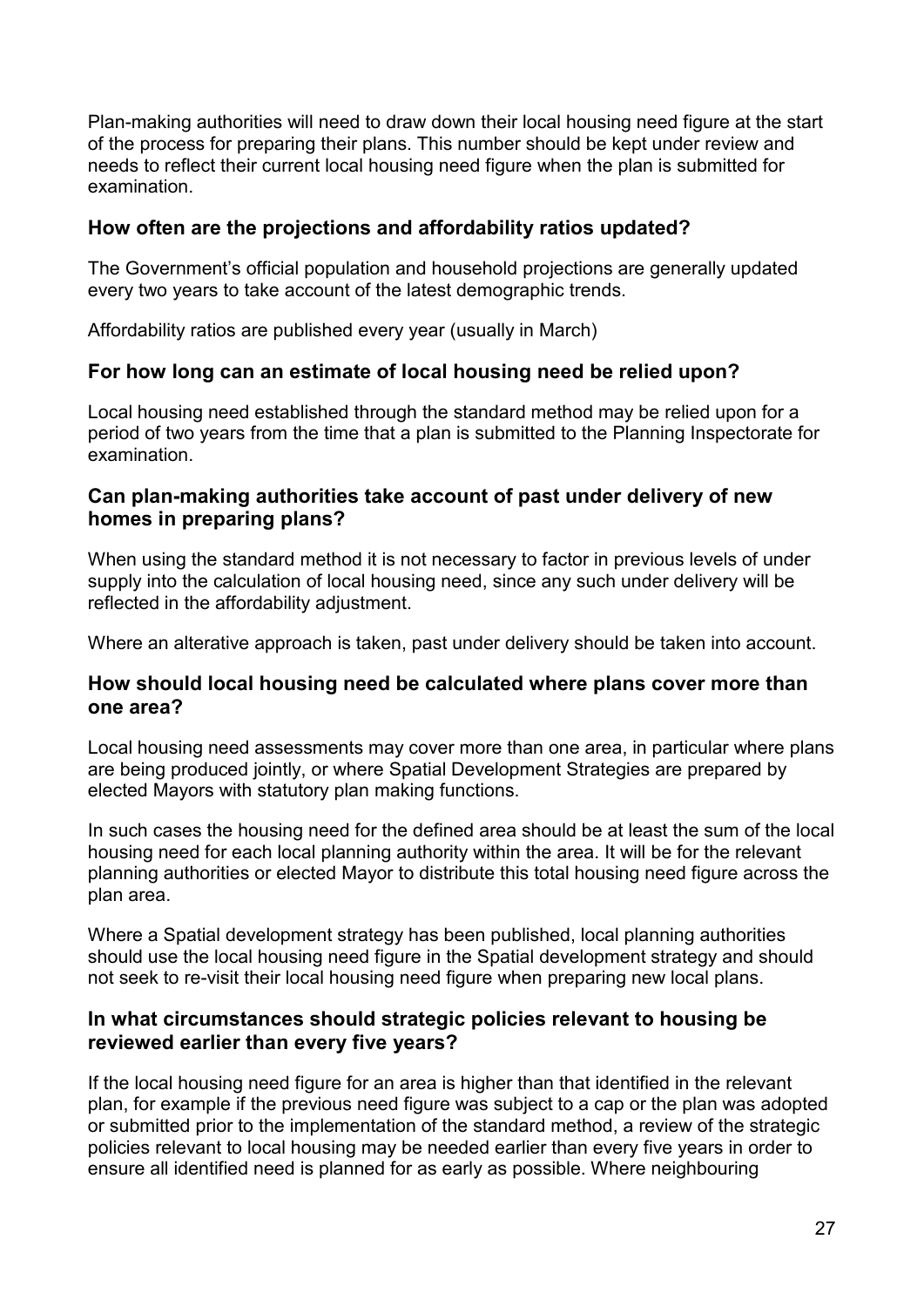authorities have adopted plans that do not meet all of their local housing need, an earlier review may also be necessary to assess whether that unmet need can be planned for.

# <span id="page-27-0"></span>Identifying the need for different types of housing

# **How can the needs for all types of housing be identified?**

Once an overall housing figure has been identified, plan-making authorities will need to break this down by tenure, household type (singles, couples and families) and household size.

Identifying the need for certain types of housing and the needs of different groups such as older people and students is discussed below in more detail.

#### **THE PRIVATE RENTED SECTOR**

Tenure data from the Office for National Statistics can be used to understand the future need for private rented sector housing. However, this will be based on past trends. Market signals reflecting the demand for private rented sector housing could be indicated from the level of changes in rents. Evidence can also be sourced from the English Housing Survey, Office for National Statistics Private Rental Index, the Valuation Office Agency, HomeLet Rental Index and other commercial sources.

#### **SELF-BUILD AND CUSTOM HOUSEBUILDING**

Most local planning authorities (including all district councils and National Park Authorities) are now required to keep a register of individuals and associations of individuals who are seeking to acquire serviced plots of land in their area in order to build homes for those individuals to occupy. [The Self-build and Custom Housebuilding \(Register\) Regulations](http://www.legislation.gov.uk/uksi/2016/105/contents/made)  [2016](http://www.legislation.gov.uk/uksi/2016/105/contents/made) set out the requirements. For further details, see [guidance on self-build and custom](https://www.gov.uk/guidance/self-build-and-custom-housebuilding)  [housebuilding registers.](https://www.gov.uk/guidance/self-build-and-custom-housebuilding) In order to obtain a robust assessment of demand for this type of housing in their area, local planning authorities should supplement the data from the registers with secondary data sources such as: building plot search websites, 'Need-a-Plot' information available from the Self Build Portal, and enquiries for building plots from local estate agents.

#### **FAMILY HOUSING**

Plan-making authorities can identify current numbers of families, including those with children, by using the local household projections.

#### **HOUSING FOR OLDER PEOPLE**

The age profile of the population can be drawn from Census data. Projection of population and households by age group can also be used. Plan-making authorities will need to consider the size, location and quality of dwellings needed in the future for older people in order to allow them to live independently and safely in their own home for as long as possible, or to move to more suitable accommodation if they so wish. Supporting independent living can help to reduce the costs to health and social services, and providing more options for older people to move could also free up houses that are under occupied.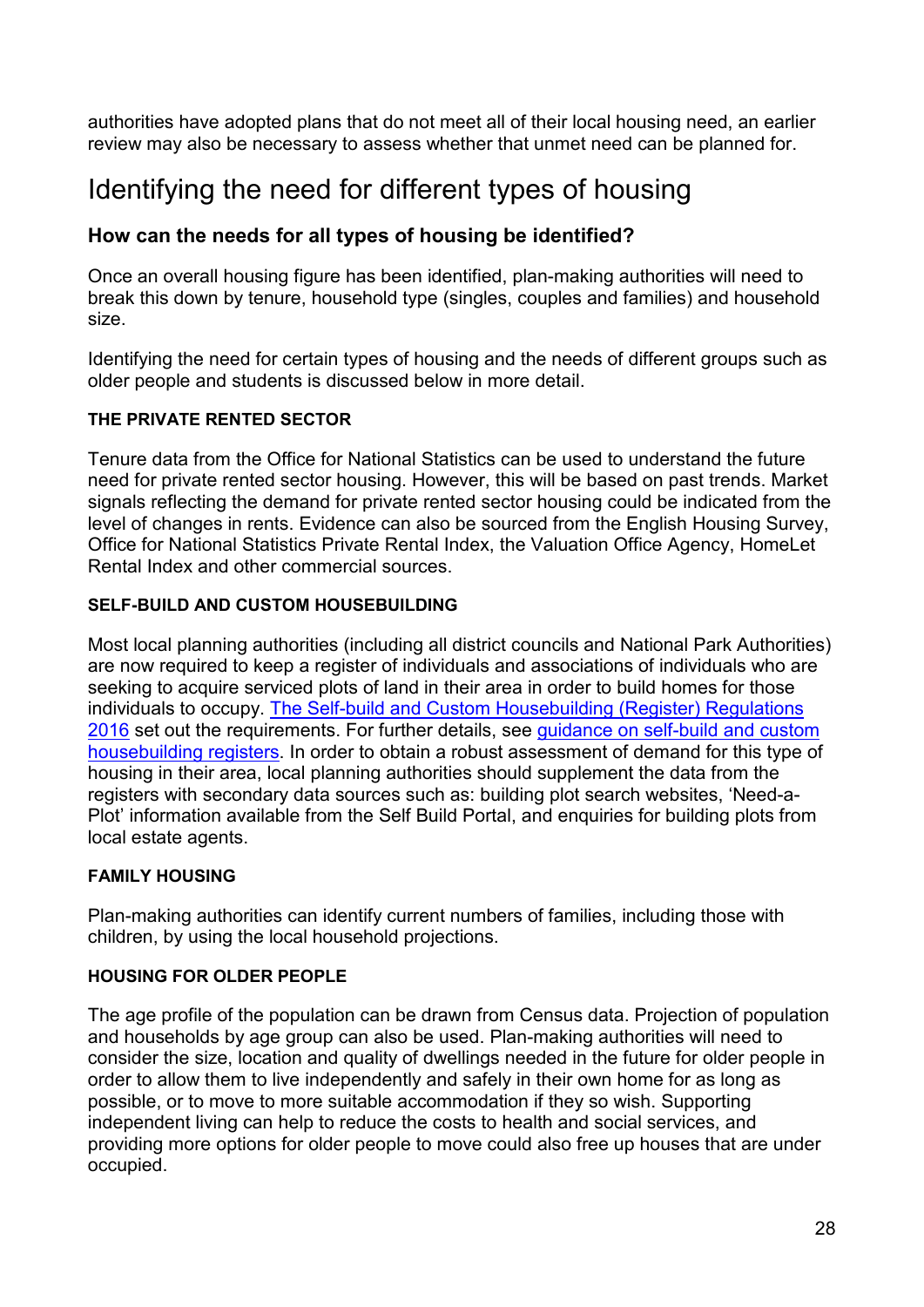The future need for specialist accommodation for older people broken down by tenure and type (e.g. sheltered, enhanced sheltered, extra care, registered care) may need to be assessed and can be obtained from a number of online tool kits provided by the sector. Evidence from Joint Strategic Needs Assessments prepared by Health and Wellbeing Boards also provide useful evidence for plan-making authorities. The assessment can also set out the level of need for residential institutions (Use Class C2). Many older people may not want or need specialist accommodation or care and may wish to stay or move to general housing that is already suitable, such as bungalows, or homes which can be adapted to meet a change in their needs. Local authorities will therefore need to identify the role that general housing may play as part of their assessment.

#### **HOUSING FOR PEOPLE WITH DISABILITIES**

There is no one source of information about disabled people who require adaptations in the home, either now or in the future. The Census provides information on the number of people with long-term limiting illness and plan-making authorities can access information from the Department of Work and Pensions on the numbers of Disability Living Allowance / Attendance Allowance benefit claimants. Whilst these data can provide a good indication of the number of disabled people, not all of the people included within these counts will require adaptations in the home. Applications for Disabled Facilities Grant will provide an indication of levels of expressed need, although this could underestimate total need. If necessary, plan-making authorities can engage with partners to better understand their housing requirements. People with disabilities are defined in the [National Planning Policy](https://www.gov.uk/government/uploads/system/uploads/attachment_data/file/685289/Draft_revised_National_Planning_Policy_Framework.pdf)  [Framework](https://www.gov.uk/government/uploads/system/uploads/attachment_data/file/685289/Draft_revised_National_Planning_Policy_Framework.pdf) glossary. However, authorities may wish to consider groups outside of the scope of this definition in order to meet the specific needs of their community.

#### **STUDENT HOUSING**

Plan-making authorities need to plan for sufficient student accommodation whether it consists of communal halls of residence or self-contained dwellings, and whether or not it is on campus. Encouraging more dedicated student accommodation may provide low cost housing that takes pressure off the private rented sector and increases the overall housing stock. Plan-making authorities are encouraged to consider options which would support both the needs of the student population as well as local residents before imposing caps or restrictions on students living outside of university-provided accommodation. Plan-making authorities will need to engage with universities and other higher educational establishments to ensure they understand their student accommodation requirements.

#### **How can the housing requirements of particular groups of people be addressed in plans?**

Plan-making authorities should set clear policies to address the housing needs of groups with particular needs such as older and disabled people. These policies can set out how the plan-making authority will consider proposals for the different types of housing for older people. They could also provide indicative figures or a range for the number of units of specialist housing for older people needed across the plan area. To bring forward an adequate supply of accessible housing to meet local need, policies for older and disabled people's housing could be developed using the [optional technical housing standards.](https://www.gov.uk/guidance/housing-optional-technical-standards)

# **How can affordable housing need be calculated?**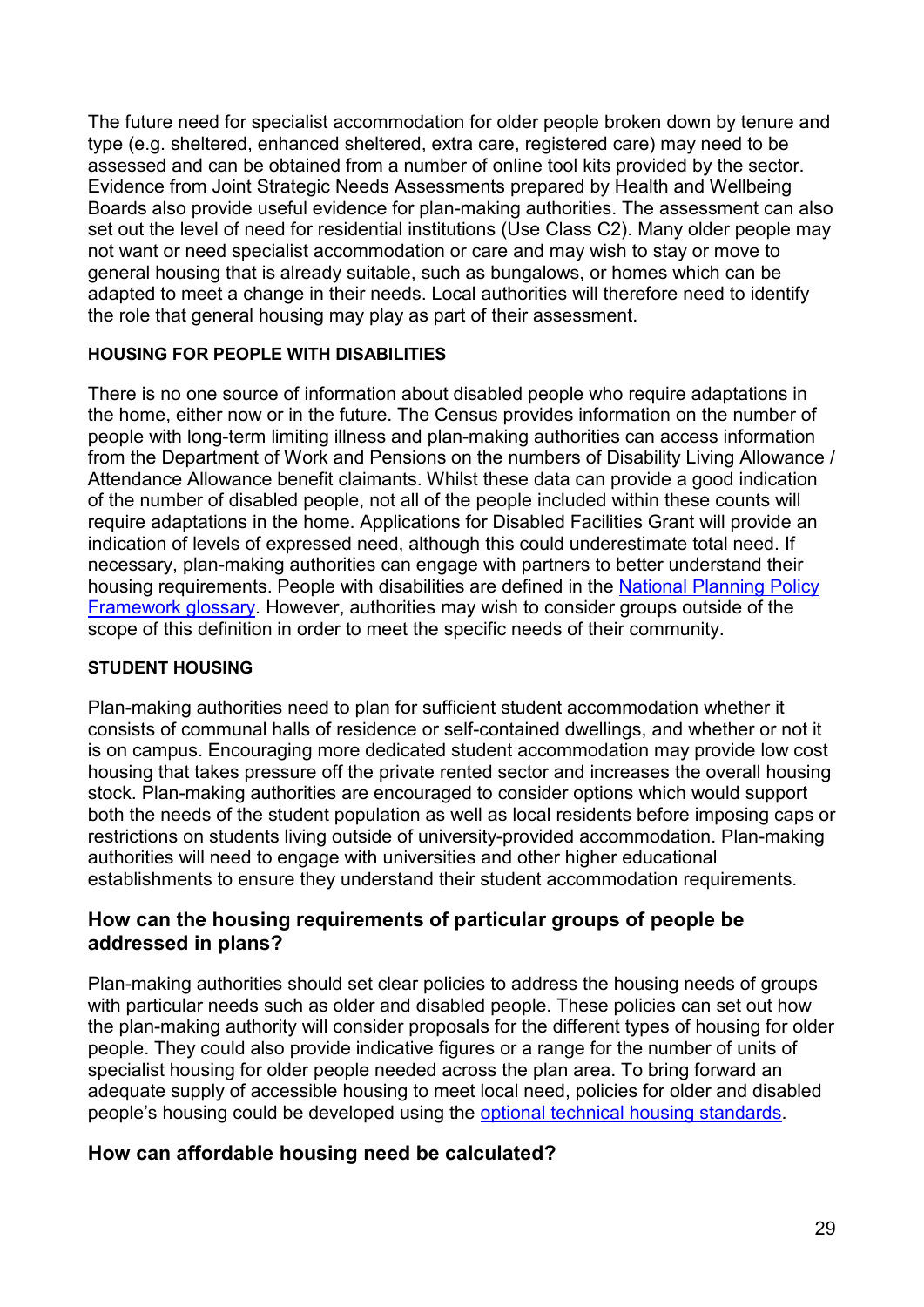Plan-making authorities will need to estimate the number of households and projected households who lack their own housing or who cannot afford to meet their housing needs in the market. This should involve working with colleagues in their relevant authority (e.g. housing, health and social care departments).

# **What types of households are considered to be in affordable housing need?**

All households whose needs are not met by the market can be considered in affordable housing need. Overall affordable housing need should be separated into two categories to recognise the distinct characteristics of the differing need:

- households that do not have their basic housing needs met and which cannot afford to meet these needs in the market; and
- households which can afford to rent in the private rental market, but cannot afford to buy despite a preference for owning their own home.

# **How can the current unmet gross need for affordable housing be calculated?**

Plan-making authorities can establish unmet (gross) need for affordable housing by assessing past trends and recording current estimates of:

- the number of homeless households:
- the number of those in priority need who are currently housed in temporary accommodation;
- the number of households in over-crowded housing;
- the number of concealed households:
- the number of existing affordable housing tenants in need (i.e. householders currently housed in unsuitable dwellings);
- the number of households from other tenures in need and those that cannot afford their own homes, either to rent, or to own, where that is their aspiration.

Care should be taken to avoid double-counting, which may be brought about with the same households being identified on more than one transfer list, and to include only those households who cannot afford to access suitable housing in the market.

Suggested data sources: Local authorities will hold data on the number of homeless households, those in temporary accommodation and extent of overcrowding. The Census also provides data on concealed households and overcrowding which can be compared with trends contained in the English Housing Survey. Housing registers and local authority and registered social landlord transfer lists will also provide relevant information.

# **How can the number of newly arising households likely to be in affordable housing need be calculated (gross annual estimate)?**

Projections of affordable housing need will have to reflect new household formation, the proportion of newly forming households unable to buy or rent in the market area, and an estimation of the number of existing households falling into need. This process will need to identify the minimum household income required to access lower quartile (entry level) market housing (plan-making authorities can use current cost in this process, but may wish to factor in anticipated changes in house prices and wages). It can then assess what proportion of newly-forming households will be unable to access market housing.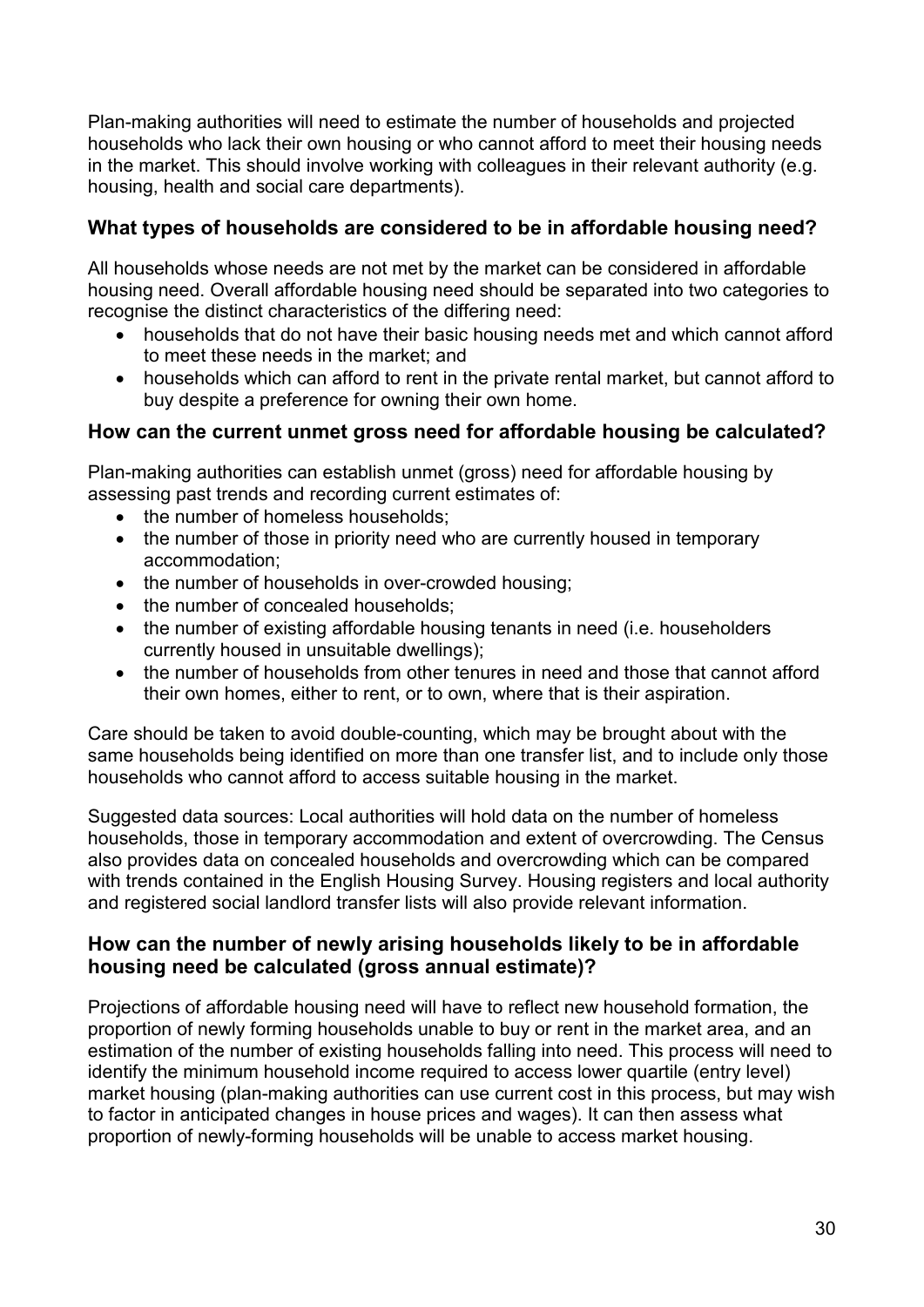Suggested data sources: Ministry of Housing, Communities and Local Government household projections, English Housing Survey, local authority and registered social landlords databases, and mortgage lenders.

Total newly arising affordable housing need (gross per year) =

(the number of newly forming households x the proportion unable to afford market housing) + existing households falling into need

# **How can the current total affordable housing supply available be calculated?**

There will be a current supply of housing stock that can be used to accommodate households in affordable housing need as well as future supply. Assessing the total affordable housing supply requires identifying:

- the number of affordable dwellings that are going to be vacated by current occupiers that are fit for use by other households in need;
- suitable surplus stock (vacant properties);
- the committed supply of new net affordable homes at the point of the assessment (number and size).

Sources of data: Ministry of Housing, Communities and Local Government affordable housing supply statistics to show recent trends, and local authority and Registered Social Landlord records including housing register, transfer lists, demolition and conversion programmes, development programme of affordable housing providers.

Total affordable housing stock available =

Dwellings currently occupied by households in need + surplus stock + committed additional housing stock – units to be taken out of management

#### **What is the relationship between the current housing stock and current and future needs?**

Plan-making authorities will need to look at the current stock of houses of different sizes and assess whether these match current and future needs.

# **What is the total annual need for affordable housing?**

The total need for affordable housing will need to be converted into annual flows by calculating the total net need (subtract total available stock from total gross need) and converting total net need into an annual flow.

The total affordable housing need can then be considered in the context of its likely delivery as a proportion of mixed market and affordable housing developments, given the probable percentage of affordable housing to be delivered by market housing led developments. An increase in the total housing figures included in the strategic plan may need to be considered where it could help deliver the required number of affordable homes.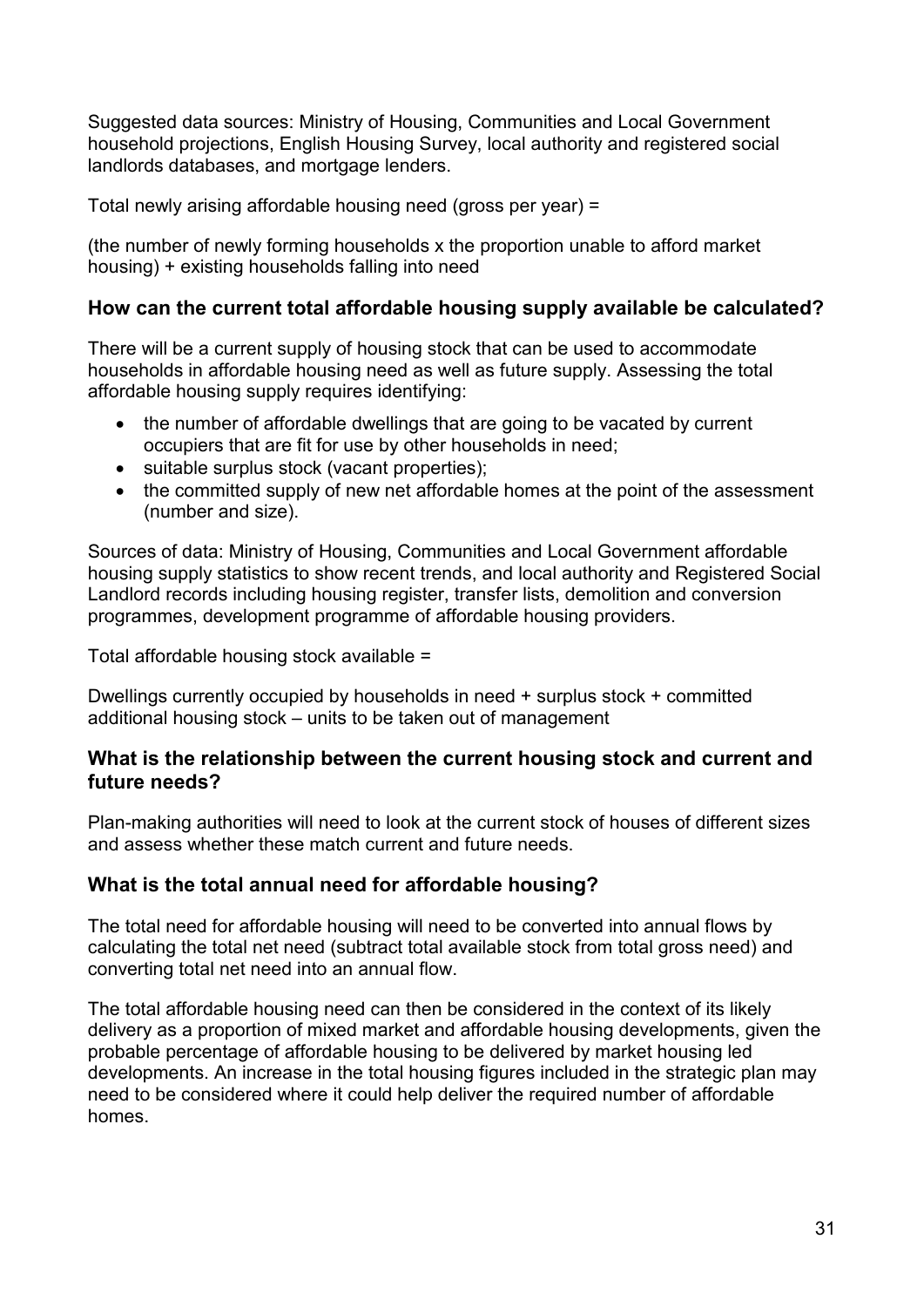# Core outputs and monitoring

# **What are the core outputs?**

Plan-making authorities will need to set out clear conclusions and any assumptions made in reaching these conclusions on the levels of quantitative and qualitative predicted need. This will be an important input into assessing the suitability of sites and the plan preparation process more generally.

Plan-making authorities will need to consider their existing and emerging housing strategies in light of needs.

# **How often should indicators be monitored?**

Local planning authorities need not undertake comprehensive assessment exercises more frequently than every five years, although their findings will need to be updated regularly, looking at the short-term changes in housing market conditions.

Monitoring information should be shared with qualifying bodies undertaking a [neighbourhood plan](https://www.gov.uk/guidance/neighbourhood-planning--2) via the local authority' [monitoring report](https://www.gov.uk/guidance/local-plans--2#local-plans-adoption) so that they can understand how their neighbourhood plan is being implemented.

# **What could be monitored?**

Plan-making authorities will need to put in place their own monitoring arrangements in relation to relevant local indicators which could include:

- housing and premises (current stock) database;
- housing permissions granted, by type;
- housing permissions developed by type, matched to allocated sites;
- housing permissions for development of sites where change of use is involved:
- housing land available and recent transactions;
- housing premises enquiries (if the authority has an estates team);
- housing developer requirements and aspirations for houses;
- housing waiting lists applications.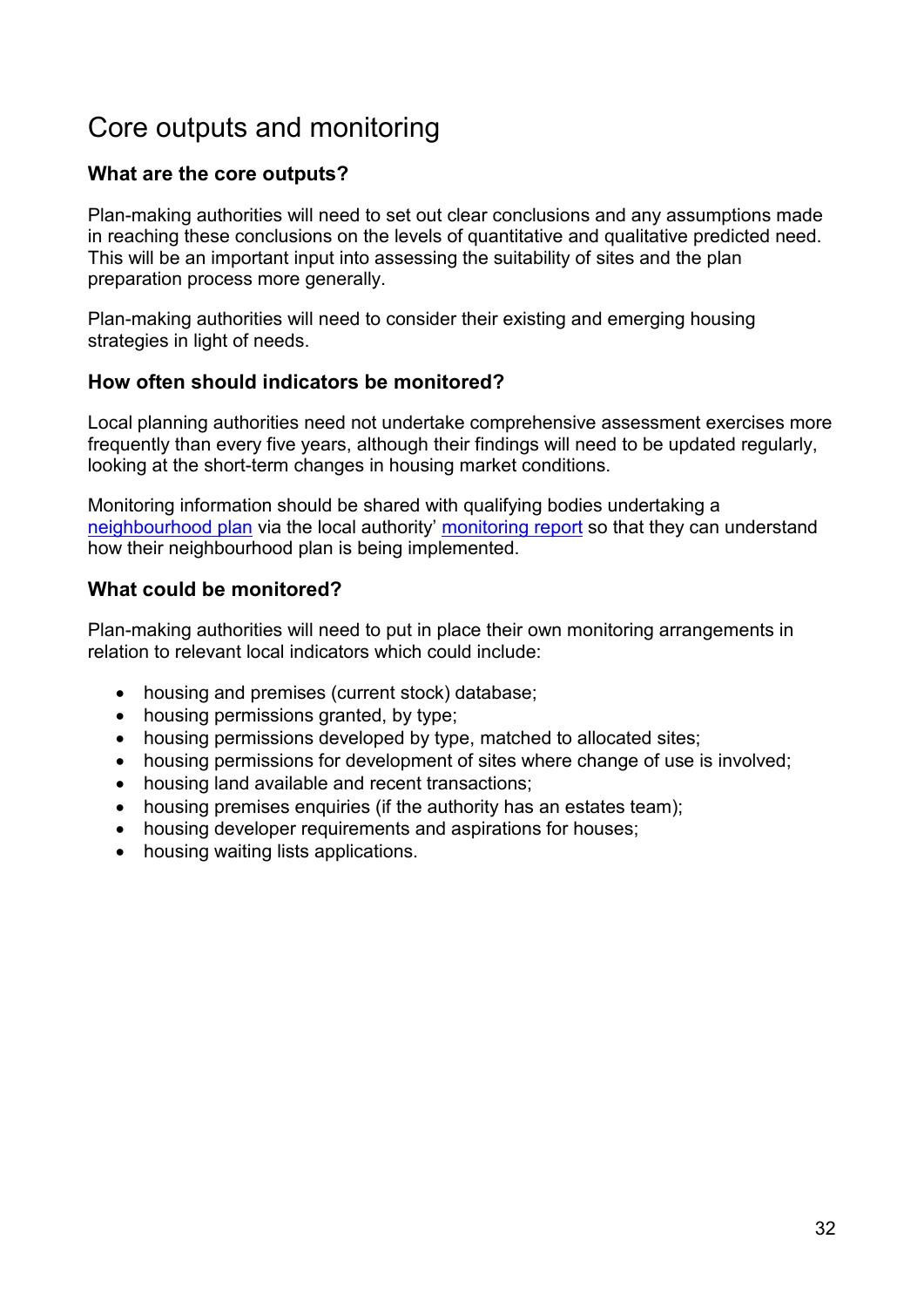# <span id="page-32-0"></span>Neighbourhood Plans

# **How should local planning authorities set a housing requirement figure for designated neighbourhood areas?**

Ideally, local planning authorities should set housing requirement figures for designated neighbourhood areas as part of their strategic policies. However, it may be necessary for indicative housing requirement figures to be produced (for example where the strategic and neighbourhood plan production timescales don't align or new evidence of housing need is available). There is no set method for local authorities to determine the proportion of the authority's housing need which each neighbourhood should plan for. The housing requirement for a neighbourhood area should be derived from the authority's housing need figure and take into consideration relevant policies and evidence such as the spatial strategy (or the emerging strategy if indicative figures are being set), the [Housing and](https://www.gov.uk/guidance/housing-and-economic-land-availability-assessment)  [Economic Land Availability Assessment,](https://www.gov.uk/guidance/housing-and-economic-land-availability-assessment) the population of the neighbourhood area and the role of the neighbourhood area in providing services.

Indicative figures may need to be updated by authorities and discussed with neighbourhood planning groups, should additional evidence emerge which would significantly change the housing requirement for the neighbourhood area. Proactive engagement with neighbourhood planning groups is therefore essential as part of this process, in order for groups to understand and influence how figures are reached. This is important to avoid disagreements at neighbourhood plan or local plan examinations, and minimise the risk of neighbourhood plan figures being superseded when the local authority adopts a new plan.

# **What happens if the local planning authority's' strategic policies do not provide a neighbourhood housing requirement for a designated neighbourhood area?**

Where a local authority's strategic policies do not include a housing requirement for a particular neighbourhood area, neighbourhood planning groups may request an indicative figure from the local authority if they wish to plan for housing. If, in exceptional circumstances, a local planning authority has been unable to provide an indicative housing requirement figure within a reasonable timeframe, then the neighbourhood planning group may need to determine a housing requirement figure for the designated neighbourhood area. The [latest neighbourhood planning toolkit](https://mycommunity.org.uk/resources/housing-needs-assessment-at-neighbourhood-plan-level/) on housing needs assessment may be used to provide the requirement. Groups will need to proactively engage with the local planning authority through this process. The figure will need to be tested at examination of the neighbourhood plan.

# **Are housing requirement figures for neighbourhood areas binding?**

Where minimum housing requirement figures are set in strategic policies, a neighbourhood planning group may propose an alternative figure in exceptional circumstances, where it has compelling evidence to support a departure from the strategic policies. This would need to be tested at examination as neighbourhood plans must be in general conformity with strategic policies of the development plan to meet the ['basic conditions'](https://www.gov.uk/guidance/neighbourhood-planning--2#basic-conditions-for-neighbourhood-plan-to-referendum).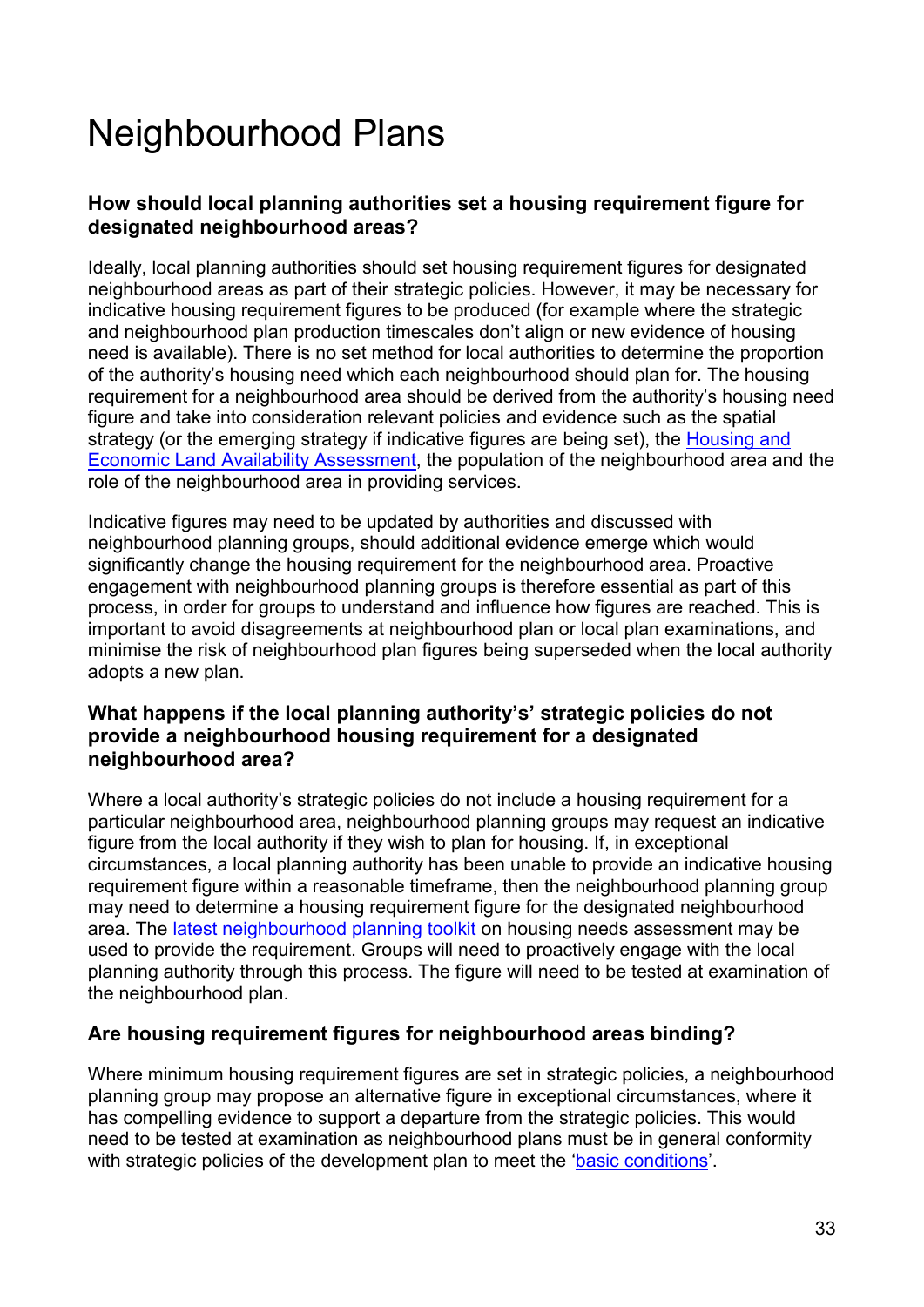Indicative housing requirement figures are not binding on the neighbourhood plan, but they will be important considerations during examination of the plan. This is because the 'basic [conditions'](https://www.gov.uk/guidance/neighbourhood-planning--2#basic-conditions-for-neighbourhood-plan-to-referendum) against which neighbourhood plans are examined also require neighbourhood plans to have regard to national policies and guidance, and to contribute to the achievement of sustainable development.

Ideally the local authority should include the indicative figures produced for neighbourhood areas in its emerging strategic policies. However the local authority is not bound to do so.

# **How should neighbourhood plans use the housing requirement figure provided by the local planning authority?**

Where neighbourhood planning groups have decided to make provision for housing in their plan, the housing requirement figure provided by the local authority should be regarded as a minimum. Communities are encouraged to plan to meet their housing requirement, and where possible, to exceed the requirement, for example through allocating reserve sites. A sustainable choice of sites to accommodate housing will provide flexibility if circumstances change and allows plans to remain up to date over a longer time scale. Neighbourhood plans should set out whether their housing requirements were part of the local authority's strategic policies or constitute indicative figures provided by the local authority. Neighbourhood plan policies on the size or type of housing required should be informed by [other local authority evidence](#page-27-0) as far as possible.

# **What does 'policies and allocations to meet its identified housing requirement' mean in the context of paragraph 14 of the National Planning Policy Framework on neighbourhood plans?**

The 'identified housing requirement' is the number of homes being planned for in the neighbourhood area, as set out in a neighbourhood plan policy. This number will have been set as part of the local authority's strategic policies or have been provided by the local authority as an indicative requirement, or (if necessary) by the neighbourhood planning group. Where applicable, the identified housing requirement will have been tested at the neighbourhood plan examination.

In order for a neighbourhood plan to meet the criteria set in paragraph 14 of the Framework, the 'policies and allocations' in the plan must meet this housing requirement in full. For example, a neighbourhood housing requirement of 50 units could be met through two sites allocated for 20 housing units and a policy for a windfall allowance of 10 units. However, a policy on a windfall allowance alone would not be sufficient. Allocations are sites clearly outlined with a site boundary on an Ordnance Survey base map with accompanying policies in the plan setting out the proposed land use and the quantum of development appropriate for the site.

# **How should a neighbourhood plan allocate sites for development?**

Where a plan is aiming to allocate sites for development, the neighbourhood planning group should carry out an appraisal of options and an assessment of individual sites against clearly identified criteria.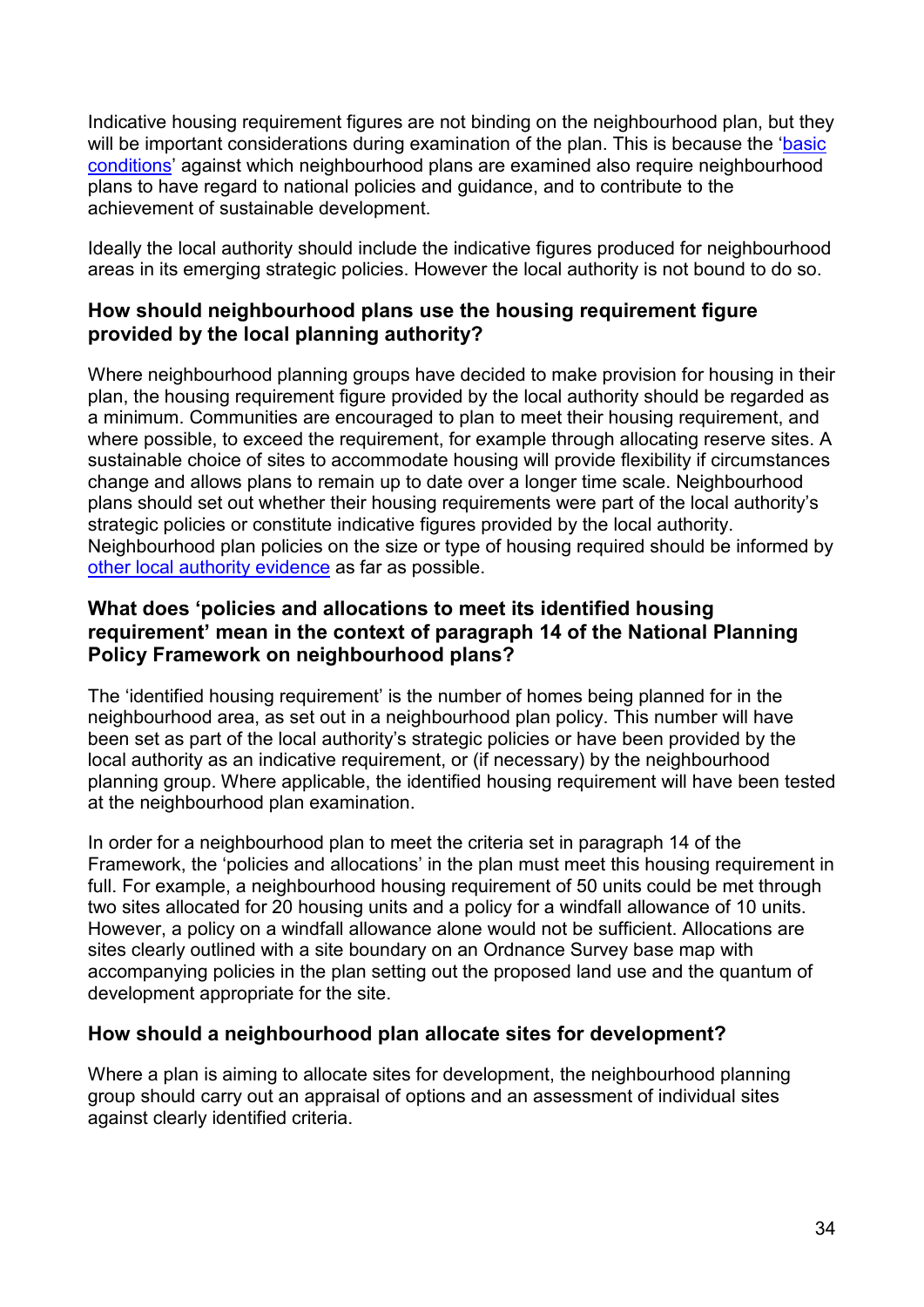Guidance on general principles of assessing sites and on viability should provide the framework for the assessment of sites. The latest [neighbourhood planning toolkit](https://mycommunity.org.uk/wp-content/uploads/2016/09/NP-Site-Assessment-Toolkit-Final-version.pdf) on site assessments may also be used.

The site being allocated should be shown with a clear site boundary on an Ordnance Survey base map. A policy in the plan should set out the proposed land uses on the site, and an indication of the quantum of development appropriate for the site.

# **When are neighbourhood plans protected from the 'presumption in favour of sustainable development'?**

Under paragraph 75 of the National Planning Policy Framework, local authorities with less than five years' supply of land for housing, or a substantial under-delivery of housing (assessed against the Housing Delivery Test), should apply the presumption in favour of sustainable development to planning applications for housing. The presumption (at paragraph 11d) says to grant permission unless

- i. "the application of policies in this Framework that protect areas or assets of particular importance provides a clear reason for refusing the development proposed; or
- ii. any adverse impacts of doing so would significantly and demonstrably outweigh the benefits, when assessed against the policies in this Framework taken as a whole."

Where the application is in an area where a neighbourhood plan has been approved at referendum, paragraph 14 of the Framework provides some protection for the neighbourhood plan where applications for housing are made that conflict with the neighbourhood plan. This paragraph sets out that for some neighbourhood plans in defined circumstances, the adverse impact of allowing development in conflict with the plan is likely to significantly and demonstrably outweigh the benefits.

The circumstances where this protection applies are where the neighbourhood plan:

- has been passed at referendum two vears or less before the date the decision is made.
- contains policies and site allocations to meet the neighbourhood area's identified housing requirement;
- the local planning authority has at least a three year supply of deliverable housing sites, when assessed against its five year supply; and
- the local planning authority has delivered at least 45% of its housing requirement over the past three years (as assessed against the Housing Delivery Test).

There are also two transitional arrangements for the policies relating to this protection, which are contained in paragraph 212 of the National Planning Policy Framework.

The first transitional arrangement allows the protection to apply to neighbourhood plans that were approved at referendum more than two years before the application is decided, if they meet the other criteria set out above, up to and including 11 December 2018.

The second transitional arrangement relates to the 45% housing delivery threshold. In line with the transitional arrangements for the Housing Delivery Test (set out in paragraph 211 of the Framework), the protection for neighbourhood plans will apply where housing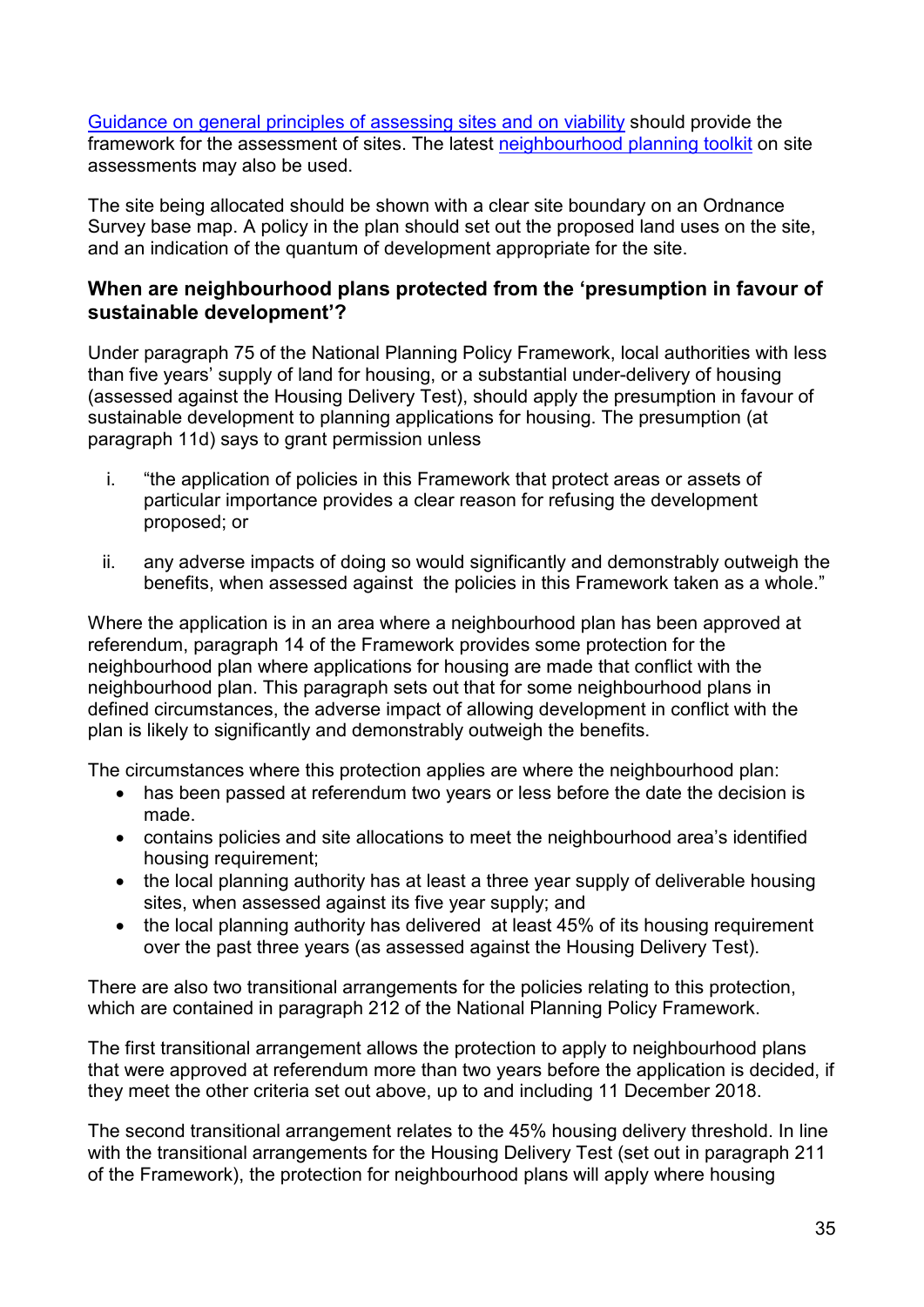delivery is at least 25%, as measured by the Housing Delivery Test in November 2018. The 45% threshold will apply from the November 2019 Housing Delivery Test measurement onwards.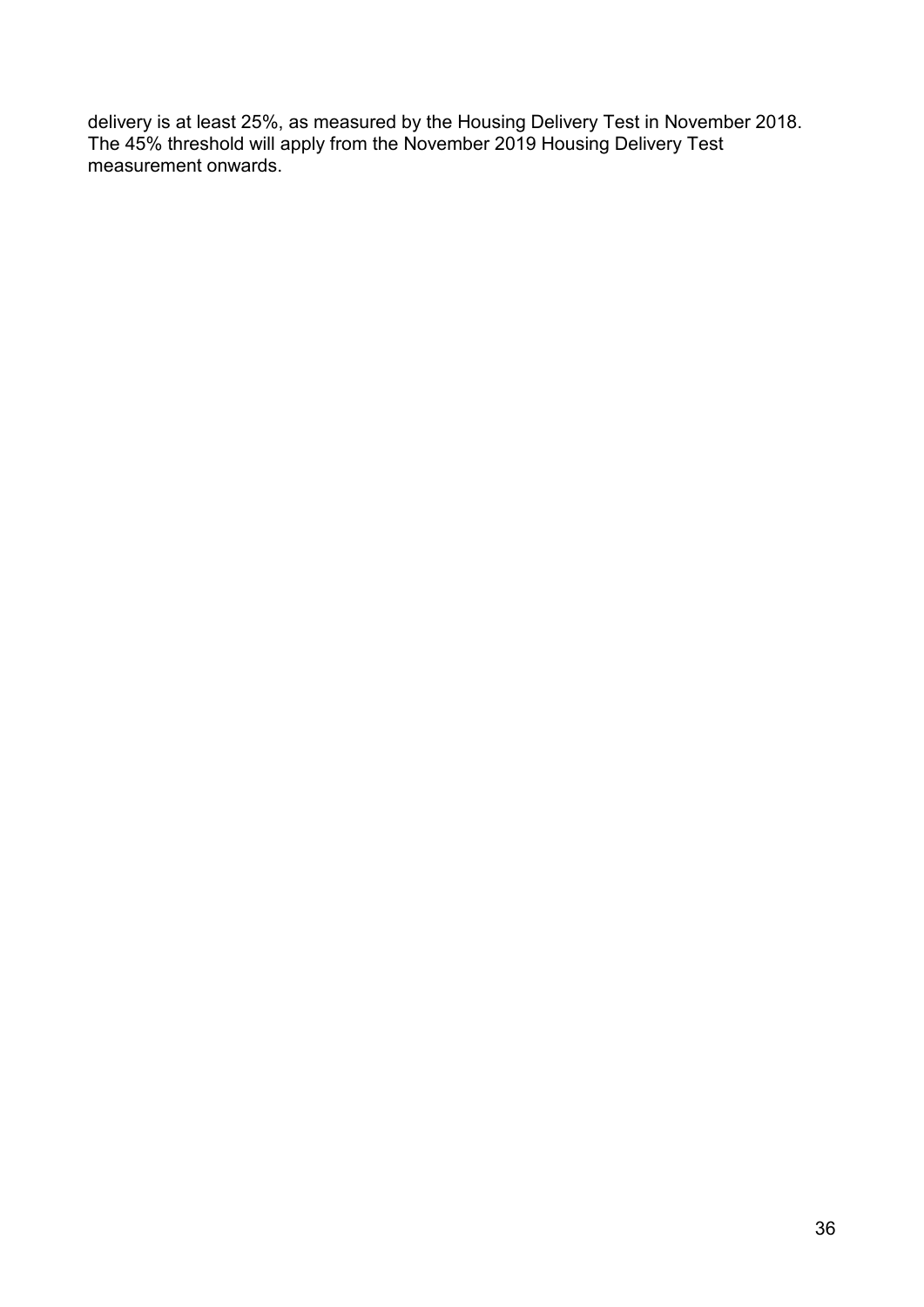# <span id="page-36-0"></span>Plan-making

# Statutory duty and role of plans

# **What is the role of plans?**

The development plan is at the heart of the planning system with a requirement set in law that [planning decisions should be taken in line with the development plan](https://www.legislation.gov.uk/ukpga/2004/5/section/38) unless material considerations indicate otherwise. Plans set out a vision and a framework for the future development of the area, addressing needs and opportunities in relation to housing, the economy, community facilities and infrastructure – as well as a basis for safeguarding the environment, adapting to climate change and securing good design. It is essential that plans are in place and kept up to date.

The Framework introduces flexibility in the way areas plan for the development and use of land. Plans can be produced at different spatial scales, and local planning authorities, in consultation with their communities, will determine which development plan documents are appropriate for their area. The minimum requirement is for strategic policies to be in place in strategic plans, prepared either by a local planning authority, jointly with others, or individually, or by a Mayor or Combined Authority with powers to produce a spatial development strategy. Local policies, setting out more detailed policies for specific areas, neighbourhoods or types of development can be set out in a local plan or neighbourhood plan.

# **How detailed should plans be?**

While the content of plans will vary depending on the nature of the area and matters to be addressed, all plans should be as focused, concise, and accessible as possible. The Government encourages authorities to make use of digital plans and open data when publishing plans and the evidence base which underpins them. National planning policy sets out the requirements for plans.

When drafting strategic and local policies plan-makers should avoid undue repetition. There should be no need to reiterate policies that are already set out in the Framework. Where sites are proposed for allocation, sufficient detail should be given to provide clarity to developers, local communities and other interests about the nature and scale of development (addressing the 'what, where, when and how' questions).

The policies map should illustrate geographically the policies in the plan and be reproduced from, or based on, an Ordnance Survey map. If the adoption of a plan would result in changes to a previously adopted policies map, when the plan is submitted for examination, an up to date submission policies map should also be submitted, showing how the adopted policies map would be changed as a result of the new plan.

[Section 19 of the Planning and Compulsory Purchase Act 2004](http://www.legislation.gov.uk/ukpga/2004/5/section/19) sets out specific matters to which the local planning authority must have regard when preparing a plan. Regulations 8 and 9 of the Town and Country Planning (Local Planning) (England) Regulations 2012 prescribe the general form and content of local plans and adopted policies maps, while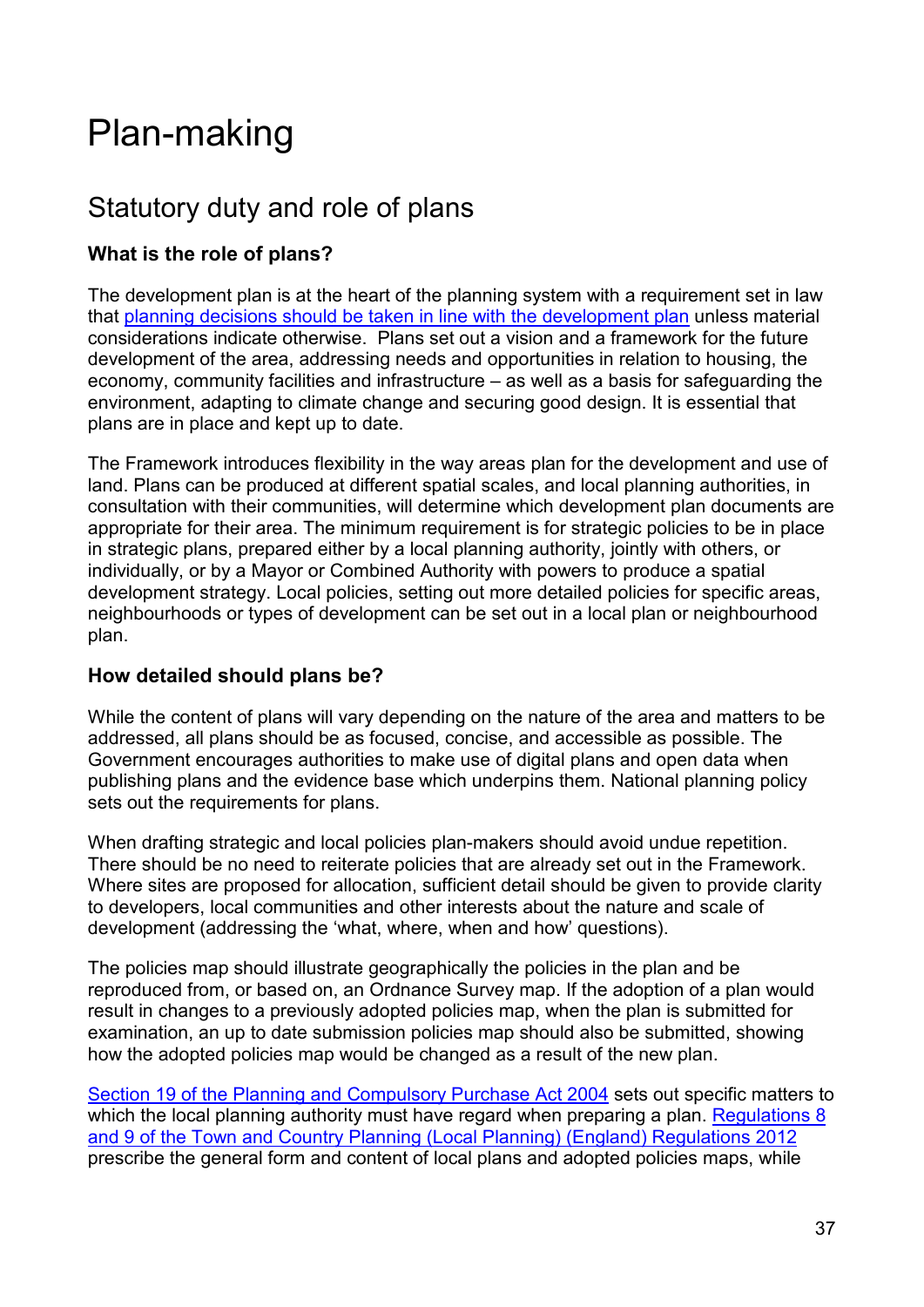regulation 10 states what additional matters local planning authorities must have regard to when drafting their plans.

# **Do local planning authorities have to prepare any plans in addition to those which address their strategic priorities?**

Local planning authorities may produce plans in addition to those dealing with their strategic priorities, to set out local policies to guide development in their area. They may also choose to rely on neighbourhood planning bodies to produce [Neighbourhood Plans.](https://www.gov.uk/guidance/neighbourhood-planning--2)

Local planning authorities should demonstrate they can maintain a five year land supply and report on performance against the Housing Delivery Test. Therefore, local planning authorities will need to consider whether additional development plan documents are required to allocate land to meet their identified development needs and maintain an adequate supply of deliverable sites.

# Tests of soundness

# **What is meant in the 'effective' test of soundness by "strategic matters which are dealt with rather than deferred"?**

Demonstrating that cross-boundary strategic matters are dealt with rather than deferred means addressing these matters as fully as possible during the plan-making process, rather than deferring issues to subsequent plan updates. This is especially the case for those issues which may be challenging for authorities to address, such as infrastructure, housing requirement and distribution. Authorities should look to deal with these through effective joint working with neighbouring authorities and relevant public bodies (such as infrastructure providers).

# **What should an authority do if strategic matters cannot be dealt with through effective cross-boundary working?**

Occasionally, agreement on specific cross-boundary strategic matters may not be reached. This might occur, for example, where such matters cannot be dealt with within the authority's plan period, or where the potential impacts of such matters over the plan period could be uncertain, such as for national infrastructure projects. Under such circumstances the authority will need to evidence matters on which agreement cannot be reached, as well as the efforts made to try to reach agreement, in a statement of common ground.

In these circumstance authorities may need to consider an early revision of the plan once it is adopted, or Inspectors may be minded to direct authorities to do this when the plan is examined.

# Statement of common ground

# **What is a statement of common ground?**

A statement of common ground is a written record of the progress made by strategic planmaking authorities during the process of planning for strategic matters across local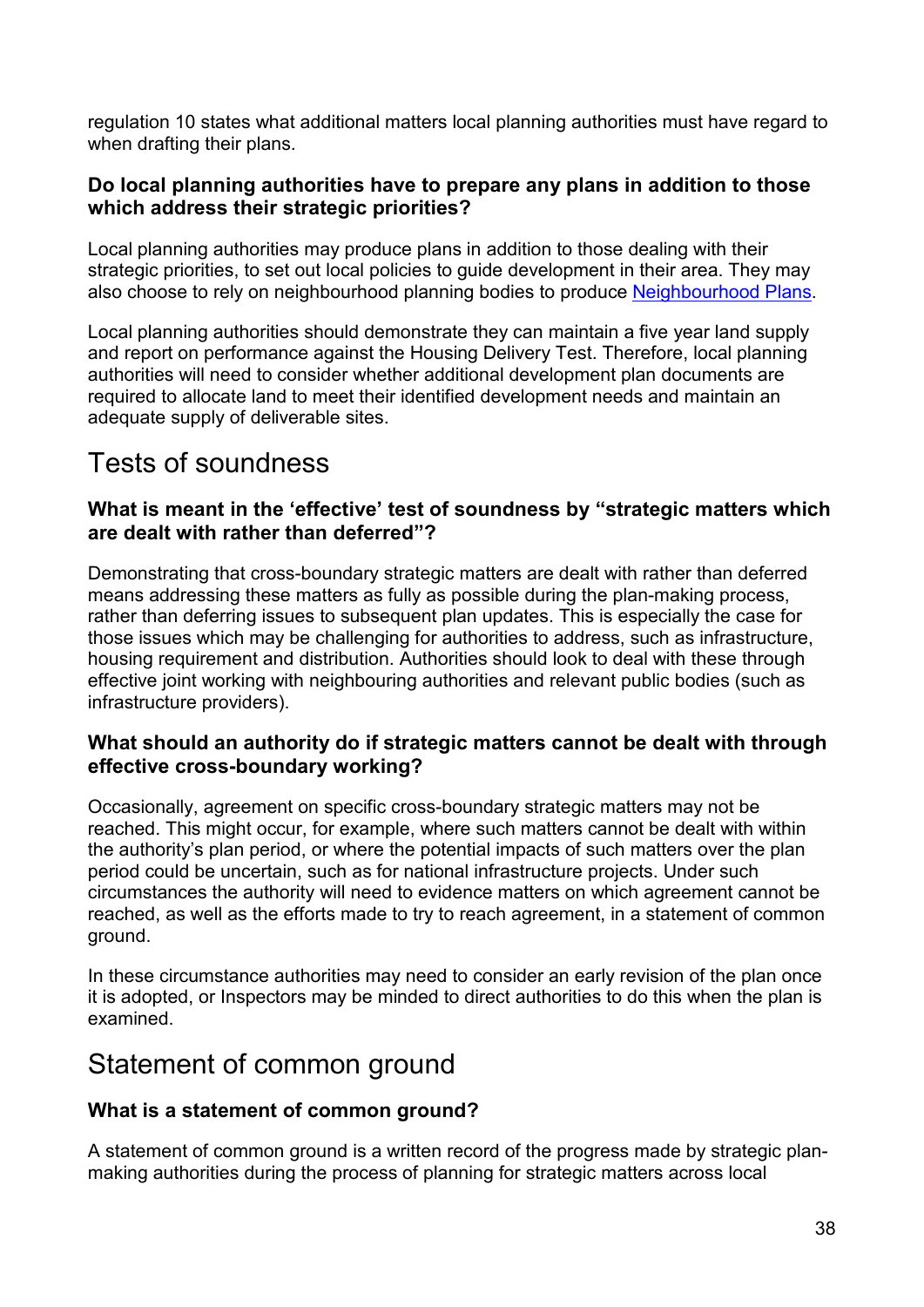authority boundaries. It documents where effective co-operation is and is not happening, and is a way of demonstrating at examination that plans are deliverable over the plan period, and based on effective joint working across local authority boundaries. In the case of local planning authorities (including County Councils), it is also evidence that they have complied with the duty to cooperate.

# **How should a statement of common ground be developed?**

Authorities should publish a statement of common ground following the publication of the revised Framework. A statement should contain the following sections:

- a. A written description and map showing the location and administrative areas covered by the statement, and a justification for these areas;
- b. The key strategic matters being addressed by the statement, including the local housing need for the area;
- c. The plan-making authorities responsible for joint working detailed in the statement, and list of any additional signatories (including matters to which each is a signatory);
- d. Governance arrangements for the cooperation process, including how the statement will be maintained and kept up to date;
- e. If applicable, the housing requirements in any adopted and (if known) emerging development plan documents within the area covered by the statement;
- f. Distribution of housing need in the area as agreed through the plan-making process and/or the process for agreeing the distribution of housing need (including unmet need) across the area;
- g. A record of where agreements have (or have not) been reached on key strategic matters; and
- h. Any additional strategic matters to be addressed by the statement which have not already been addressed.

The statement is expected to be proportionate to the matters being addressed and not used to document every occasion that strategic plan-making authorities meet, consult with each other, or contact prescribed bodies under the duty to cooperate.

# **How should the statement of common ground be published?**

Statements should be prepared, maintained and made publicly available throughout the plan-making process. The statement should be published in a machine readable format on the websites of the authorities producing the statement and must comply with open data standards lunder developmenti set out in quidance.

# **Who is responsible for preparing, maintaining and updating the statement of common ground?**

Local planning authorities and elected Mayors or combined authorities are required to produce a statement of common ground when preparing plans. Statements should be jointly produced by those authorities who have agreed to collaborate with each other to address strategic matters across local authority boundaries when preparing these documents. Authorities who have agreed to collaborate with each other are likely to be signatories (signing off on agreements made and decisions taken) to most of the matters addressed in the statement.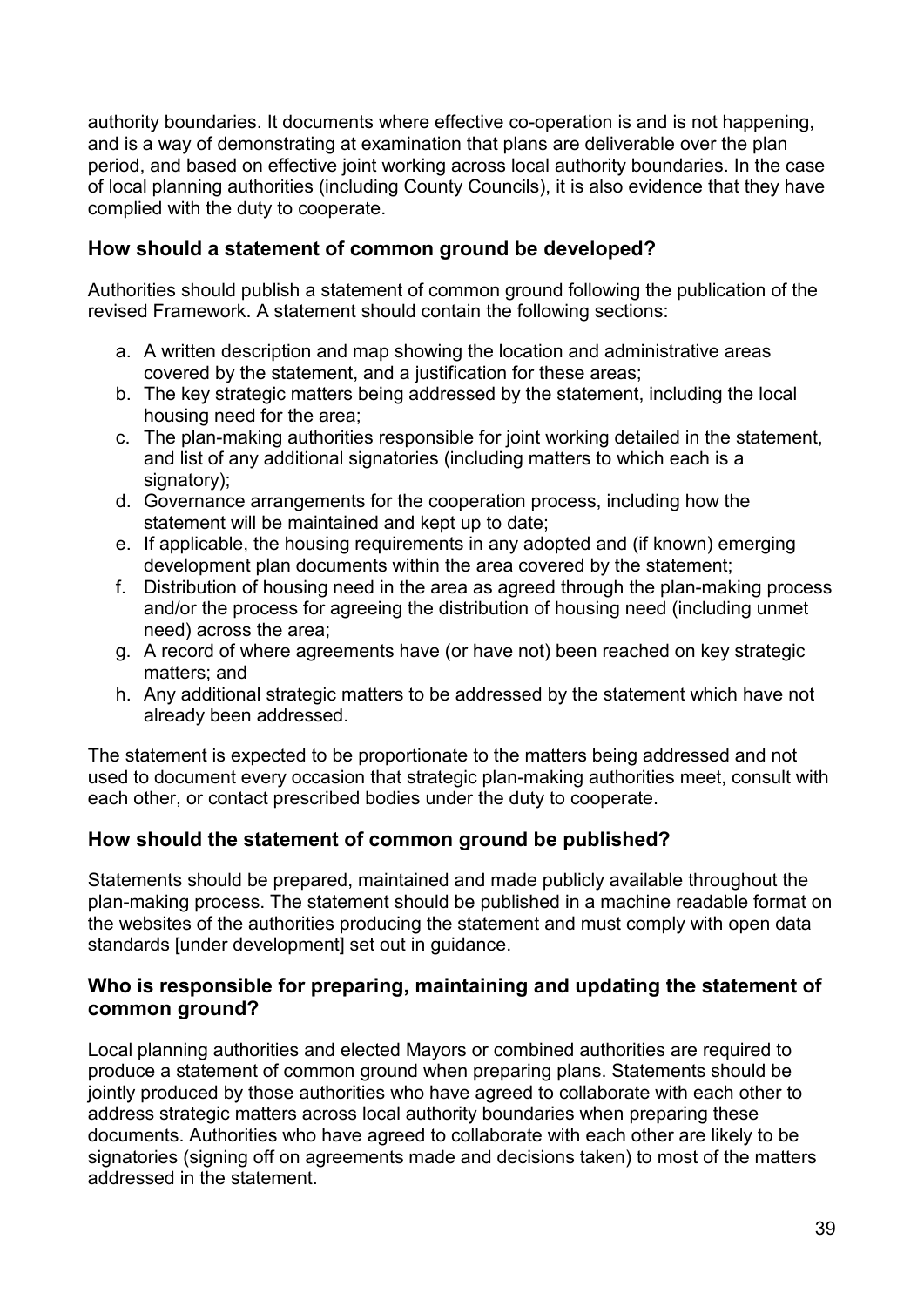# **Which geographical area should a statement of common ground cover?**

The statement will need to cover the area which local planning authorities and Mayors or combined authorities with plan-making powers feel is the most appropriate functional geography for gathering of evidence and the preparation of planning policies.

In the case of elected Mayors or combined authorities with plan-making powers, the statement of common ground should look beyond the combined authority area and actively engage neighbouring authorities in the plan-making process.

#### **What is the process for preparing, maintaining and updating the statement of common ground?**

Authorities responsible for the statement will need to decide early on the governance arrangements for preparing, maintaining and updating the statement. For example, authorities may wish to decide which authority will lead on updating the statement, and whether certain matters require member-level sign-off or can be delegated to officers. Authorities may consider using independent bodies as arbiters or facilitators to aid discussions such as County Councils in two-tiered areas, or Mayors in combined authority areas. This process should be documented in the statement.

# **Once published how often should a statement of common ground be reviewed and updated?**

Once published, authorities responsible for the statement should ensure that it reflects the most up to date position in terms of joint working across the area. Accordingly, a statement will need to be updated at the earliest opportunity once:

- agreements are reached on strategic matters detailed in the statement, such as housing distribution; or
- a decision is taken to revise a development plan document or revise strategic policies in the defined area.

# **Who are additional signatories to the statement of common ground?**

Additional signatories will be those who have an interest in a statement of common ground, but who may not be responsible for preparing, maintaining and updating it. These may include: other relevant public bodies (Local Enterprise Partnerships, Local Nature Partnerships, and the Marine Management Organisation in coastal areas); other strategic plan-making authorities (such as County Councils, combined authorities without planmaking powers, and any local planning authorities outside of the area covered by the statement); or infrastructure providers.

Parish Councils and Neighbourhood Forums do not need to be signatories to a statement of common ground.

#### **What is the role of additional signatories on the statement of common ground?**

The statement of common ground may set out where agreements are reached with additional signatories, but their remit should be limited to those parts of the statement that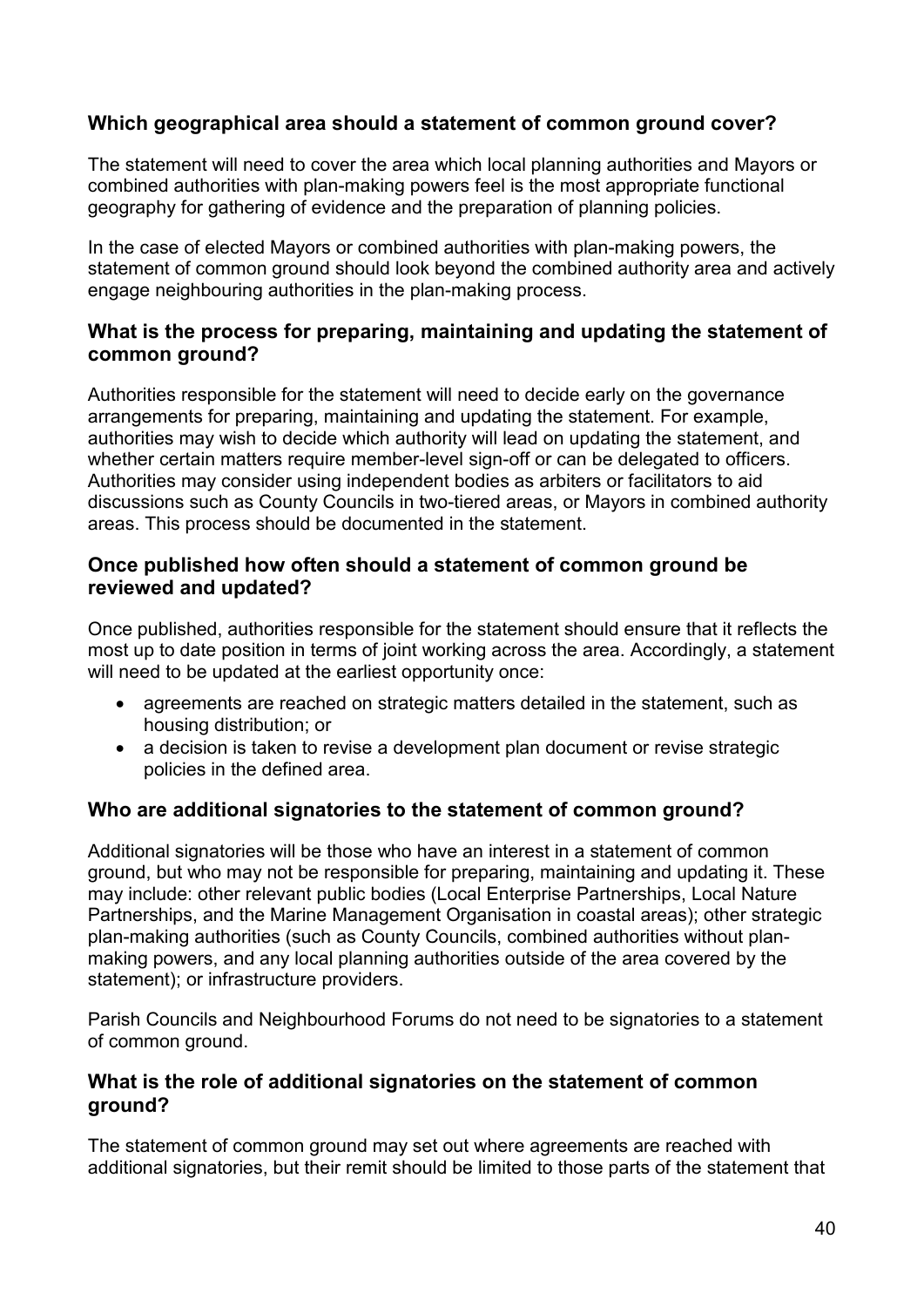relate directly to their interest/involvement, e.g. specific infrastructure or transport commitments, rather than being a signatory to the statement as a whole. They have no responsibility for publishing, maintaining or updating the statement of common ground.

#### **Should authorities prepare a statement of common ground for each matter being addressed?**

Where multiple strategic matters can be addressed within one defined area these matters and any associated agreements can be documented in a single statement.

# **When is it appropriate for plan-making authorities to prepare more than one statement of common ground?**

Authorities may feel it is appropriate to produce more than one statement if they feel this would be the clearest and most expedient way to evidence joint working. This will depend on the matters being addressed and the areas covered. For example, multiple statements may be appropriate where there are a large number of authorities working jointly on matters beyond a defined geographical area, or where areas overlap, and the process of documenting the joint working undertaken would be too time-consuming and resource intensive to be documented in a single statement.

# **Should a statement of common ground be prepared for minerals and waste plans?**

Yes. When preparing minerals and waste plans, authorities should work jointly with neighbouring authorities to address the need for and distribution of, minerals extraction and waste facilities and impacts arising from these. This should be evidenced in a statement of common ground.

In two-tier areas, District Councils within the County should be signatories on the statement of common ground for County Council minerals and waste plans as these will have a direct effect on the development strategy of their areas.

# **Are local planning authorities (including London Boroughs) within a combined authority area required to be signatories to a statement of common ground prepared by the combined authority for a spatial development strategy?**

No, it is not necessary for each local planning authority (or London Boroughs) within the combined authority area to be signatories on the statement prepared by the combined authority or Mayor with plan-making powers for a spatial development strategy. The Mayor or combined authority preparing the strategy will need to engage the local planning authorities effected at the early stages of the plan-making process.

# **Is a combined authority (including the Greater London Authority) required to be a signatory to statements of common ground prepared by local planning authorities within the combined authority area?**

No, however these local planning authorities will need to involve the combined authority in early stakeholder engagement and may want to use the combined authority as an arbiter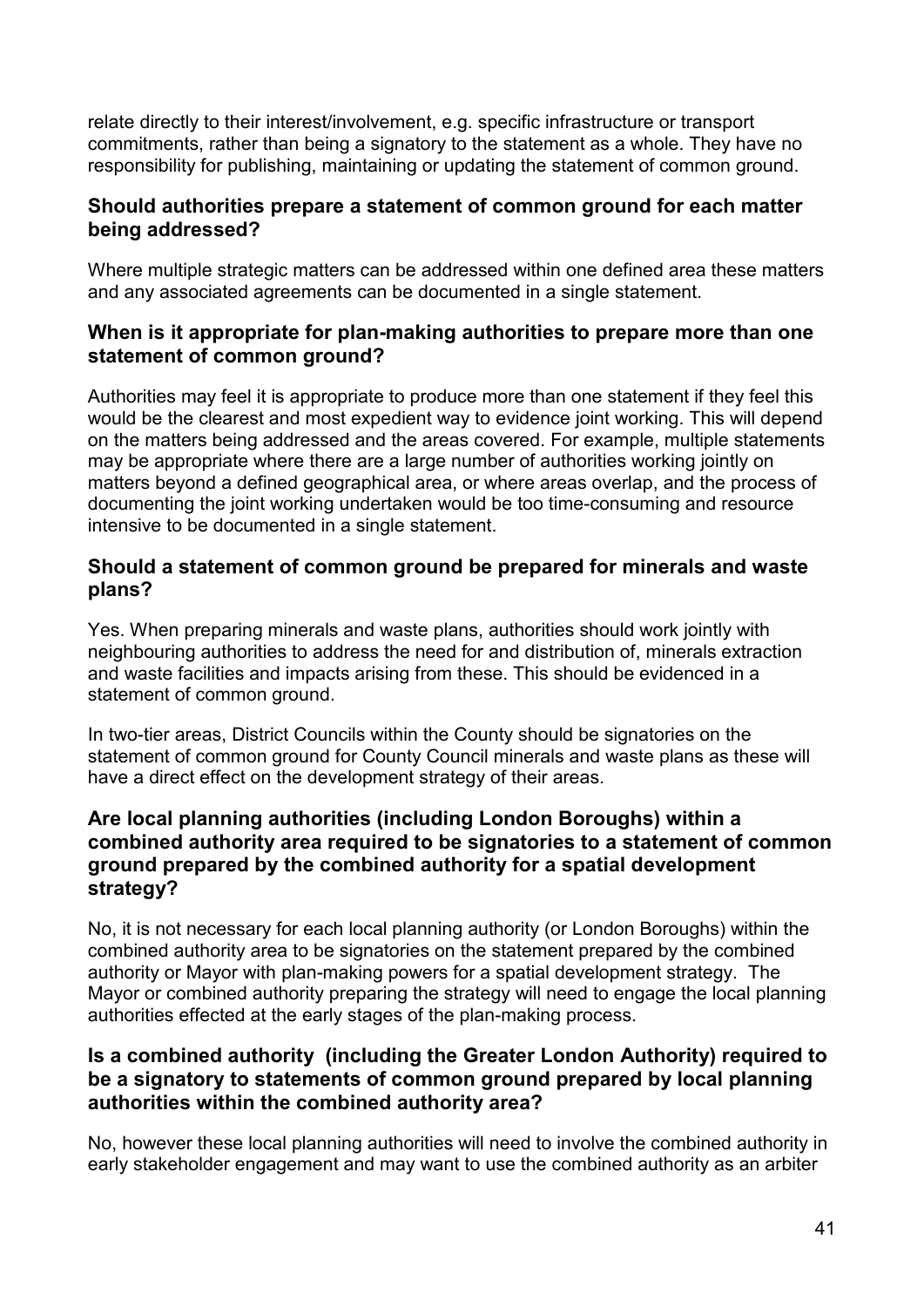or facilitator for statement of common ground discussions, or, where appropriate and subject to governance arrangements, to invite the combined authority to lead on updating the statement.

#### **What role can combined authorities without plan-making powers play in the preparation of statements of common ground?**

Where the combined authority has responsibilities to deliver strategic priorities, such as economic development and transport improvements they should be included as an additional signatory to a statement of common ground prepared by local planning authorities where this will help deliver the strategic matters identified in the statement.

Mayors without plan-making powers may be able to act as an arbiter or facilitator of statement of common ground discussions and could assist in the preparation of the statements themselves. This will depend on the governance arrangements established by the local planning authorities responsible for the statement.

# **Do local planning authorities have to produce a statement of common ground for plans which do not contain strategic policies?**

Strategic plan-making authorities are expected to produce a statement of common ground even where they are not directly preparing strategic policies. When a local planning authority chooses to produce a plan which contains only local policies they will still be required to fulfil their duty to cooperate. In order to satisfy the soundness tests they will be expected to produce a statement of common ground. However, the level of joint-working needed across local authority boundaries will be substantially less than where a plan contains strategic policies.

# **How should the Mayor of London use the statement of common ground when preparing the London Plan?**

The Mayor of London will need to work with those authorities outside of London, considered most appropriate for gathering evidence and preparing strategic policies, for the spatial development strategy for London (the London Plan). This should be evidenced in one or more statements of common ground.

#### **Are Parish Councils and Neighbourhood Forums required to produce Statements of Common Ground when preparing neighbourhood plans?**

Parish Councils and Neighbourhood Forums are not required to produce a statement of common ground when preparing neighbourhood plans.

#### **How can the statements of common ground be used to address strategic infrastructure?**

The statement of common ground provides a vehicle to establish if additional strategic cross-boundary infrastructure is required, especially where it would unlock more land for housing. Where it is identified that there are strategic infrastructure matters to be addressed, strategic plan-making authorities will be expected to document how they intend to resolve these, that they have sought agreement with the relevant bodies, and document any agreements reached.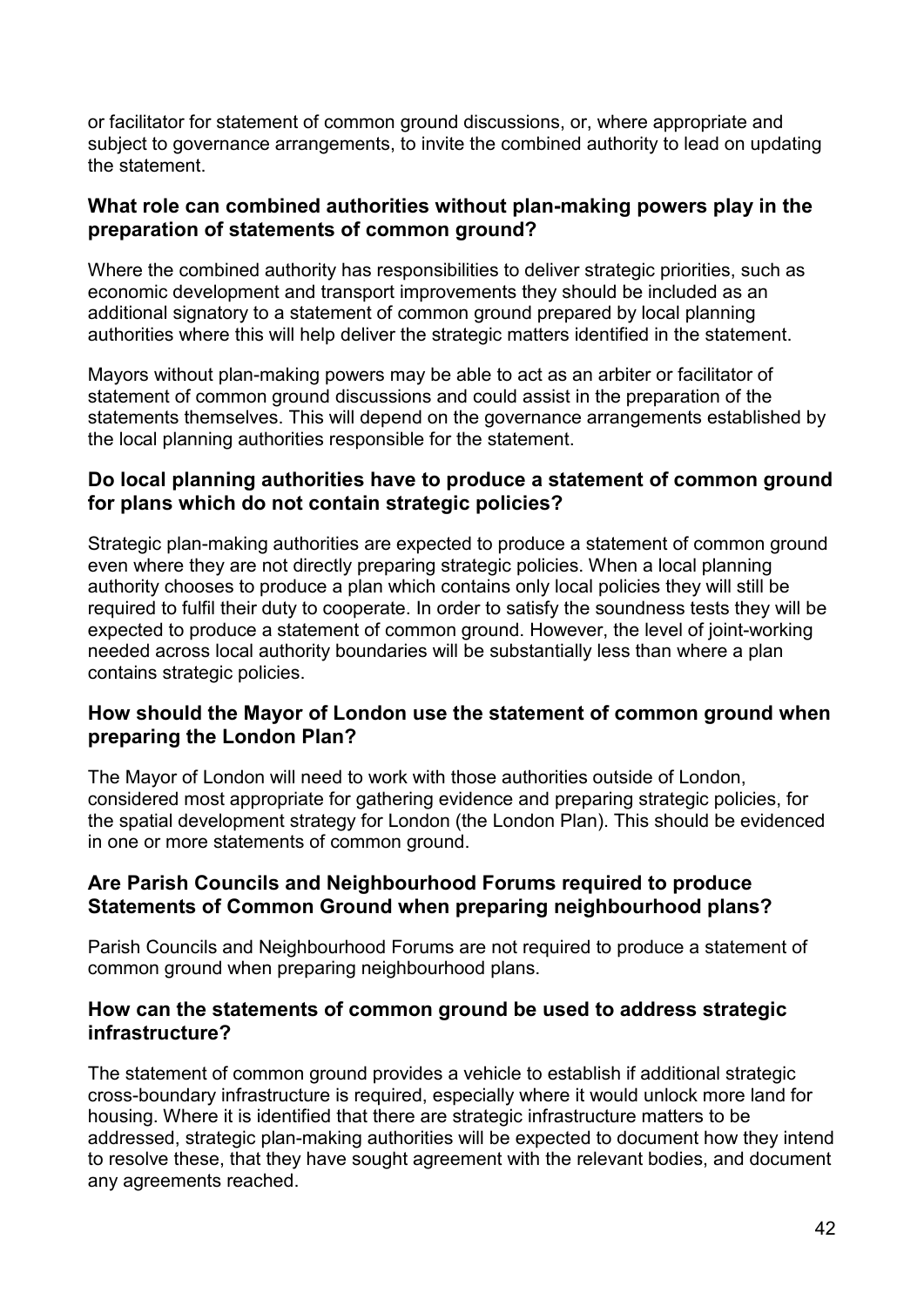Where development needs and infrastructure matters have been addressed in the statement of common ground this will inform considerations for the **Community** [Infrastructure Levy.](https://www.gov.uk/guidance/community-infrastructure-levy) It should also form part of the evidence base for the Infrastructure Funding Statement, especially when forecasting contributions required for future planned development.

Authorities who agree to take additional housing from other areas may in turn require investment in infrastructure provision to support this. Where effective cross-boundary working can be evidenced in the statement of common ground, this could be used as evidence when trying to secure grants for infrastructure where effective joint working forms part of the assessment criteria.

# Evidence Base

# **How are strategic and local plans produced?**

Strategic and local plans should be developed by assessing the future needs and opportunities of their area, developing options for addressing these and then identifying a preferred approach. This involves gathering evidence, carrying out a Sustainability [Appraisal](https://www.gov.uk/guidance/strategic-environmental-assessment-and-sustainability-appraisal) to inform the preparation of strategic and local plans and effective discussion and [consultation](https://www.gov.uk/guidance/local-plans--2#Who-should-be-involved) with local communities, businesses and other interested parties.

There is considerable flexibility open to local planning authorities in how they carry out the initial stages of local plan production, provided they comply with the specific requirements in [regulation 18 of the Town and Country Planning \(Local planning\) \(England\) Regulations](http://www.legislation.gov.uk/uksi/2012/767/regulation/18/made)  [2012,](http://www.legislation.gov.uk/uksi/2012/767/regulation/18/made) ('the Local plan Regulations') on consultation, and with the commitments in their Statement of Community Involvement. It is important to make clear how any consultation fits within the wider local plan process.

Local planning authorities must publicise the version of their local plan that they intend to submit to the Planning Inspectorate for examination to enable representations to come forward that can be considered at examination.

# **How should local planning authorities keep communities informed of planmaking?**

Local planning authorities must publicise and keep up to date their timetable for producing their local plan. This information is contained within a [Local Development Scheme,](https://www.gov.uk/guidance/local-plans--2#Local-Development-Scheme-contain) which local planning authorities should publish on their website produced in compliance with the data standard [under development] and must keep up-to-date. Up-to-date and accessible reporting on the Local Development Scheme in an Authority's Monitoring Report is an important way in which local planning authorities can keep communities informed of plan making activity.

# **What approach should plan-making authorities take when gathering evidence needed to support policies?**

Plan-making authorities will need to consider carefully the need to commission evidence that will add delay and cost to plan production. Wherever possible, authorities may wish to prepare evidence in-house or jointly to speed up the process, and obtain best value for the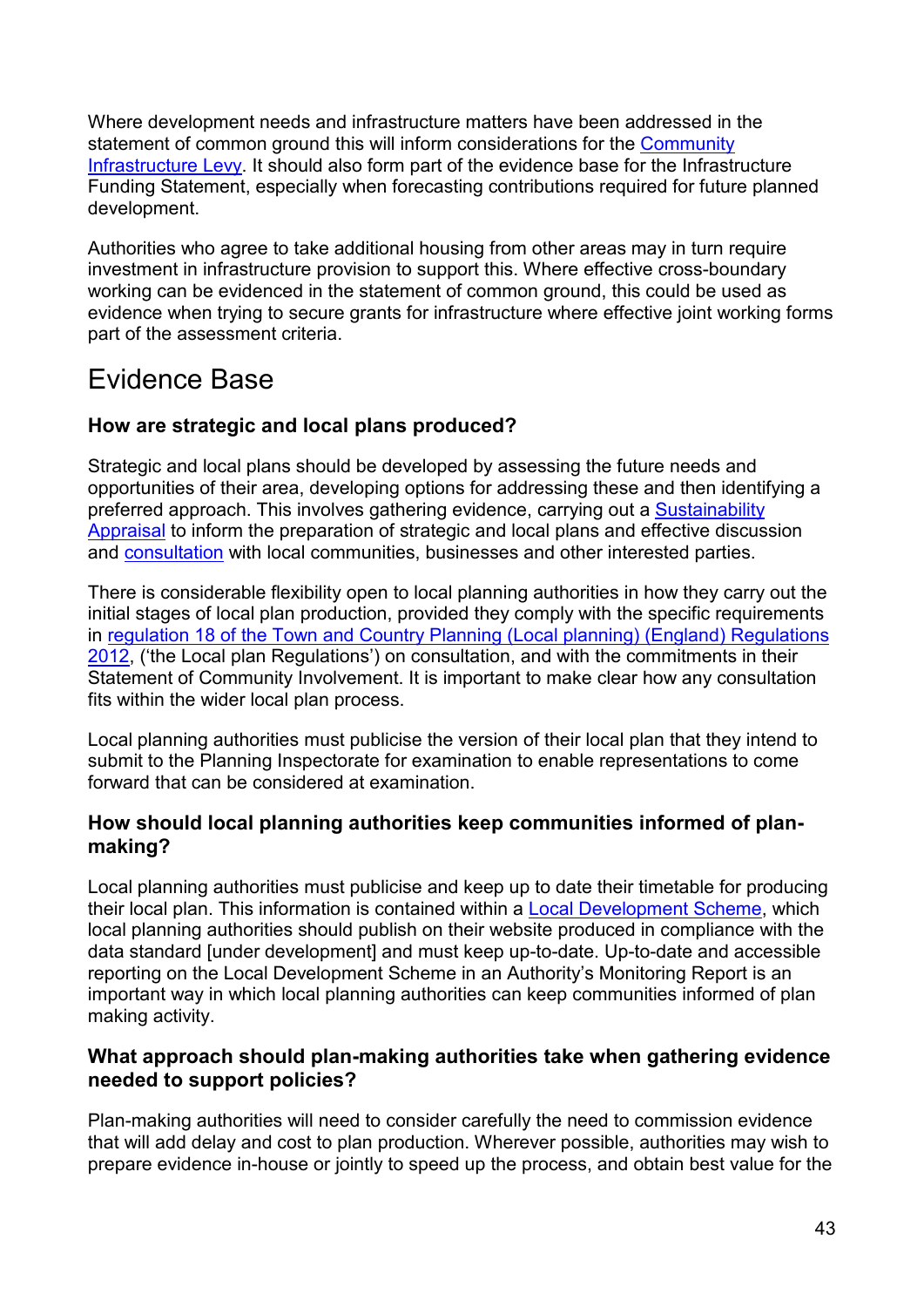taxpayer. Plan-making authorities may wish to seek advice on this, for example, from the Planning Advisory Service as part of their ongoing plan-making support.

The evidence needs to inform what is in the plan and shape its development rather than being collected retrospectively.

# **How should authorities keep communities informed of evidence gathering?**

The Local Plans Expert Group, set up to consider how to make plan-making more efficient and effective, found that "communities are turned off by the length, slow pace and obscure nature of many local plans." Authorities are expected to be mindful of the need to produce concise, visual, evidence, written in plain English to help ensure that it is easily accessible to local communities, to avoid them becoming disengaged with the process.

[From 31st July 2018](http://www.legislation.gov.uk/uksi/2018/38/regulation/4/made) authorities are expected to set out in their Statement of Community Involvement how they will engage communities on the preliminary stages of plan-making, specifically [survey stage](http://www.legislation.gov.uk/ukpga/2004/5/section/13) and [local development scheme.](http://www.legislation.gov.uk/ukpga/2004/5/section/15) For example, this may include publishing documents forming part of the evidence base as they are completed on their website in an accessible format, rather than waiting until options are published or a local plan is published for representations. Where authorities have evidence that might need to be considered by neighbouring authorities when producing or updating plans, they should share this at the earliest opportunity. This will help communities bringing forward [neighbourhood plans,](https://www.gov.uk/guidance/neighbourhood-planning--2) who may be able to use this evidence to inform the preparation of their own plans.

#### **How can the strategic plan making authority show that strategic or local plans are capable of being delivered, including provision for infrastructure?**

Strategic plan-making authorities will need to work with other authorities and providers to:

- assess the quality and capacity of infrastructure, and its ability to meet forecast demands. Where deficiencies are identified, plans should set out how those deficiencies will be addressed; and
- take account of the need for strategic infrastructure including nationally significant infrastructure within their areas.

A plan is an opportunity for the local planning authority to set out a positive vision for an area, but the plan should also be realistic about what can be achieved and when (including in relation to infrastructure). This means paying careful attention to providing an adequate supply of land, identifying what infrastructure is required and how it can be funded and brought on stream at the appropriate time; and ensuring that policies are realistic and the total cost of all relevant policies is not of a scale that will make the development unviable. Viability assessment should be carried out in accordance with guidance. Early discussion with infrastructure and service providers is particularly important to help understand their investment plans and critical dependencies. Plan-making authorities should also involve the Local Enterprise Partnership and where relevant strategic authorities, at an early stage in considering the strategic issues facing their area, including the prospects for investment in infrastructure.

Plans set out the key infrastructure requirements and the developer contributions that local authorities will expect from different types of development, and where necessary, from different sites. Where relevant, plans may also take account of funding to support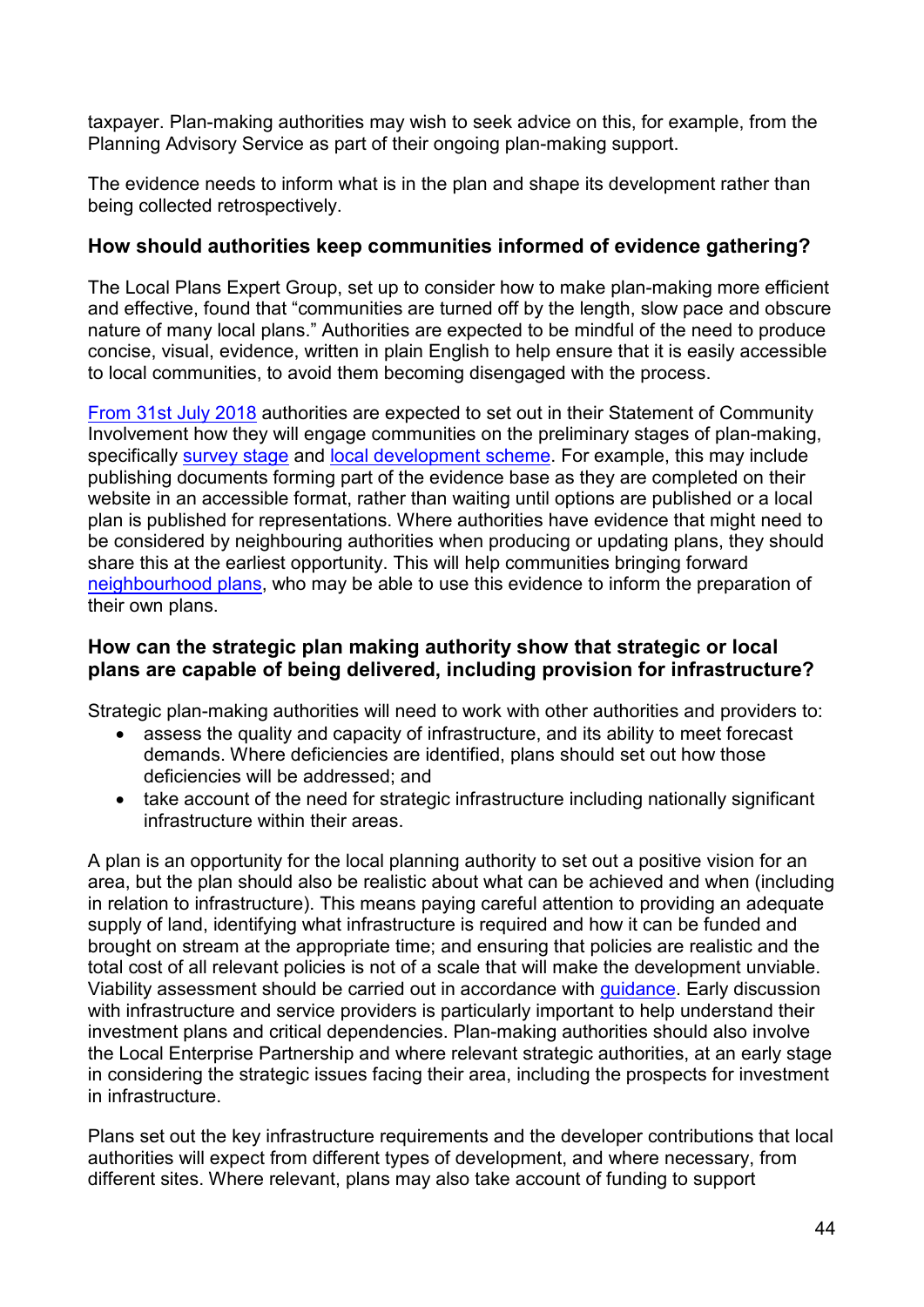infrastructure provision through the Community Infrastructure Levy. The Government recommends that local authorities prepare an Infrastructure Funding Statement using the standard template in an open data format [template under development] in accordance with the National Planning Guidance on viability.

Where the cost or deliverability of critical infrastructure is uncertain then the plan should address the consequences of this, including possible contingency arrangements and where a [viability assessment](#page-5-0) may be required to accompany a planning application. The detail concerning planned infrastructure provision can be set out in a supporting document such as an infrastructure delivery programme that can be updated regularly and be made publicly available.

# **How should the authority ensure there is consistency between viability assessments and the Community Infrastructure Levy?**

The principles for assessing viability and preparing Infrastructure Funding Statements set out in guidance are also relevant for Community Infrastructure Levy. Further guidance on evidence required to support introduction of the [Community Infrastructure Levy](https://www.gov.uk/guidance/community-infrastructure-levy) should also be referred to.

# **What evidence might be needed to plan for housing?**

Plan-making authorities should have a clear understanding of housing requirements in their area. They should:

- Establish the overall housing need (using the standard methodology unless there are exceptional circumstances that justify an alternative);
- Identify the housing need of specific groups;
- Prepare or update their Strategic Housing Land Availability Assessment to establish realistic assumptions about the suitability, availability, and achievability (including economic viability) of land to meet the identified need for housing over the plan period, including robust evidence of deliverability for those sites identified for the first five years of the Plan;
- Prepare a viability assessment in accordance with guidance to ensure that policies are realistic and the total cost of all relevant policies is not of a scale that will make development unviable.

# **What evidence might be needed to plan for businesses?**

Plan-making authorities will need a clear understanding of business needs within the economic markets operating in and across their area. To achieve this, they can:

- work together with county and neighbouring authorities, Mayors, combined authorities and with Local Enterprise Partnerships to prepare and maintain a robust evidence base to understand, with reference to local industrial stategies where relevant, both existing business needs and likely changes in the market; and
- engage with the business community to understand their changing needs and identify and address barriers to investment, including a lack of housing, infrastructure or viability.

Authorities may use the evidence base to assess: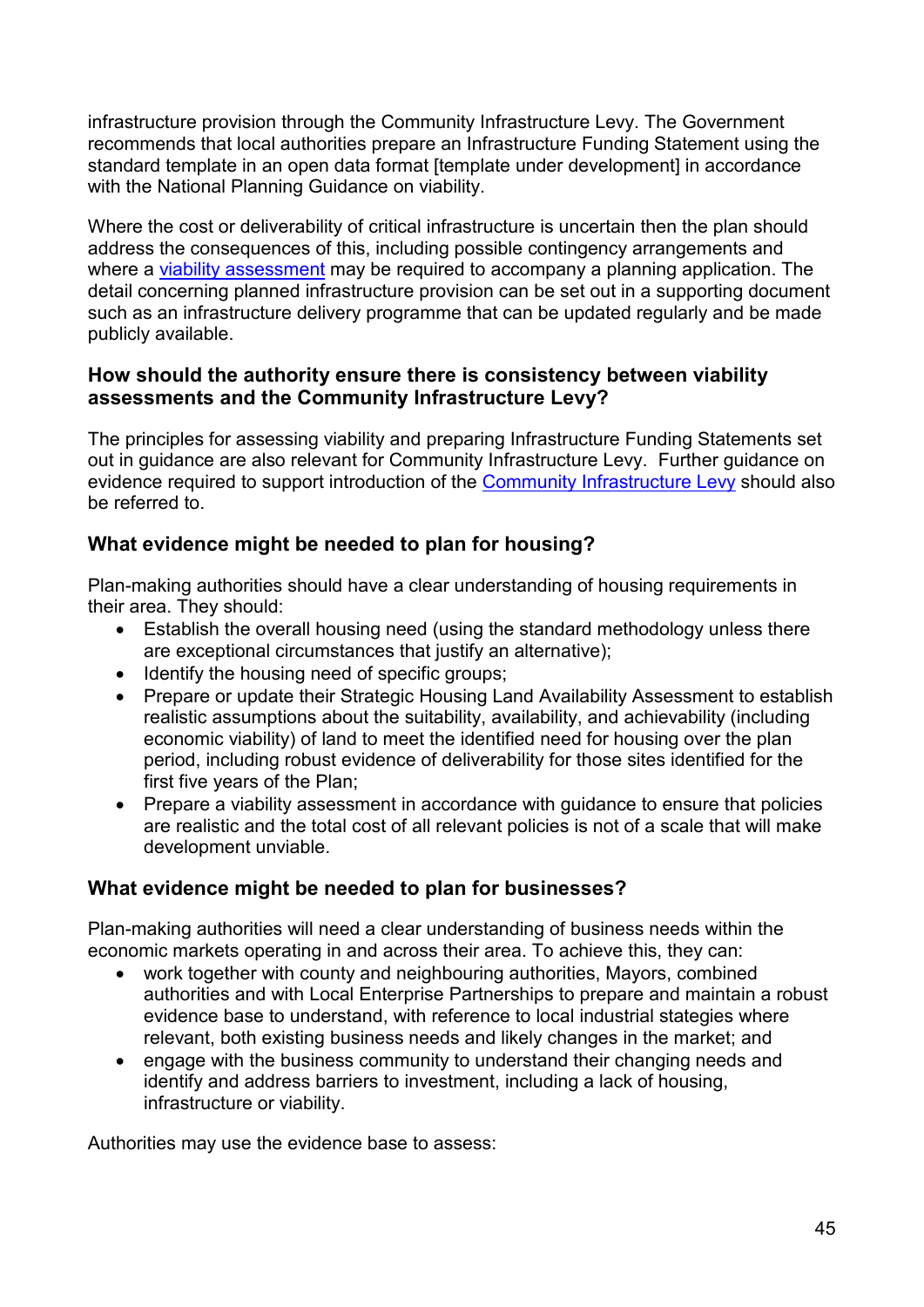- the need for land or floorspace for economic development, including both the quantitative and qualitative needs for all foreseeable types of economic activity over the plan period, including for retail and leisure development;
- the existing and future supply of land available for economic development and its suitability to meet the identified needs. This should be undertaken at the same time as, or combined with, Strategic Housing Land Availability Assessments and should include a reappraisal of the suitability of previously allocated land. Any assessment of current or future land should also assess the likely availability and achievability of employment led development, taking into account market signals;
- the role, capacity and function of town centres and the relationship between them, including any trends in the performance of centres; and
- locations of deprivation which may benefit from planned remedial action.

#### **What evidence might be needed to plan for defence, national security, counter-terrorism and resilience?**

Plan-making authorities may:

- work with the police and other partners to develop and implement a local strategy to guide proposals for appropriate security measures at public buildings and spaces;
- work with local police counter-terrorism security advisers (CTSAs) and local police crime prevention design advisers (CPDAs) to ensure that they inform them of planning applications concerning the development of crowded places, transport hubs and critical infrastructure; and
- work with the Ministry of Defence's Strategic Planning Team to ensure that they have and take into account the most up-to-date information about defence and security needs in their area.

# **What evidence might be needed to plan for the natural environment?**

Planning policies and decisions should be based on up-to-date information about the natural environment and other characteristics of the area including drawing, for example, from River Basin Management Plans. Working with Local Nature Partnerships where appropriate, this should include an assessment of existing and potential components of ecological networks. A sustainability appraisal which meets the relevant legal requirements on strategic environmental assessment should be an integral part of the preparation of strategic and local plans, and should consider all the likely significant effects on the environment, economic and social factors.

Strategic and local plans may require a variety of other environmental assessments, such as under the Habitats Regulations where there is a likely significant impact (which may not necessarily be within the same local authority area). This may also include assessments of energy and climate change (to help inform a proactive approach in plans to mitigating and adapting to climate change and help increase the use and supply of renewable and low carbon energy and heat); Strategic Flood Risk Assessment and assessments of the physical constraints on land use, such as land instability, contamination and subsidence. Wherever possible, assessments can share the same evidence base and be conducted over similar timescales, but plan-making authorities need to take care to ensure that the purposes and statutory requirements of different assessment processes are respected.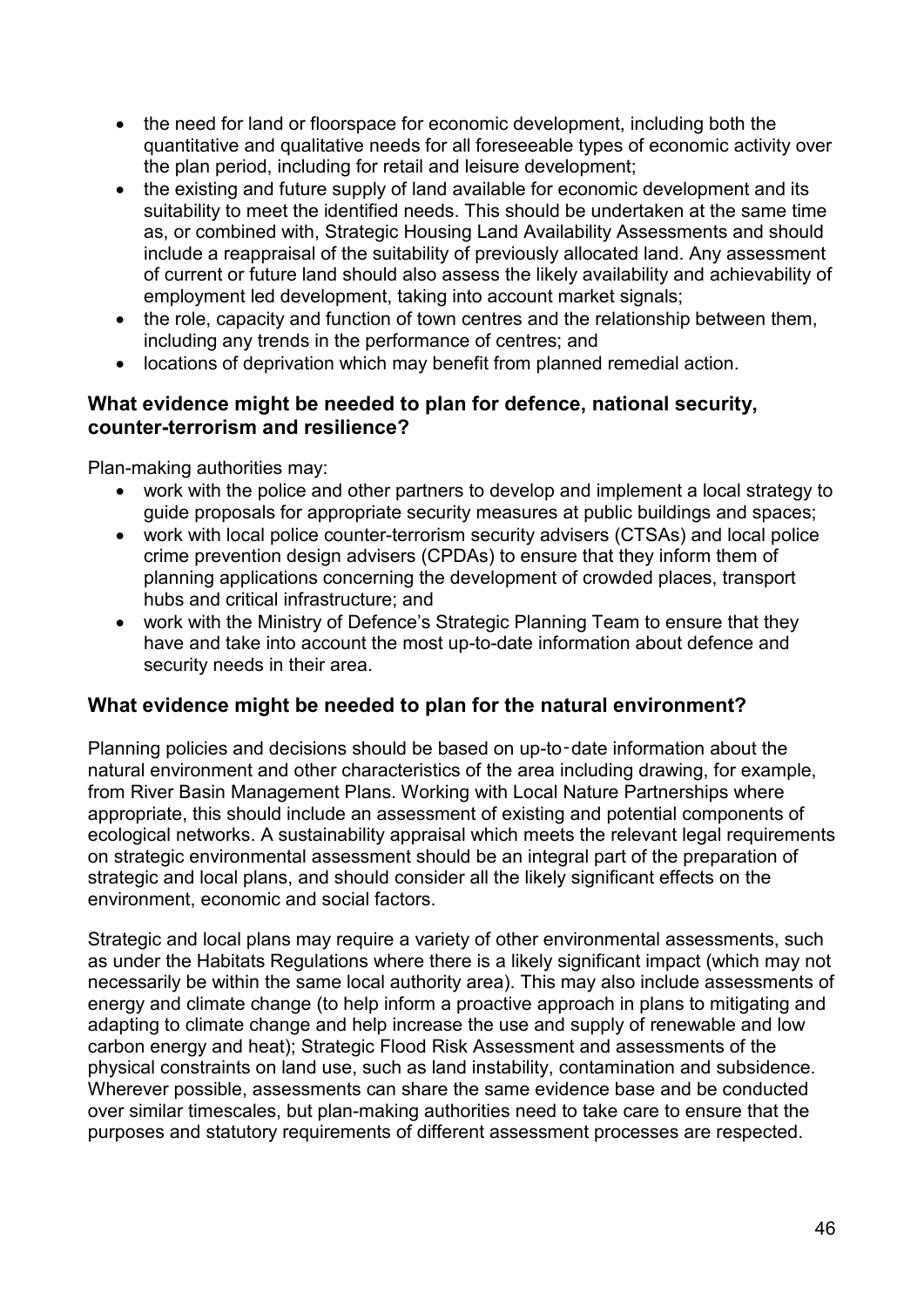Assessments should be proportionate, and should not repeat policy assessment that has already been undertaken. Wherever possible plan-making authorities should consider how the preparation of any assessment will contribute to the plan's evidence base. The process should be started early in the plan-making process and key stakeholders should be consulted in identifying the issues that the assessment must cover.

Shoreline Management Plans should inform the evidence base for planning in coastal areas. The prediction of future impacts should include the longer term nature and inherent uncertainty of coastal processes (including coastal landslip), and take account of climate change.

# **What evidence might be needed to plan for the conservation and enhancement of the Historic environment?**

Plan-making authorities should have up-to-date evidence about the historic environment in their area and use it to assess the significance of heritage assets and the contribution they make to their environment. They should also use it to predict the likelihood that currently unidentified heritage assets, particularly sites of historic and archaeological interest, will be discovered in the future. Local planning authorities should either maintain or have access to a historic environment record, and should make information about the significance of the historic environment (gathered as part of plan-making or development management) publicly accessible.

Where appropriate, landscape character assessments can be prepared, integrated with assessment of historic landscape character, and – for areas where there are major expansion options – assessments of landscape sensitivity.

# **What evidence might be needed to plan for health and well-being?**

Plan-making authorities may work with public health leads and health organisations to understand and take account of the health status and needs of the local population, including the quality, quantity of and accessibility to healthcare and the effect any planned growth may have on this. Authorities should also assess quality, quantity of and accessibility to green infrastructure, sports, recreation and places of worship including expected future changes, and any information about relevant barriers to improving health and well-being.

# **What evidence might be needed to plan for public safety from major incidents?**

Planning policies should be based on up-to-date information on the location of hazardous establishments in relation to population or environmentally sensitive areas, and on the prevention and mitigation of the consequences of major incidents. This includes a requirement for additional measures for existing establishments to be considered so that risks to people in the area are not increased. The plan-making authority is also expected to seek technical advice from the Health and Safety Executive and the Environment Agency, on the risks presented by major incident hazards affecting people in the surrounding area and the environment when handling development proposals.

# **What evidence might be needed to assess viability?**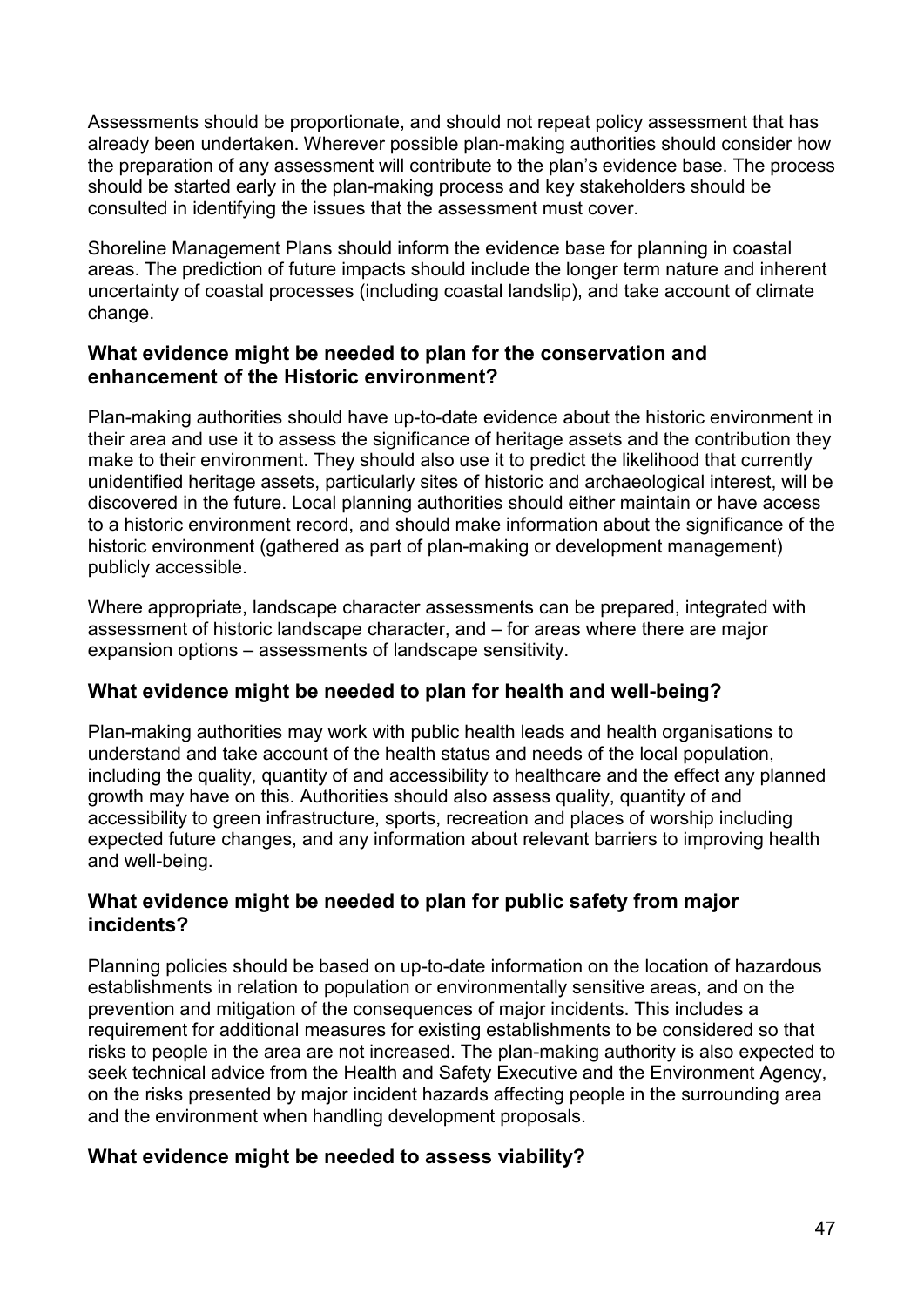The National Planning Policy Framework says that plans should be prepared positively, in a way that is aspirational but deliverable. Understanding viability is important for ensuring this. Policy requirements for developer contributions should be informed by proportionate evidence of infrastructure and affordable housing need and be assessed for viability at the plan-making stage in accordance with guidance.

# Plan review quidance

# **How often should a plan be reviewed?**

To be effective plans need to be kept up-to-date. Policies, including strategic policies in spatial development strategies, should be reviewed to assess whether they need revising at least once every five years.

From 6 April 2018, under [Regulation 10A of The Town and Country Planning \(Local](http://www.legislation.gov.uk/uksi/2017/1244/regulation/4/made)  [Planning\) \(England\) Regulations 2012 \(as amended\)](http://www.legislation.gov.uk/uksi/2017/1244/regulation/4/made) local planning authorities must review local plans, and Statements of Community Involvement at least once every five years from their adoption date to ensure that policies remain relevant and effectively address the needs of the local community, in particular the need for housing. Most plans are likely to require revising in whole or in part at least every five years. Reviews should be proportionate to the issues in hand. Plans may be found sound conditional upon a plan revision in whole or in part within five years of the date of adoption.

There will be occasions where there are significant changes of circumstances which may mean a review of the plan being necessary earlier than the statutory minimum of five years, for example where new cross-boundary matters arise this may trigger the need to review policies and revise the plan to reflect this.

The Framework makes clear that the presumption in favour of sustainable development applies where an authority cannot demonstrate a five year supply of deliverable housing sites. Local planning authorities should also consider whether plan making activity by other authorities has an impact on planning and the development plan in their area.

There are requirements for a [local planning authority to support neighbourhood planning.](http://www.legislation.gov.uk/ukpga/2011/20/schedule/10/enacted) Further detail is provided in the [neighbourhood planning guidance.](https://www.gov.uk/guidance/neighbourhood-planning--2#the-role-of-the-local-planning-authority-in-neighbourhood-planning)

A local planning authority must set out the timetable for producing or reviewing its plans in its [Local Development Scheme.](https://www.gov.uk/guidance/local-plans--2#Local-Development-Scheme-contain)

# **What is the role of the Authority Monitoring Report?**

Local planning authorities must publish information at least annually that shows progress with local plan preparation, reports any activity relating to the duty to cooperate and shows how the implementation of policies in the local plan is progressing and are encouraged to report as frequently as possible on planning matters to communities. This is important to enable communities and interested parties to be aware of progress. Local planning authorities can also use the Authority Monitoring Report to provide up-to-date information on the implementation of any [neighbourhood plans](https://www.gov.uk/guidance/neighbourhood-planning--2#what-is-neighbourhood-planning) that have been brought into force, and to determine whether there is a need to undertake a partial or full revision of the local plan, when carrying out a review at least every five years from the adoption date.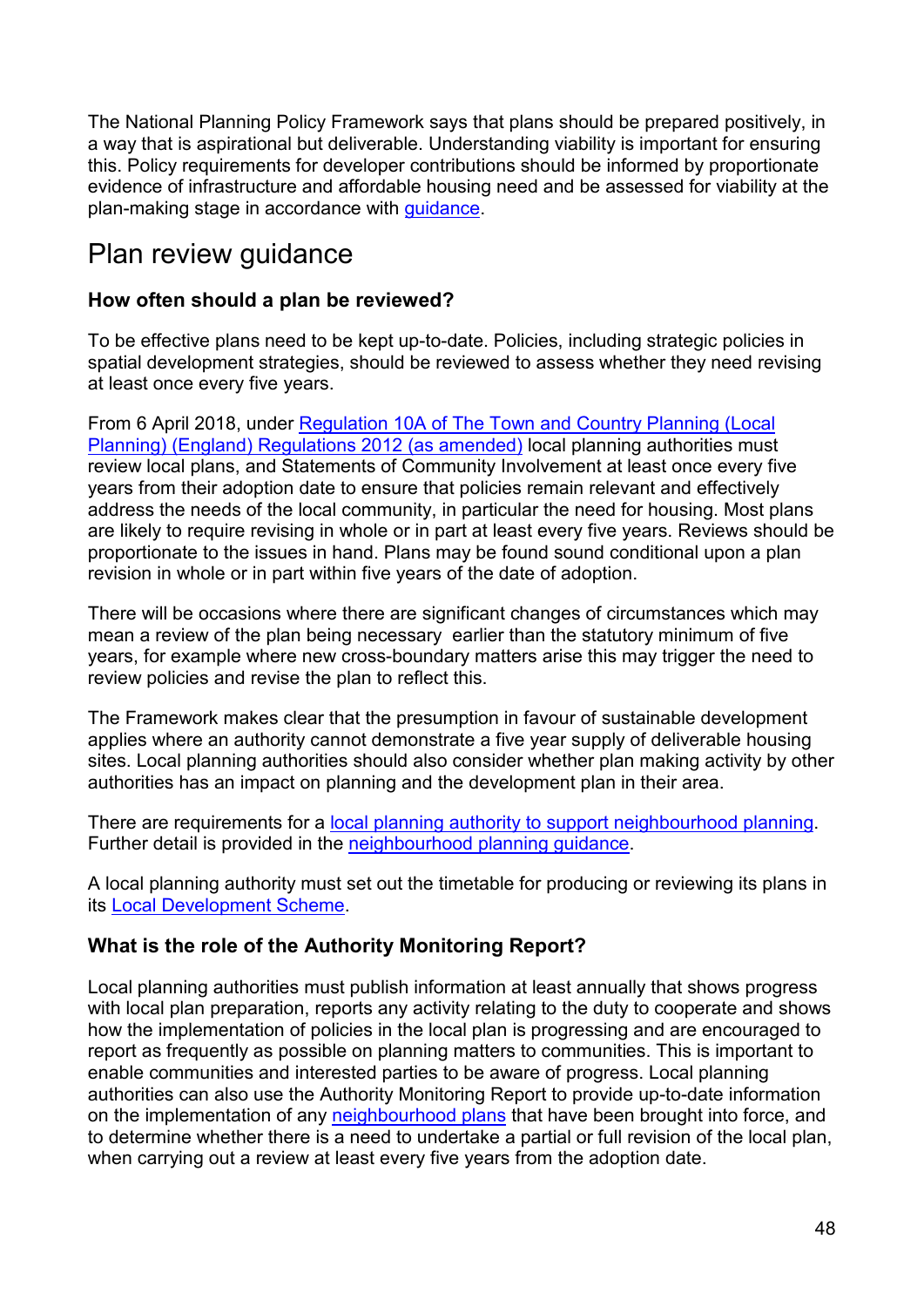This information should be made available publicly. [Regulation 34 of the Town and](http://www.legislation.gov.uk/uksi/2012/767/regulation/34/made)  [Country Planning \(Local Planning\) \(England\) Regulations 2012](http://www.legislation.gov.uk/uksi/2012/767/regulation/34/made) sets out what information the reports must contain, although there is other useful information that can be set out. In particular, the reports can highlight the contributions made by development, including section 106 planning obligations, Community Infrastructure Levy and New Homes Bonus payments, and how these have been used.

# **What documents does the requirement to review apply to?**

The requirement to review applies to all development plan documents, including local plans (which would include those containing strategic or local policies) and Statements of Community Involvement. While not a statutory requirement, the National Planning Policy Framework expects the same approach to be taken with spatial development strategies.

# **What does a plan review involve?**

Reviewing a plan means undertaking an assessment to determine whether the policies need revising, which should include consideration of any changes to local circumstances and national policy. A local planning authority should consider in particular any necessary changes to policies relating to their strategic priorities.

Every five years from the date of adoption of the plan document, a local planning authority must complete its review and decide either:

- that their policies do not need revising and publish their reasons for this decision; and/ or
- that one or more policies do need revising, and update their Local Development Scheme to set out the timetable for this revision.

If necessary authorities should then update their plan.

#### **Is a plan considered out-of-date if it is not updated after five years?**

The National Planning Policy Framework is clear that strategic policies should be prepared over a minimum 15 year period and a local planning authority should be planning for the full plan period. Policies age at different rates according to local circumstances and a plan does not become out-of-date automatically after five years. The review process is a method to ensure that a plan remains appropriate, maintaining its weight.

The plan is the basis for decision-making, subject to other material considerations and national policy, and due weight should be given to relevant policies in existing plans according to their degree of consistency with the National Planning Policy Framework. It will be up to the decision-maker to decide the weight to give to the plan.

When completing the review part of the process, a local planning authority can look at policies on an individual basis. If a local planning authority can justify not updating policies, they can continue to have full weight.

Revisions to the plan or certain policies within it must follow the [plan-making procedure;](https://www.gov.uk/guidance/local-plans--2) including preparation, publication, and examination by the Planning Inspectorate on behalf of the Secretary of State.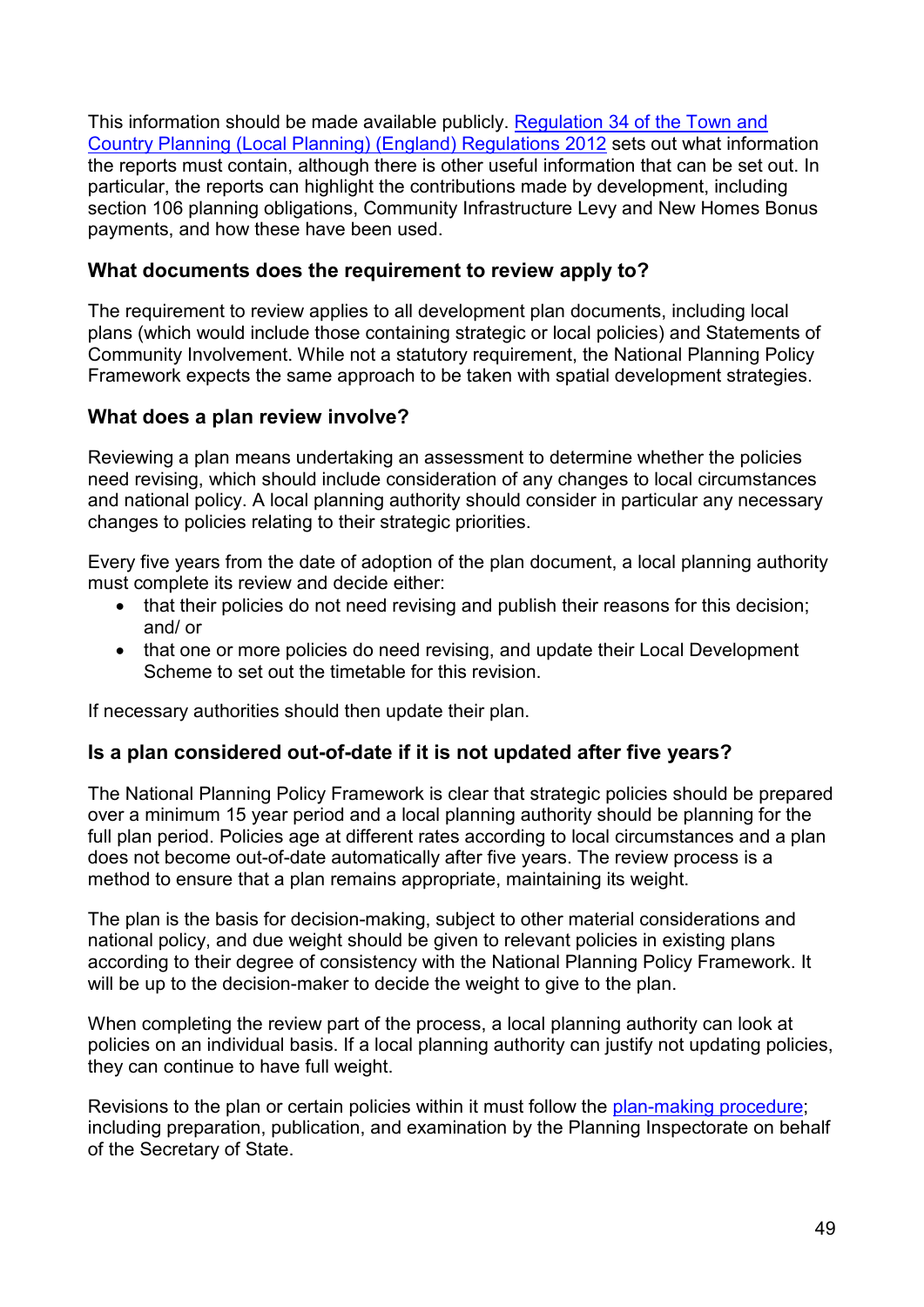# **What should authorities consider when determining whether policies should be updated?**

The authority will need to consider:

- conformity with national planning policy;
- changes to local circumstances:
- their Housing Delivery Test performance;
- whether the authority can demonstrate a five year supply of deliverable sites for housing;
- appeals performance; and
- success of policies against indicators in the Development Plan as set out in their [Authority Monitoring Report.](https://www.gov.uk/guidance/local-plans--2)

# **What evidence is required when carrying out a review?**

A local planning authority may need to gather new evidence to inform their review. Proportionate, relevant and up-to-date evidence should be used to justify a decision not to revise policies

# **What is required when updating a plan?**

If the local planning authority decides to update their plan in full or in part, the authority should ensure that the resultant plan follows the procedural requirements, meets all other legal requirements, and satisfies the tests of soundness.

# **What is the process for publishing reasons not to update a plan?**

If a local planning authority decides that they do not need to update their policies, they must publish the reasons for this decision on their website within five years of the adoption date of the plan. A local planning authority will not necessarily need to revise their entire plan in whole and may publish a list of which policies they will update and which policies they consider do not need updating.

# **How do the review requirements apply to Statements of Community Involvement?**

Local planning authorities must review their Statements of Community Involvement every five years from the adoption date. It is important that Statements of Community Involvement are kept up-to-date to ensure effective community involvement at all stages of the planning process. Therefore, a local planning authority should regularly review and update their Statement of Community Involvement to reflect any changes to engagement.

A local planning authority may review and revise their Statement of Community Involvement at the same time as reviewing and revising a plan to reflect what action is taken to involve the community in any change to the plan.

# **Do neighbourhood plans have to be reviewed every five years?**

The requirement to review local plans at least every five years, does not apply to neighbourhood plans. Policies in a neighbourhood plan may become out of date, for example if they conflict with policies in a plan that is adopted after the making of the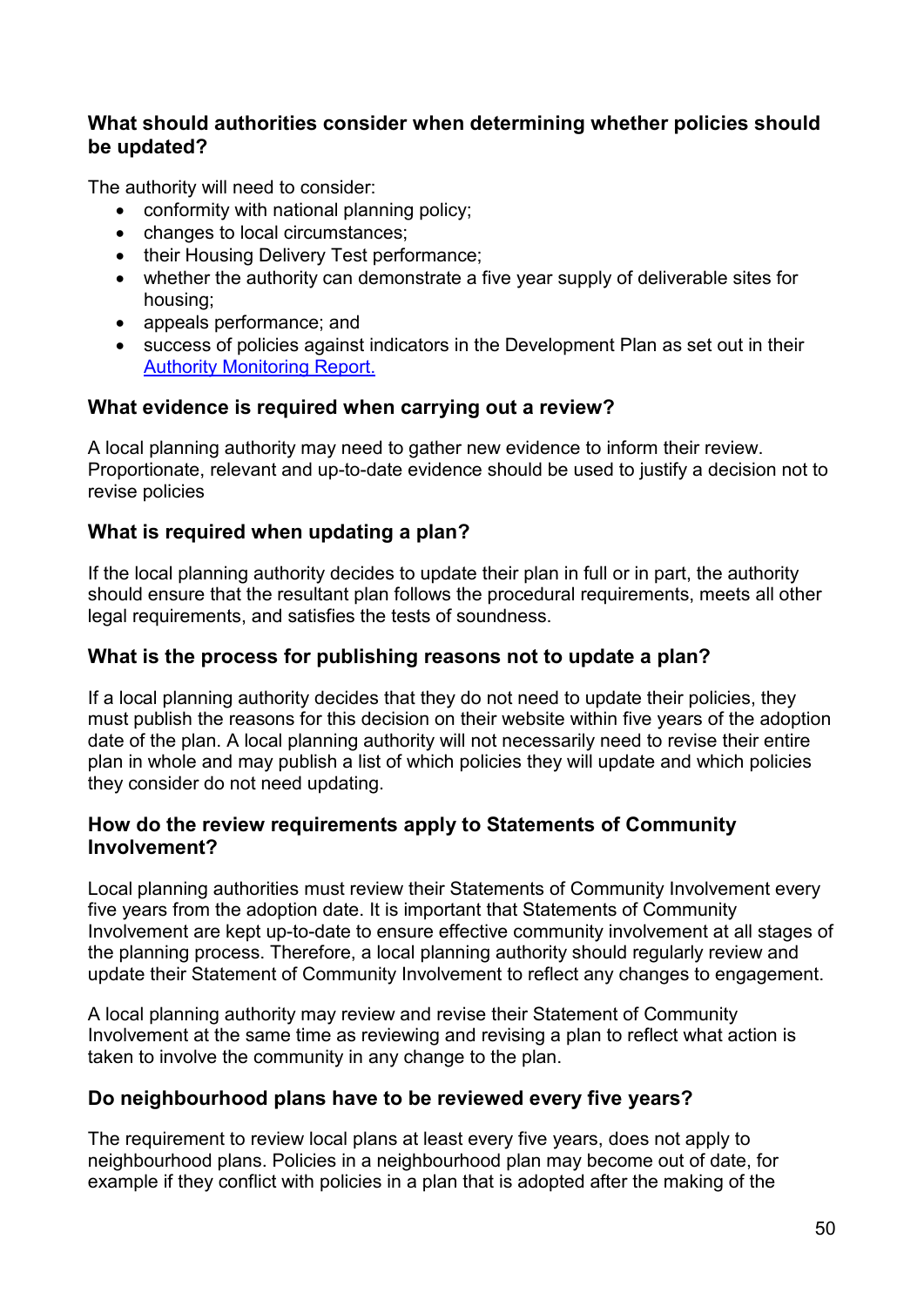neighbourhood plan. In these cases, the more recent plan policy takes precedence. In such cases, communities may decide to <u>update [their neighbourhood plan, or part of it.](https://www.gov.uk/guidance/neighbourhood-planning--2#updating-a-neighbourhood-plan)</u>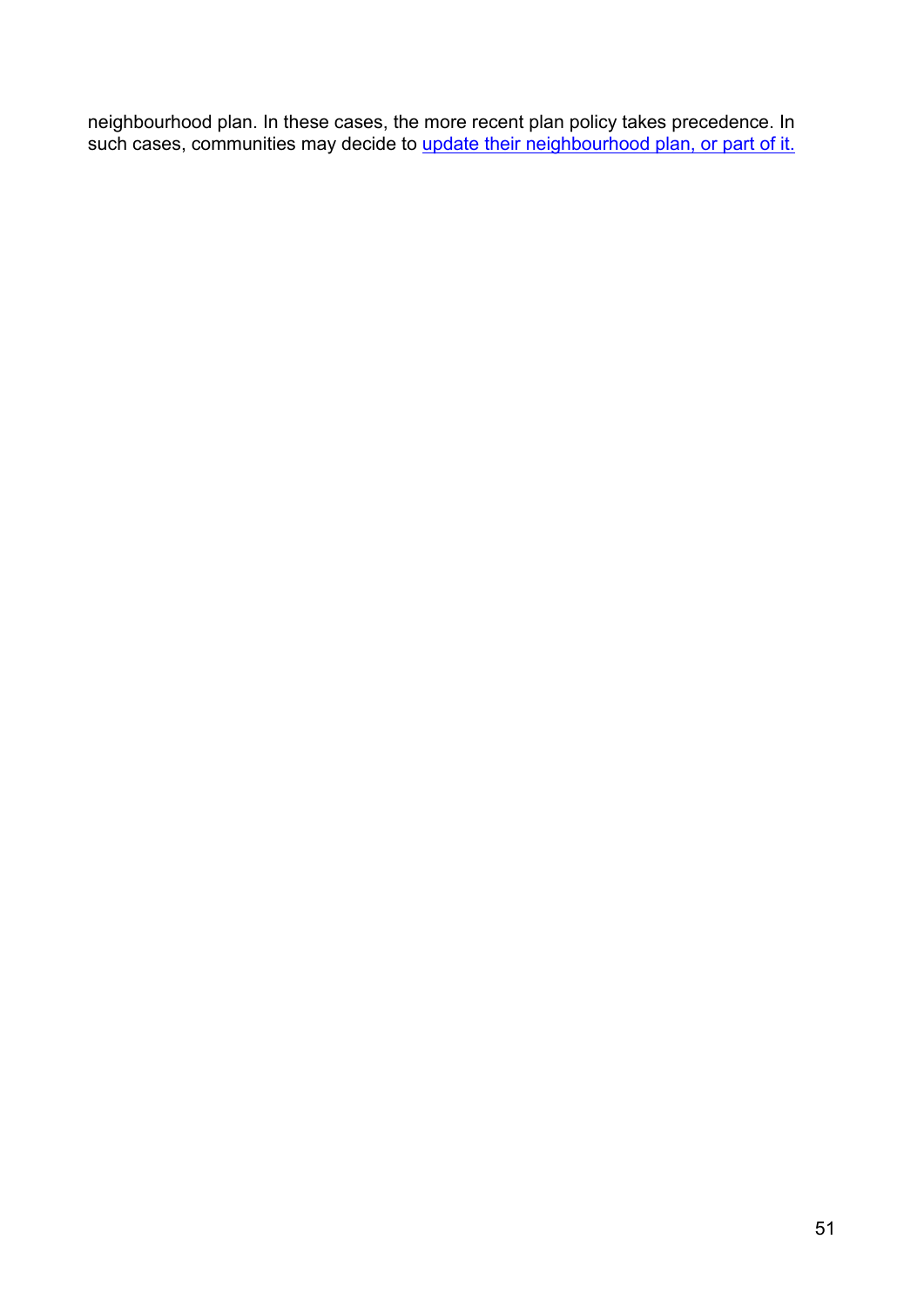# <span id="page-51-0"></span>Build to rent

# **Should authorities promote build to rent?**

Build to rent is a distinct asset class within the private rented sector, and has been defined in the [National Planning Policy Framework](https://www.gov.uk/government/uploads/system/uploads/attachment_data/file/685289/Draft_revised_National_Planning_Policy_Framework.pdf) glossary, in order to simplify its treatment within the planning system.

As part of their plan making process, local planning authorities should use a local housing need assessment to take into account the need for a range of housing types and tenures in their area including provisions for those who wish to rent. Specific demographic data is available on [open data communities](http://opendatacommunities.org/) which can be used to inform this process. The assessment will enable an evidence-based planning judgement to be made about the need for build to rent homes in the area, and how it can meet the housing needs of different demographic and social groups.

If a need is identified, authorities should include a plan policy setting out their approach to promoting and accommodating build to rent. This should recognise the circumstances and locations where build to rent developments will be encouraged – for example as part of large sites and/or a town-centre regeneration area.

# **What provision of affordable housing is a build to rent development expected to provide?**

The National Planning Policy Framework states that affordable housing on build to rent schemes should be provided by default in the form of affordable private rent, a class of affordable housing specifically designed for build to rent. Affordable private rent and private market rent units within a development should be managed collectively by a single build to rent landlord.

20% is generally a suitable benchmark for the level of affordable private rent homes to be provided (and maintained in perpetuity) in any build to rent scheme. If local authorities wish to set a different proportion they should justify this using the evidence emerging from their local housing need assessment, and set the policy out in their local plan. Similarly, the guidance on viability permits developers, in exception, the opportunity to make a case seeking to differ from this benchmark.

National affordable housing policy also requires a minimum rent discount of 20% for affordable private rent homes relative to local market rents. The discount should be calculated when a discounted home is rented out, or when the tenancy is renewed. The rent on the discounted homes should increase on the same basis as rent increases for longer-term (market) tenancies within the development.

#### **How should affordable private rent be calculated?**

Affordable private rent should be at a level that is at least 20% less than the private market rent (inclusive of service charges) for the same or equivalent property. Build to rent developers should assess the market rent using the definition of the International Valuations Standard Committee as adopted by the Royal Institute of Chartered Surveyors.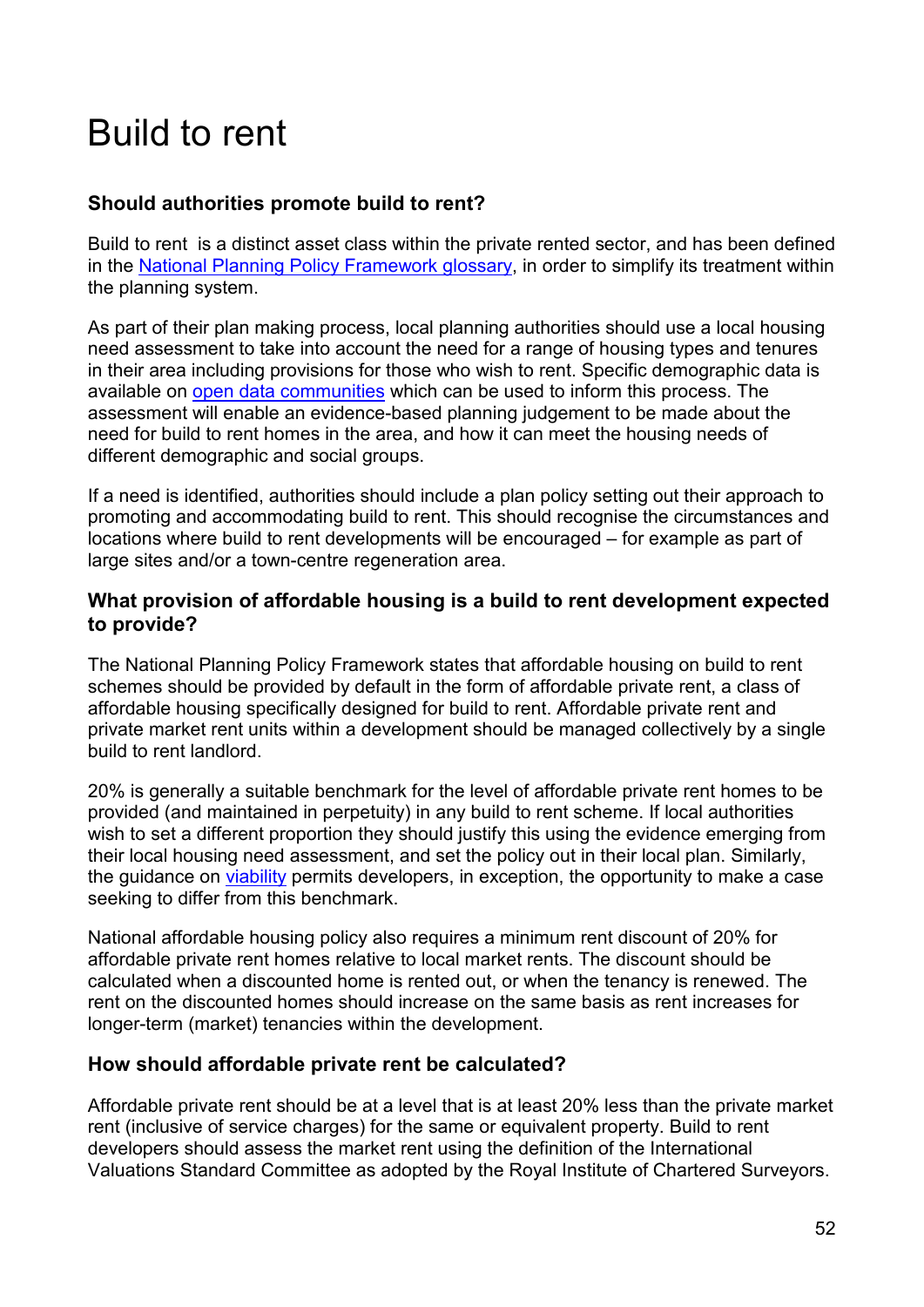# **Is affordable private rent the only form of affordable housing permitted on build to rent schemes?**

It is expected that developers will usually meet their affordable housing requirement by providing affordable private rent homes. However, if agreement is reached between a developer and a local authority, this requirement can be met by other routes, such as a commuted payment and/or other forms of Affordable Housing as defined in the [National](https://www.gov.uk/government/uploads/system/uploads/attachment_data/file/685289/Draft_revised_National_Planning_Policy_Framework.pdf)  [Planning Policy Framework glossary.](https://www.gov.uk/government/uploads/system/uploads/attachment_data/file/685289/Draft_revised_National_Planning_Policy_Framework.pdf) The details of this must be set out in the S106.

# **How can the proportion of affordable private rent and level of discount be flexed?**

Both the proportion of affordable private rent units, and discount offered on them can be varied across a development, over time. Similarly it should be possible to explore a trade off between the proportion of discounted units and the discount(s) offered on them, with the proviso being that these should accord with the headline affordable housing contribution agreed through the planning permission. All options should be agreed jointly between the local authority and the developer as part of the planning permission, and set out in a S106 agreement. Guidance on viability confirms that viability studies for build to rent schemes can be customised in this way.

# **How should affordable private rent and market rent properties be managed?**

Affordable private rent homes should be under common management control, along with the market rent build to rent homes. They should be distributed throughout the development and physically indistinguishable from the market rent homes in terms of quality and size. They will not need the separate involvement of a registered landlord. Combining the two tenures this way improves viability and any alternation of units between affordable private rent and market rent over time is made easier.

The process for managing affordable private rent units should also be set out in the S106 agreement. This should set out the parameters of the lettings agreement, the rent levels, apportionment of the homes across the development, a management and service agreement, and a marketing agreement setting out how their availability is to be publicised.

The S106 should also require build to rent scheme operators to produce an annual statement to authorities, confirming the approach to letting the affordable units, their ongoing status, and clearly identifying how the scheme is meeting the overall affordable housing level required in the planning permission.

#### **What happens if homes within a build to rent scheme are sold off into separate ownership?**

Build to rent schemes would normally, by definition, remain within the rental sector, under common ownership and management, for the long term. Any affordable private rent homes included as part of a scheme, through a S106 agreement, are provided specifically as a community benefit in perpetuity. The sale of a build to rent scheme, or the sale of individual homes within the scheme to other tenures, should not result in the withdrawal of the affordable housing contribution from the local community.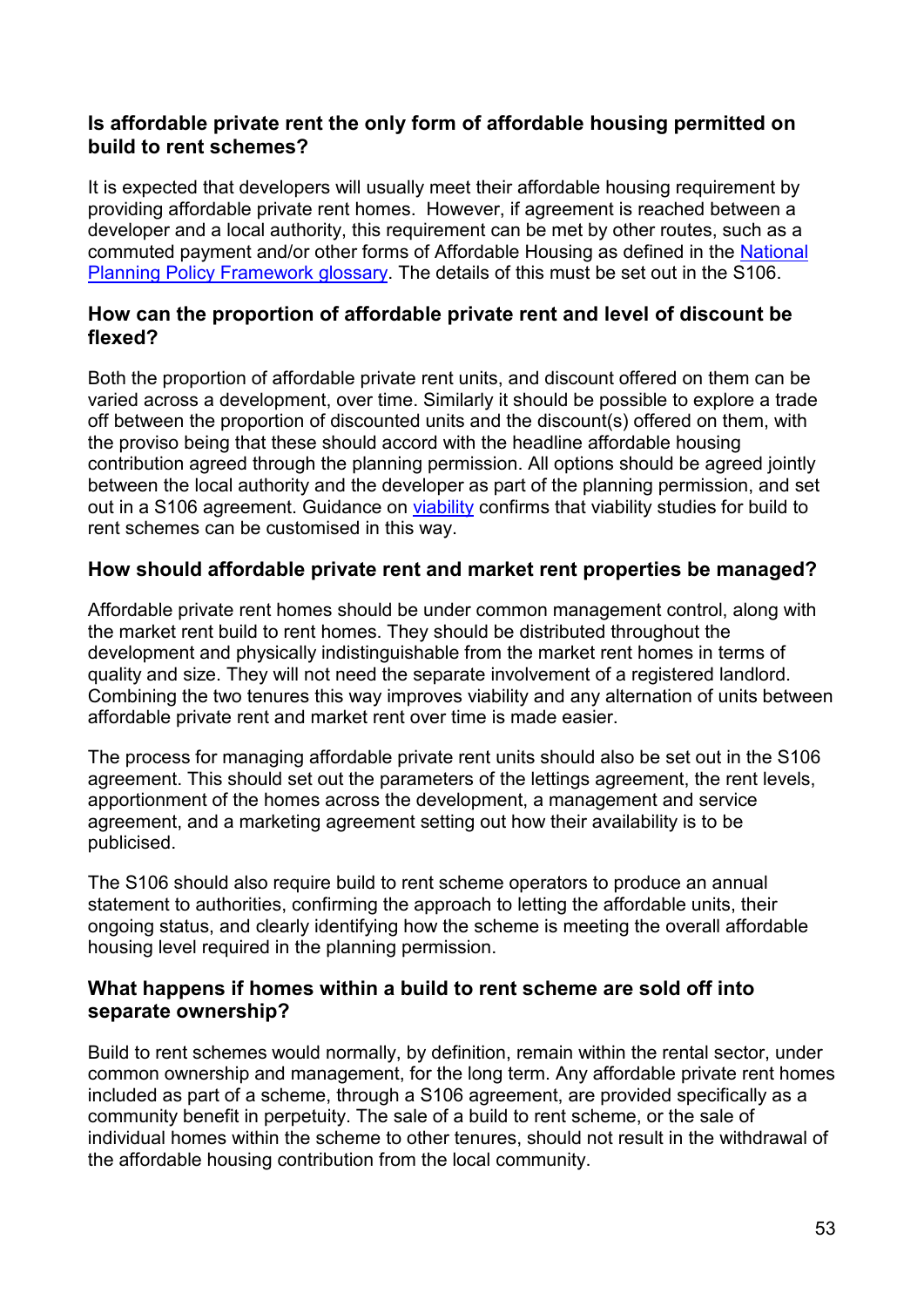Circumstances may arise where developers need to sell all or part of a build to rent scheme into owner occupation or to multiple landlords or, exceptionally, to convert affordable private rent units to another tenure. The S106 should include stipulations covering such scenarios including a mechanism for recouping ("clawing back") the value of the affordable housing provision that would normally be provided for development as reconfigured, taking account of the affordable private rent homes that were originally agreed and will remain available following the sale.

# **How should the clawback arrangement be structured?**

It is for local authorities to decide how to structure any clawback arrangement, and whether the clawback should be by reference to viability and values at the time of the original application, or values and viability when the scheme is sold. One approach could be for authorities to encourage developers to submit two sets of figures when applying for the original permission, i.e. one for a "build to rent scenario" and another for a "build for sale scenario". This would provide certainty and clarity for all parties as to all the initial values applying to the scheme, including the affordable component under a sale scenario, in the event that all or part of the build to rent scheme is sold.

The S106 should set out what should happen if any homes are to be withdrawn from affordable private rent. This can take the form of alternative provision of other affordable housing, as defined in national planning policy. Alternatively, clawback arrangements can be used, the proceeds of which should be spent on the provision of alternative affordable housing, for the benefit of the community. The following is a formula that may be used for this purpose.

*Clawback sum = D x E, where:*

*D is the price at which the home(s) withdrawn from Affordable Private Rent are sold;*

*E is the percentage discount that had been applied to the rent in respect of the Affordable Private Rent home(s) being sold.*

*For example, if the home had a sale value of £500,000, and the discount level is 20%, this would generate a clawback of £100,000.*

# **How is eligibility to occupy affordable private rent homes determined?**

Eligibility for occupying affordable private rented homes should be agreed locally between the local authority and the scheme operator, but with regard to criteria set out in planning guidance. This will ensure a consistent approach to eligibility assessment across the country and reduce any risk of delay in considering build to rent applications.

Final decisions over the occupancy criteria for affordable private rent homes should be made by the build to rent scheme operator, working with the authority, taking into account the criteria below. The eligibility criteria for the affordable private rent homes should be set out in the S106 agreement. Authorities must take a reasonable position in negotiating occupancy criteria with build to rent developers, and eligibility should not constitute grounds for refusing planning permission.

Eligibility should be determined with regard to local household income levels, related to local rent levels. Where authorities maintain an "intermediate housing list" they may wish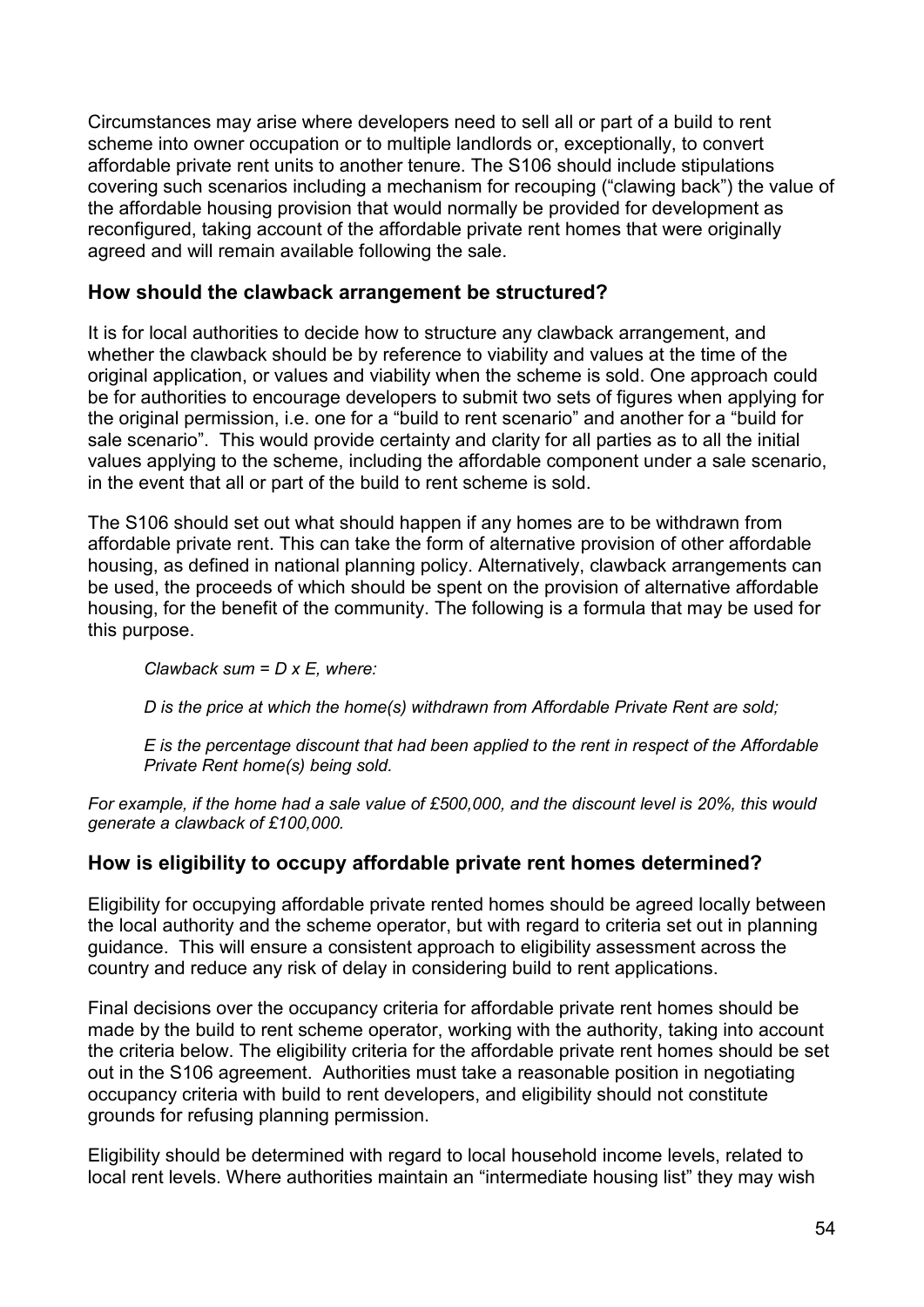to suggest names from this, or potentially even their Statutory Housing list, taking into account the affordability of the homes to those on the list. Authorities should refrain from having direct nomination rights from their housing list.

In the absence of an established local intermediate housing list, developers and authorities may consider assembling a unique dataset for the development. In so doing they should have regard to the local authority housing allocation policies and any relevant potential candidates from the Statutory Housing list. The list should also ideally include evidence about peoples' local residence or employment connections.

# **How is a longer tenancy policy applied to build to rent homes?**

The national policy definition of build to rent in the [National Planning Policy Framework](https://www.gov.uk/government/uploads/system/uploads/attachment_data/file/685289/Draft_revised_National_Planning_Policy_Framework.pdf) [glossary](https://www.gov.uk/government/uploads/system/uploads/attachment_data/file/685289/Draft_revised_National_Planning_Policy_Framework.pdf) states that build to rent developers will as a norm offer longer tenancy agreements of three years or more to all new tenants who want one. These are sometimes known as "family friendly tenancies" since they provide longer term security and stability for those who wish to settle down within a community. To implement this policy, developers and authorities should observe the following steps:

- In granting planning permission for build to rent developments, authorities should set in place a planning condition requiring scheme operators to offer tenancies of three or more years to all tenants in the development, who are eligible to live in the country for that period (under the right to rent). This should apply to all tenants, whether paying market rent or affordable private rent.
- There is no obligation on customers to take up the offer of a three year tenancy. They may prefer a tenancy of six months, one year or two years, and companies should offer these as an alternative, if requested.
- Where the rent or service charges are to be reviewed during the period of the tenancy, the basis for the review and for calculating the increase (whether as a fixed percentage or index linked to inflation) should be clearly set out in the tenancy agreement.
- Periodic rent and service charge reviews will also help to ensure there is an appropriate ongoing match between the occupants of the affordable private rent homes, and their income levels.
- Tenants should not be locked into longer tenancies for the full period of the agreement. Tenants should have the option to terminate at one months' notice, after the first six months, without a break fee being payable.
- There may be periods during the operation of a build to rent scheme when the offer of longer tenancies would interfere with planned refurbishment works. In such circumstances it would be permissible to offer shorter tenancies, running up to the date of the scheme refurbishment.

# **Should build to rent homes meet additional minimum standards?**

Build to rent homes are normally designed, constructed and managed to a high quality standard. Individual schemes should meet any relevant local and national planning policy requirements. Affordable private rent homes within any particular scheme should be constructed and managed to the same high quality standards as the private rental homes. There are no extra national standards in addition to this.